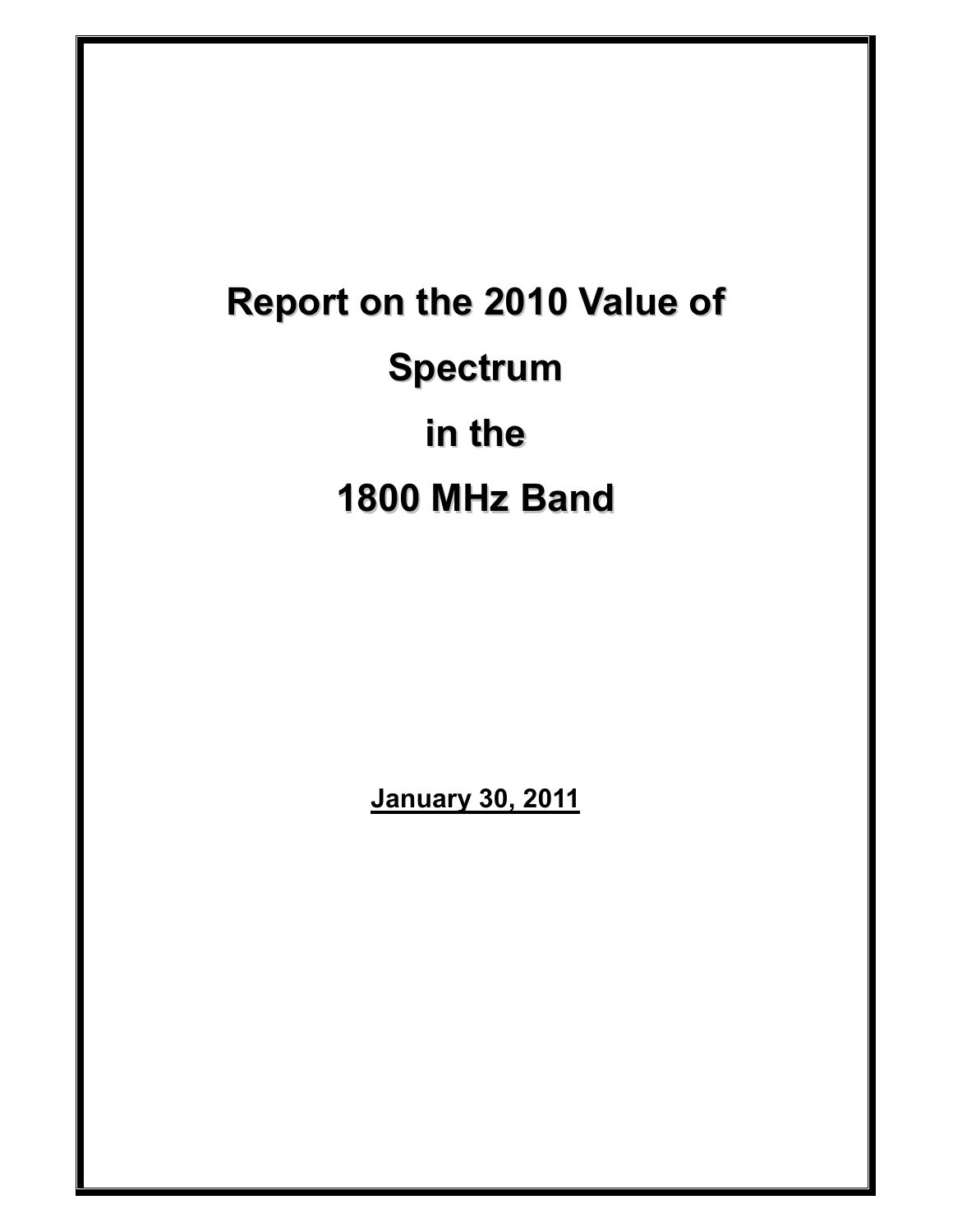## **Introduction**

- 1. This is a report on the value of spectrum in the 1800 MHz band and is the result of a study entrusted to us by the Telecom Regulatory Authority of India.
- 2. In its Recommendations of May 2010 on "Spectrum Management and Licensing Framework" (hereinafter referred to as 'the Recommendations'), the Telecom Regulatory Authority of India (TRAI) established that as per the UAS/CMTS license conditions, the contracted spectrum is 6.2 (respectively,5 MHz) for GSM (respectively, CDMA) technologies. It also recommended that all the service providers that have spectrum beyond the contracted spectrum should pay excess spectrum charges at the 'current price', prorated for the period of the remaining validity of their licence subject to a minimum of seven years. Keeping in view the limited amount of spectrum available for meeting the requirement of different service providers, the TRAI has indicated that it is not feasible to auction the spectrum in 800, 900 and 1800 MHz bands. Thus, it is necessary to determine the value of spectrum.
- 3. TRAI also noted that the price of spectrum can be last said to have been discovered through the bidding for the  $4<sup>th</sup>$  Cellular licenses in the year 2001 Thereafter, this discovered price has been applied for pricing of all subsequent licenses. However, TRAI believes that the market conditions have since changed significantly, and the price discovered in the year 2001 needs to be modified to reflect the present value. In Para 3.73 of the Recommendations, TRAI noted that *"the issue to be deliberated is the price at which the spectrum should be given in future. This price will also form the basis for the calculation of one time levy on the operators with excess spectrum".*
- 4. Having considered different options, TRAI was, in Para 3.81 of the Recommendations, of the opinion that, pending further deliberations on the subject, 3G prices may be adopted as the price for 2G. It accordingly recommended, in para 3.82 of the Recommendations, that "*3G prices be adopted as the "current price" of spectrum in the 1800 MHz band. At the same time, Authority is separately initiating an exercise to further study the subject and would apprise the Government of its findings."*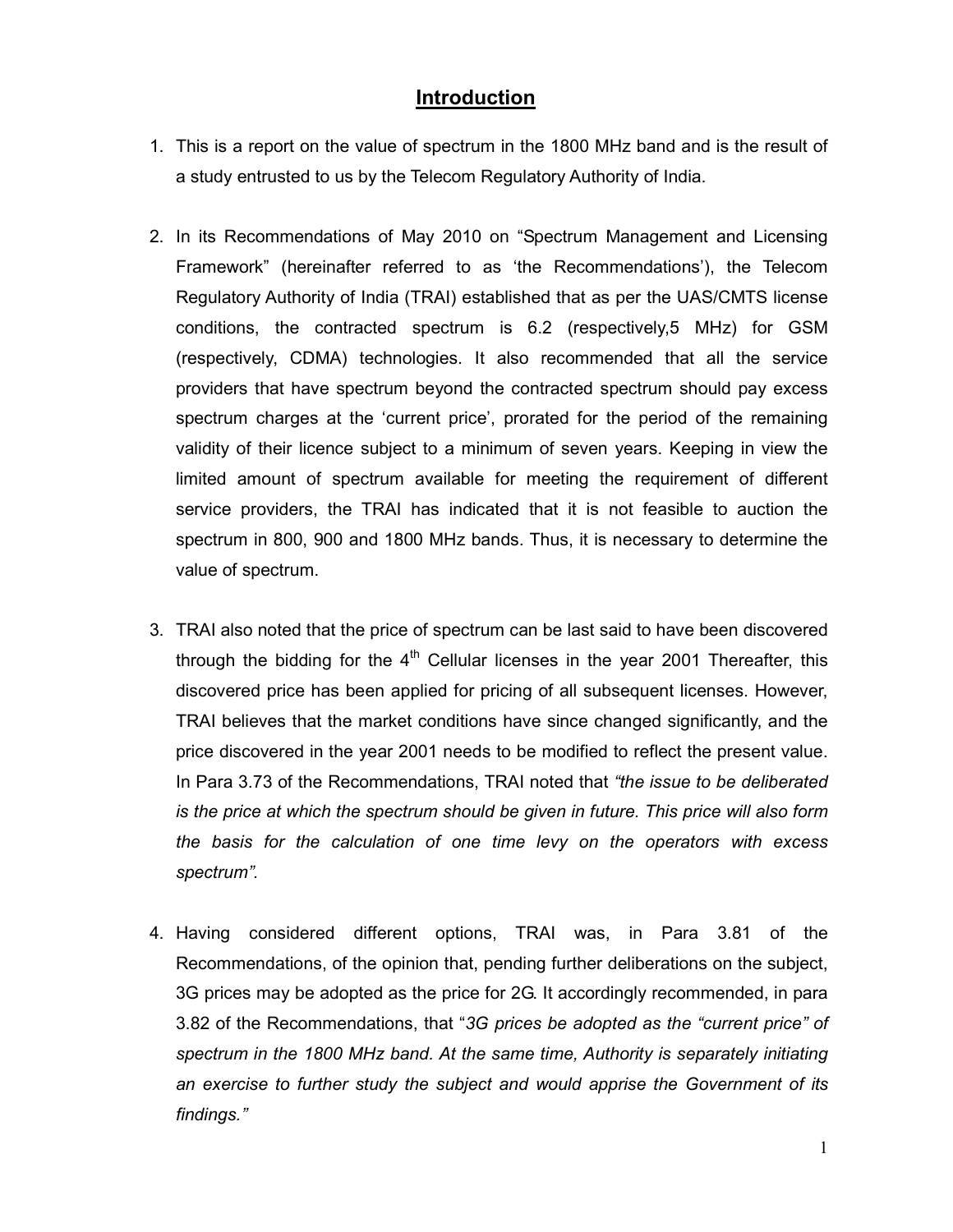- 5. In order to study the various issues involved in determining the price of 2G spectrum in the 1800 MHz band, the Authority requested us to undertake a study to evaluate the value of the spectrum and give our independent opinion. The issue for determination posed to us was to determine the value of 1800 MHz spectrum. We were also provided with all the responses received from industry stakeholders in this regard.
- 6. To understand the various issues involved, we examined the responses of various stakeholders on the subject. Since the issues involved in determining the value of spectrum are both technical and commercial in nature, we decided to study these two aspects separately. Accordingly, in Chapter I, using reasonable engineering models and parameters, we compare the traffic carrying capacity of spectrum in the 1800 MHz and 2100 MHz bands. In Chapter II, we use two different economic modelling approaches to determine the value of spectrum beyond 6.2 MHz in the 1800 MHz band which can then be used to draw comparisons with the 3G auction price of spectrum in the 2100 MHz band.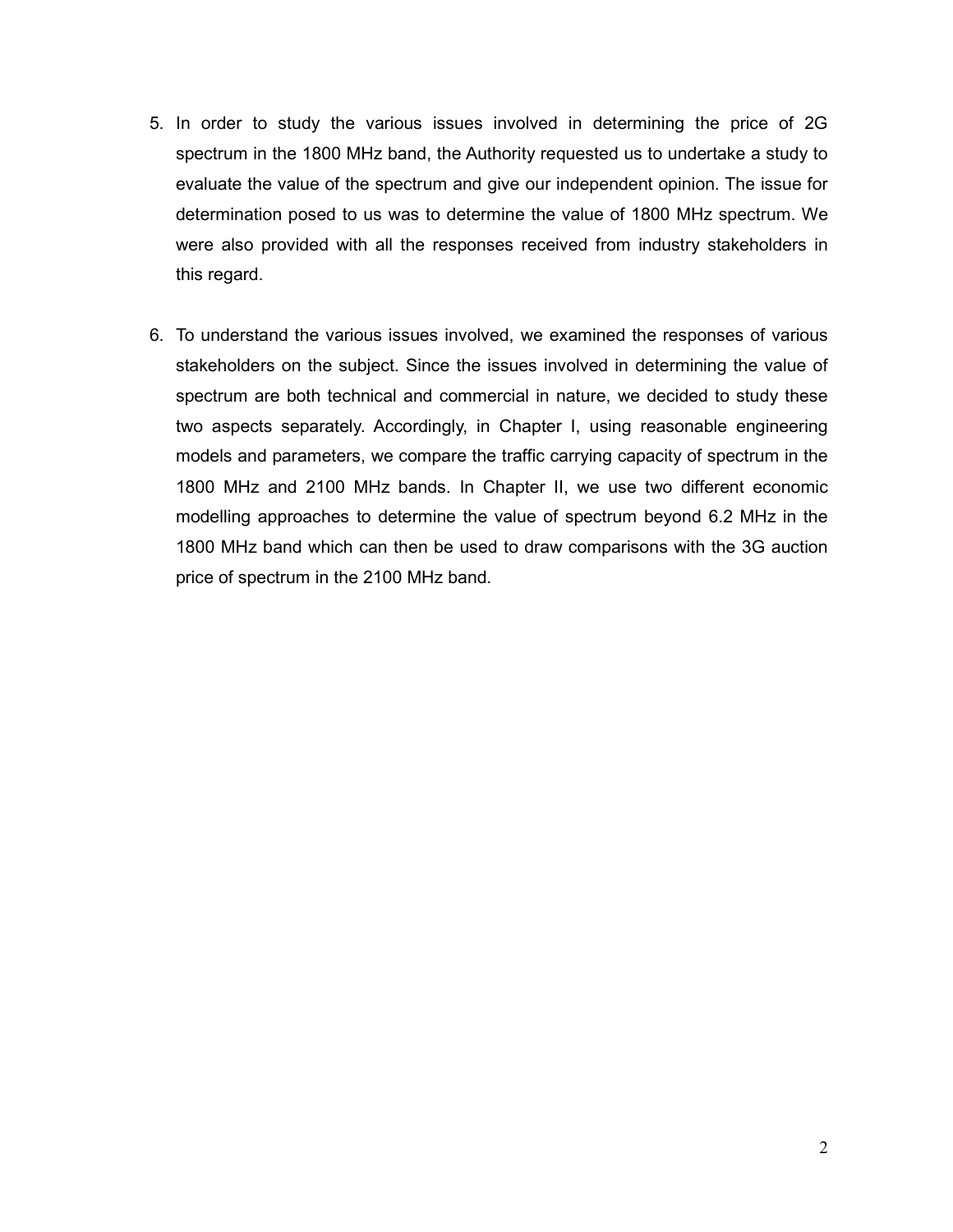# **Chapter-I**

# **A Technical Analysis of the Capacities of 2G and 3G Mobile Cellular Communication Technologies**

1.1 This chapter is aimed at making a technical analysis of the spectrum in the 1800 MHz band and 2100 MHz band in respect of their traffic carrying capacities. For this analysis we make the reasonable assumption that 3G technologies will be deployed in the 2100 MHz band while 2G technologies will be used in the 1800 MHz band. Thus the analysis in this chapter presents the impact of the technological features of 2G and 3G mobile communication technologies on the voice and data traffic that they can carry.

# **A. Background**

1.2 Mobile cellular communication technologies divide the service area into cells. Further, each cell is divided into sectors. We analyse the spectrum available per cell and the consequent voice and data traffic that can be supported in each cell. While cellular communication technologies are classified in an `evolutionary' manner, e.g., 2G, 3G, etc., there is considerable variety in the choice of technologies available in each of these generations and also the combinations in which these technologies can be deployed and used. The actual combinations are usually driven by socio-economic factors and legal obligations. Like in any reasonable analysis, we need to make some assumptions about the technologies that are deployed and the service levels provided. Here, we assume the following. In the deployment of 2GGSM technologies, the available spectrum is used for voice, data over GPRS protocol and data over EDGE protocol. For 3G, WCDMA or HSPA technologies carry the traffic. We will also be making assumptions about other operating parameters and these will be stated whenever relevant.

1.3 The traffic in a cellular communication network arises in many different ways and in different combinations. To present a reasonable analysis, we will make suitable assumptions about the traffic mix; we will consider several combinations of voice and data users. As we will see later, many technologies are available to make the bit rate to carry voice adaptive, and hence variable. Taking into account all possible combinations in which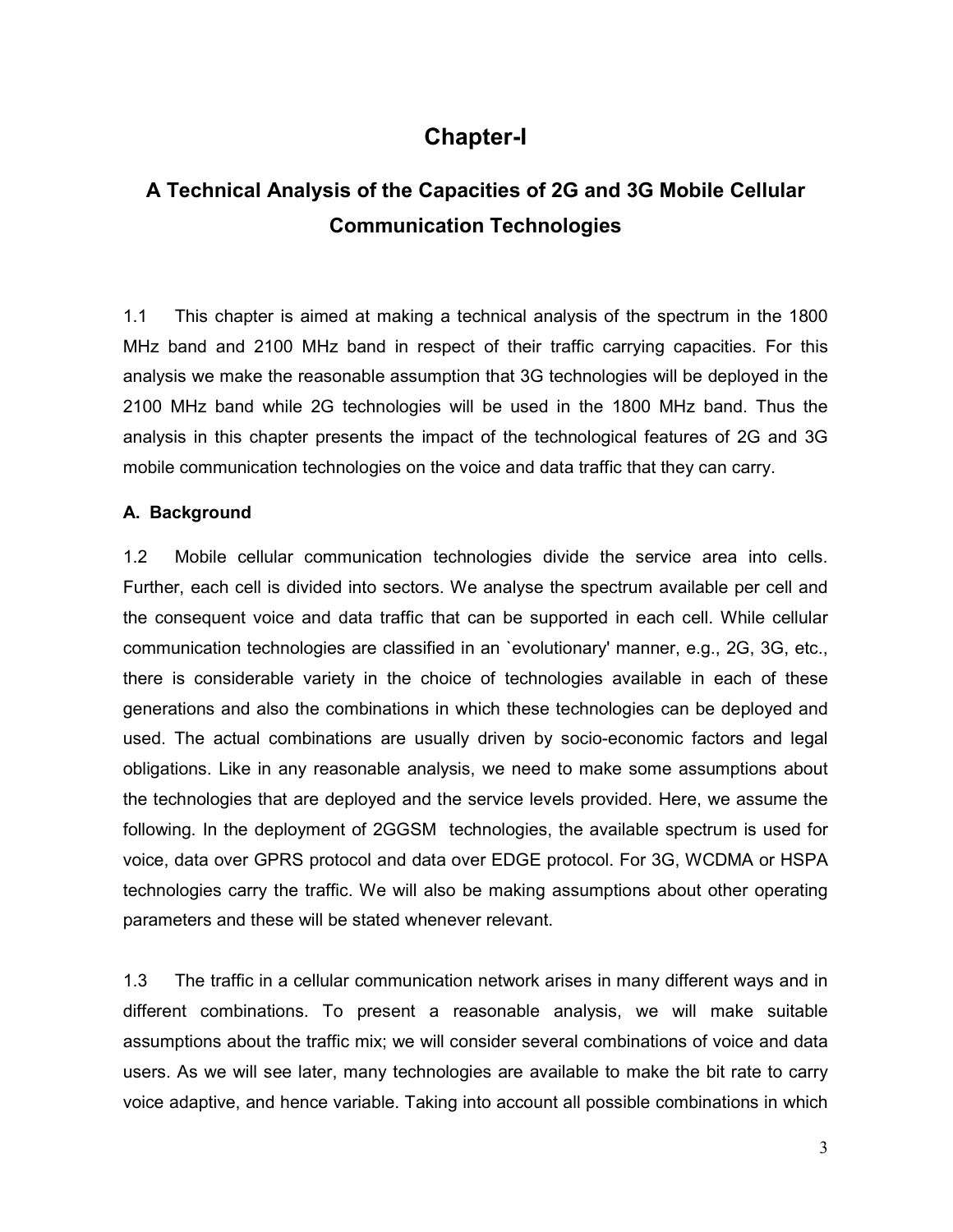the different rates will actually be used is impossible in any modelling exercise. We will thus consider a simplified model that will help us obtain the necessary insights into the nature of the beast. An assumption that is made in obtaining a quantitative estimate is that an average rate can be specified for the voice calls and that the calls always use this average rate. It should be noted that data users exhibit significantly higher variations in their demands on instantaneous bandwidths. However, for the purposes of analysis, we assume that they too have a fixed busy hour average rate and a time average can be associated with each user, and a reasonably defined ensemble average can be associated with each of the time averages of the active users. The rates we use represents this ensemble average. We remark that in practice the time average requirement of a user can manifest in many different combinations of peak rates and idle times between consecutive accesses. In this note, we do not analyse these different combinations.

1.4 Assumptions like in the preceding paragraph will be made for most of the parameters that we will be using in all the analyses. We reiterate that the instantaneous parameters associated with the different users is going to exhibit significant variations in the same cell over time and also across cells at any time instant. What we use is an educated guess of the average value that is obtained via sources in literature and also in discussions with the network operators, wherever available.

1.5 Corresponding to each cell and also each service area, we will also analyse the dimensioning of the backhaul equipment, primarily connectivity from the base stations. A brief note on this is then provided. Finally, we provide a note on the propagation characteristics of the 2100 MHz band vis-a-vis the 1800 MHz which can impact the size of each cell and hence the number of BTS and the corresponding equipment.

## **B. Traffic Carrying Capacities**

1.6 We will first consider networks in the 1800 MHz band using GSM technologies. The calculations below are for spectrum with 6.2 MHz, 8 MHz and of 10 MHz. Much of the calculations are approximations and are not meant to be an exact and a rigorous academic exercise. This is reasonable because many of the assumptions of the model are approximations.

1.7 In all our analysis we assume 5 cell reuse pattern, 3 sectors per cell, 2% blocking for voice traffic, 0.05 Erlang per voice user and an average rate of 10 Kbps per data user.

#### **a. GSM in the 1800 MHz band**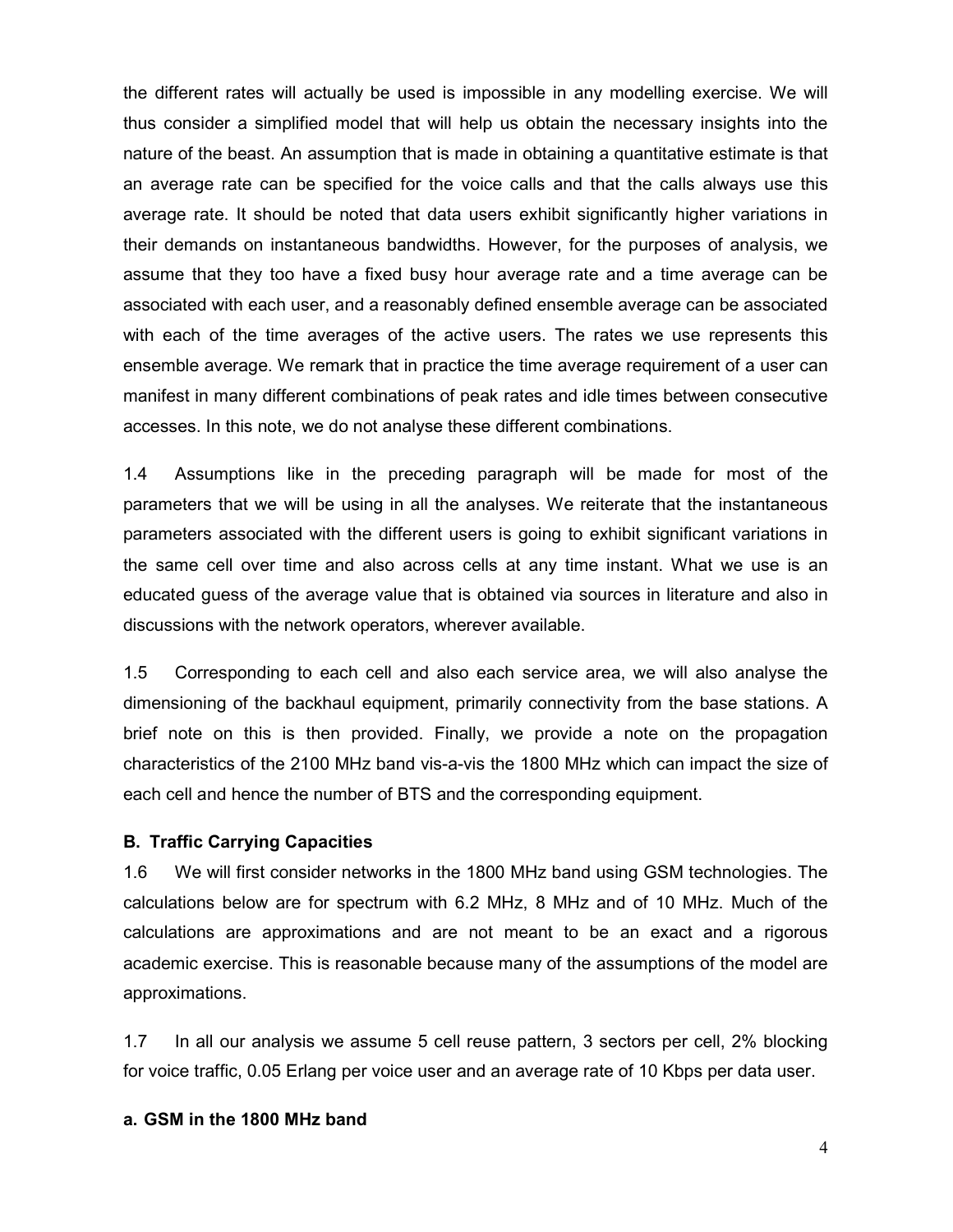1.8 We begin by considering voice service with 6.2 MHz band in a service area. This corresponds to 31 carriers each with 200 KHz bandwidth. Assuming a reuse factor of 5, each cell is allocated about 6 carriers or 48 timeslots. With 3 sectors per cell, there will be approximately 16 slots per sector. Of these, 2 will be used for BCCH and other control channels. This gives us 14 timeslots per sector. For 2% blocking, this would correspond to a voice capacity of about 8.2 Erlangs per sector or 24 Erlangs per cell. Assuming a busy hour load of 0.05 Erlangs per subscriber, this would correspond to a busy hour subscriber density of about 480 subscribers per cell.

1.9 In GPRS, data is transmitted in slots that are not used by voice. Carrying 8.2 Erlangs with 14 timeslots essentially means that, on the average 8.2 out of the 14 slots are used. This means that the remaining 5.8 slots can be used for data traffic. Thus, with this voice load, an average of approximately 5.8 slots or 70 Kbps is available for data of which about 53 Kbps can be assumed to be the effective data rate. Assuming a peak user rate of 10 Kbps per user, this will support 5.3 active data users per sector along with 8.2 Erlangs of voice traffic at 2% blocking probability.

1.10 Increase the spectrum to 8 MHz and we get: a total of 40 carriers with 8 carriers per cell; 64 timeslots per cell; and 21 timeslots per sector; 18 slots available for voice traffic supporting 11.5 Erlangs per sector or about 35 Erlangs per cell. Further increase the spectrum to 10MHz and we get: 50 carriers, 10 carriers per cell; 80 timeslots per cell; and 27 timeslots per sector; 24 slots available for voice traffic supporting 16.6 Erlangs per sector or about 50 Erlangs per cell.

1.11 The above is a standard textbook analysis and assumes that carriers are statically allocated to the sectors. See [Kumar et al, 2008] for details of such analyses. In a typical implementation, a subset of the carriers are dynamically allocated to each sector. This results in Erlang capacities that will be significantly higher. Furthermore, newer developments and implementation practices allow fora significantly more efficient reuse of the spectrum and we analyse that case below.

1.12 In practice significantly higher spectral reuse is achieved by using techniques like frequency hopping of the carriers that introduce suitable frequency diversity. Interference cancellation techniques provide additional capabilities and together they provide greater flexibility in the management of overall frequency plan. See for e.g, [Halonen et al, 2003] for additional information on these techniques. These techniques allow significantly tighter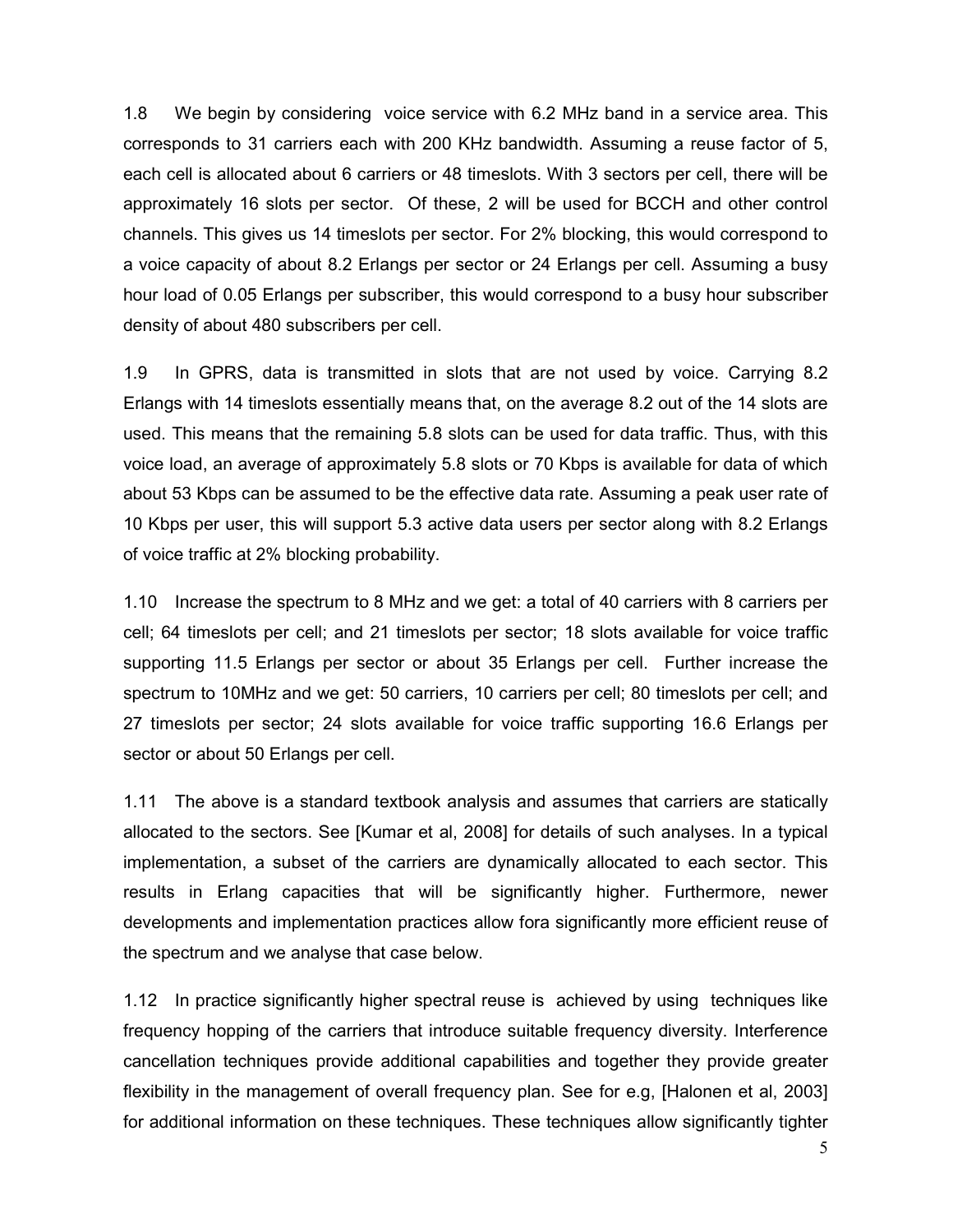reuse of the dynamic channels. This in turn implies that a larger number of frequencies become available in each sector of each cell. This is illustrated by an example implementation that demonstrates the effect of these techniques. We continue with the assumption of 5 cell reuse group. The fifteen sectors in each reuse group are statically allocated one carrier each which will carry the control channels. (A static allocation for the control channel, sometimes called the BCCH channel, is necessary to enable the mobiles to contact the network.) The remaining channels are dynamically allocated.

1.13 With 6.2 MHz spectrum, 15 of the 31 carriers need to be statically allocated to each sector of the reuse group. Of the remaining 16 carriers we can assume most of them are available for use in each cell, say about half of these dynamic carriers. This means that, on an average, each sector has about 3 carriers in addition to that used for the control channel. (Note that with sufficient resources up to 16 carriers can be made available in each cell.) This yields about 30 timeslots per sector supporting about 22 Erlangs per sector at 2% blocking probability.. In addition, each sector can support about 72 Kbps of effective cumulative data rate for data users per sector. With 8 MHz spectrum, we can assume about 5 carriers per sector are available. This will yield about 37 timeslots for voice after accounting for control channels. This can support about 28 Erlangs (560 subscribers) and 8 active data users per sector. With 10 MHz spectrum, we can assume about 7 carriers per sector are available. This will yield about 50 timeslots for voice after accounting for control channels. This can support about 40 Erlangs (800 subscribers) and 10 active data users per sector.

1.14 The effect of these dynamic carriers when all of the dynamic carriers are used in each cell can also be illustrated via calculations like above. With 6.2 MHz, each sector gets an average of 5.3 dynamic carriers. This corresponds to about 45 timeslots to carry voice traffic which in turn can carry about 35 Erlangs of voice traffic per sector. Calculating like before, this will leave room for 9 active data users per sector at 10 Kbps per user. Similarly, with 8 MHz spectrum, if all the dynamic carriers are used in each cell, then we get about 8 dynamic carriers per sector. This yields about 67 timeslots for voice after accounting for control channels. This can support about 56 Erlangs of voice traffic and about 10 active data users per sector at 10 Kbps per user. With 10 MHz spectrum, if all the dynamic carriers are used in each sector, then we get about 12 carriers per sector. This yields about 90 timeslots for voice after accounting for control channels. This can support about 76 Erlangs and about 12 active data users per sector.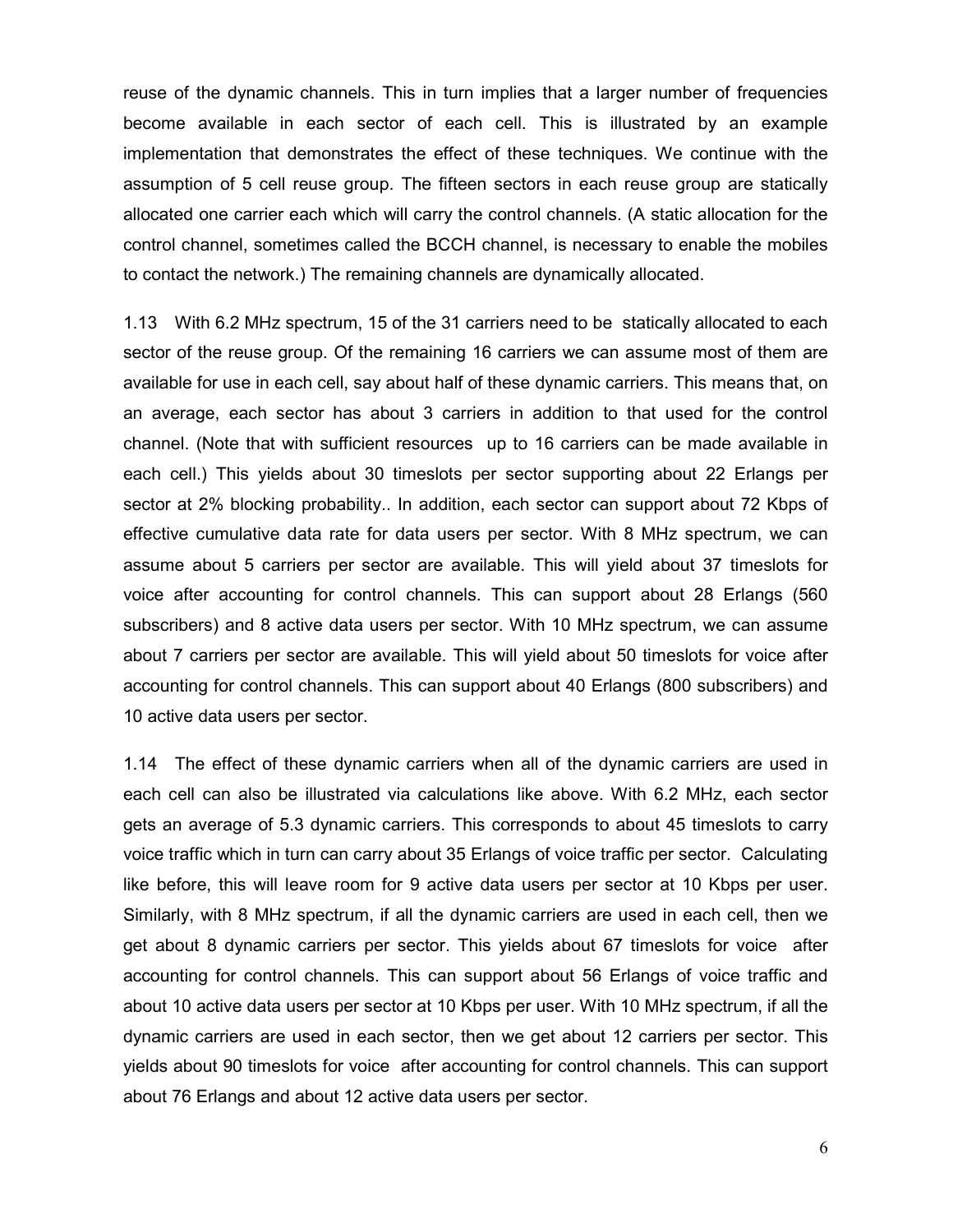1.15 In most networks, there will be significant marginal gains if GSM-HR (half rate coding) or AMR (adaptive multirate coding) is employed. Of course, the actual gain depends on the availability of AMR handsets and also the location of the mobile device in relation to the cell tower. Other spectrum saving techniques are also available. There are many modes of operation in each of these techniques and it is rather difficult to quantify the effect of these without an extensive survey or by making strong modeling assumptions.

1.16 A simple mechanism that we choose to use here is to capture the overall effect of all of the techniques by estimating the additional slots available for voice with the use of these techniques. We can assume an additional 25% slots from all of these techniques and we can then redo the above calculations. We will consider the case where half the dynamic carriers are available in each cell. This will give us 37 timeslots with 6.2 MHz spectrum (supporting 28 Erlangs per sector), 46 timeslots (supporting 36 Erlangs per sector) with 8 MHz and 63 timeslots (supporting 53 Erlangs per sector) for 10 MHz spectrum.

1.17 In the above, it is assumed that data is carried through GPRS. The analysis with EDGE can become a bit more complex and further simplifications will need to be made. The two primary difficulties are that multiple data rates are possible and EDGE services will require that an entire carrier be devoted for data in each sector. Here is an example calculation. Assume 3 carriers per sector; further assume 1 or 2 carriers for data and obtain the corresponding Erlang capacity for voice. Further, since 384 Kbps is the peak rate, we can assume an average of about 150 Kbps. This is because the deterioration of the signal is faster than linear with distance from the cell center and the mobile nodes that are further from the base station will experience significantly lower data rates. The voice load that can be supported can be calculated using methods similar to the above for the remaining carriers in each sector.

1.18 If 10 MHz is available with 7 carriers per sector, we can reserve 1-3 carriers for data and the remaining can be used for voice and calculations carried out along the lines as above. For example, with 2 carriers reserved for data, a total of 300 Kbps is available for EDGE users, about 37 timeslots are available for voice traffic. This will support 28 Erlangs of voice traffic and still leave about 80 Kbps for GPRS based data users.

1.19 In the above, we have not accounted for link errors for the data traffic. At the periphery of the cell this can become substantial. We have also not accounted for possible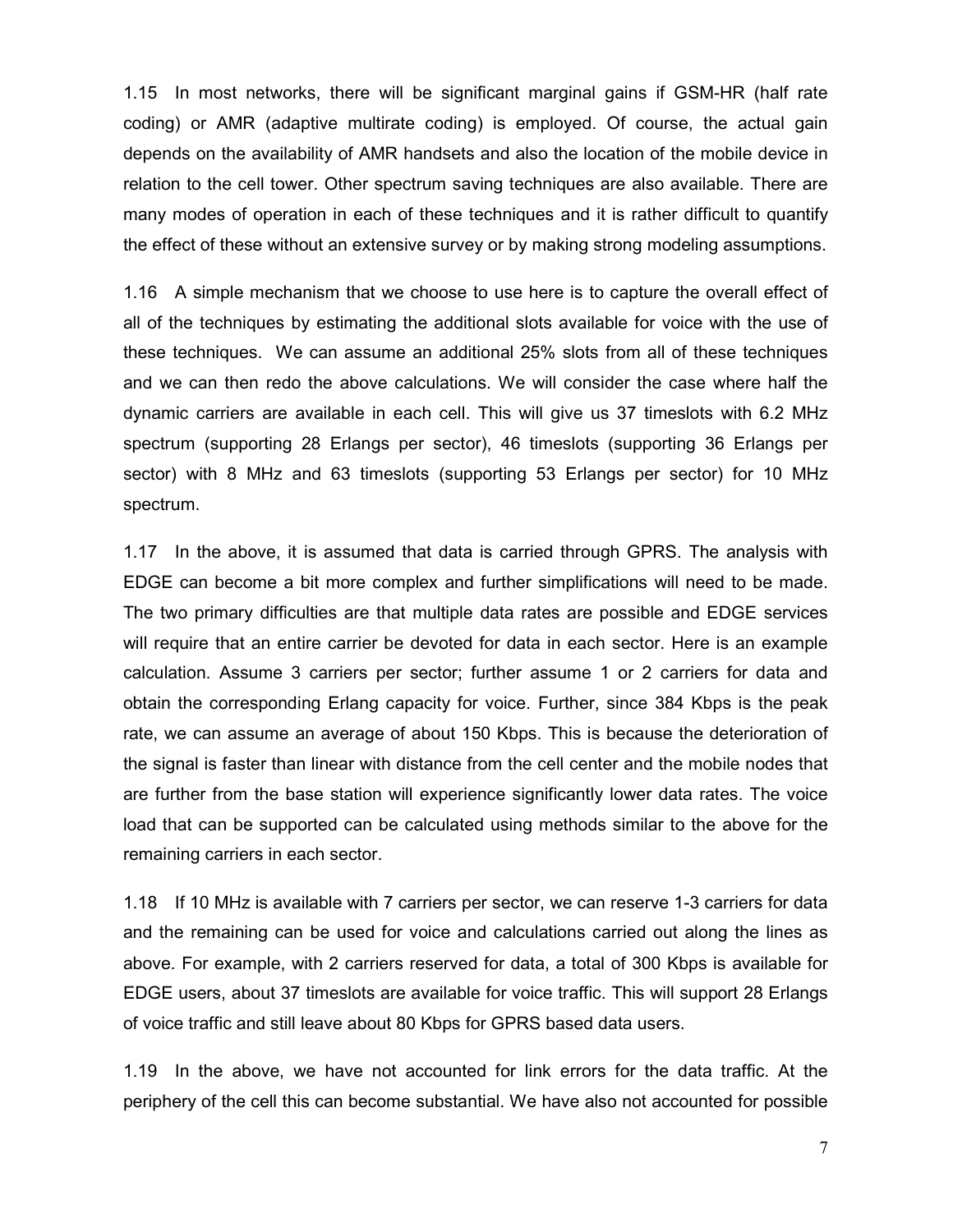reservation of channels for handoffs which may typically be done to reduce the call dropping probability. It is also possible to further increase the capacity significantly by using a very high reuse factor, say of 1 cell. Of course, this can lead to severe service degradation and may violate regulatory guidelines.

#### **b. WCDMA in the 2100 MHz Band**

1.20 Let us now consider 3G systems. We will first consider WCDMA based systems. We assume a reuse factor of one with the entire 5 MHz being available in each cell. It is to be noted that as the number of active transmitters in a cell increases the `self interference' and the interference from the neighbouring cell also increases and causes a `loading' in the cell. What this means is that the total data rate available to the users decreases with increasing number of active users. To put it another way, the data rate available per user decreases faster than linearly in the number of active users.

1.21 To analyse the load carrying capacity, we need to specify a loading factor that determines the SIR for the transmissions. (Typically, the interference is an order of magnitude higher than the receiver noise and we can ignore the later in simplified calculations.) Higher loading factors contribute to higher interferences from within the cell and also on the neighbouring cells. Thus increasing the loading factor reduces the coverage area of a cell because the interference level becomes high. Another issue that needs to be considered is that the uplink and the downlink calculations need to be performed separately. This is because of the asymmetry in the traffic pattern of data users: higher download rates than upload rates. We also assume perfect power control.

1.22 A simple mechanism to calculate the data rate that is possible in a cell would be as follows and is from [Glisic, 2003].

$$
E_b/N_0 = \frac{W}{\alpha_j R_j} \frac{P_j}{I_{total} - P_j}
$$

$$
P_j = \frac{1}{1 + (W/(E_b/N_0)R_j\alpha_j)} I_{total}
$$

$$
L_j = \frac{P_j}{I_{total}} = \frac{1}{1 + W/((E_b/N_0)R_j\alpha_j)}
$$

8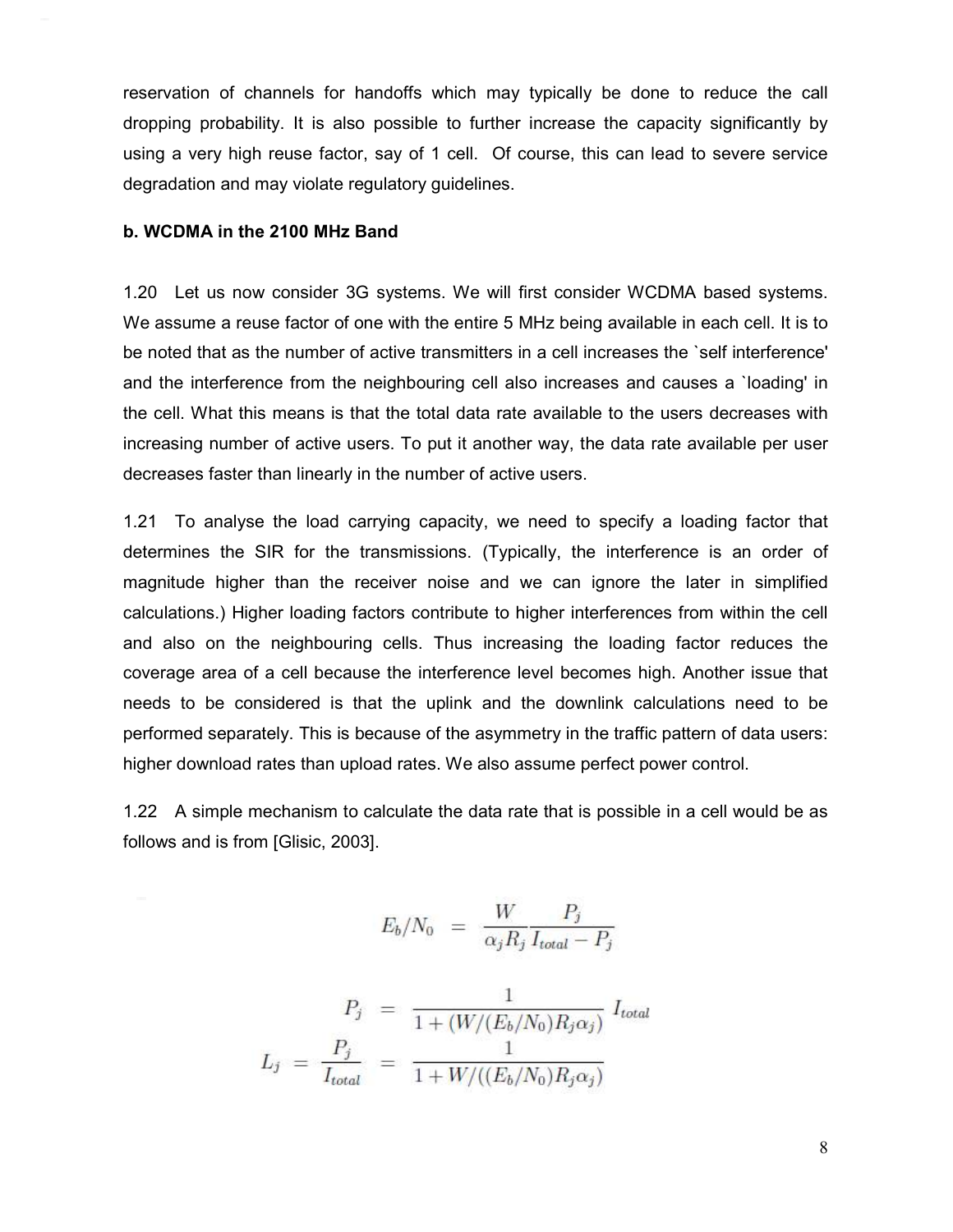In the above *W* is the chip rate, *Rj* is the data rate of user *j*; *Eb/N<sup>0</sup>* is the ratio of the energy per bit in the modulated waveform, *Pj* is the transmission power of user *j; Itotal* is the total received power and *Lj* is the load due to node *j;* and *αj* is the activity factor of user *j.* 

1.23 Assumingthat all *N* mobile nodes have the same data transmission rate of *R* we can approximate the `loading' on a cell as

$$
\eta = \frac{E_b/N_0}{W/R} N\alpha (1+\theta)
$$
  

$$
N = \eta W \frac{1}{R\alpha (1+\theta)(E_b/N_0)}
$$

Here θ is the ratio of the interference from the neighbouring cells to that from the local cell. Typical values for η are 0.5-0.75 and for θ it is 0.5. Other numericals will be, *W* = 3:84 Mcps; α = 0:6 and *Eb/N<sup>0</sup>* = 5.0 dB – 8.5 dB. The coding rate will determine the *R* [Holma et al, 2003].

1.24 It is important to note that with lower speech coding rates, a higher *Eb/N<sup>0</sup>* is required to ensure that the quality of speech does not deteriorate to unacceptable levels. Thus the lower rates cannot be exploited by all the users but by only those that experience a good channel. A sample of the suggested *Eb/N<sup>0</sup>* for different speech coding rates, obtained from [Holma et al, 2003], is shown in the table below.

| AMR bit rate                  | 12.25 Kbps | 7.95 Kbps | 4.75 Kbps |
|-------------------------------|------------|-----------|-----------|
| Downlink $E_{\rm N}N_{\rm o}$ | 7.0 dB     | 7.5dB     | 8.0 dB    |

**Table: 1.1** *Eb/N<sup>0</sup>* **for different speech coding rates** 

1.25 As is to be expected, in any cell there will be a mix of different rates in use and each of them will require a different *Eb/N<sup>0</sup>* for acceptable voice quality. Following the average parameter model, we use the following values for the average of the different parameters: *E<sub>b</sub>*/N<sub>0</sub>= 7.0 dB and R = 10 Kbps. We will use  $\alpha$  = 0.6 and η = 0.6. The value of η is based on the value used in the published literature. We have chosen a slightly higher value of  $\alpha$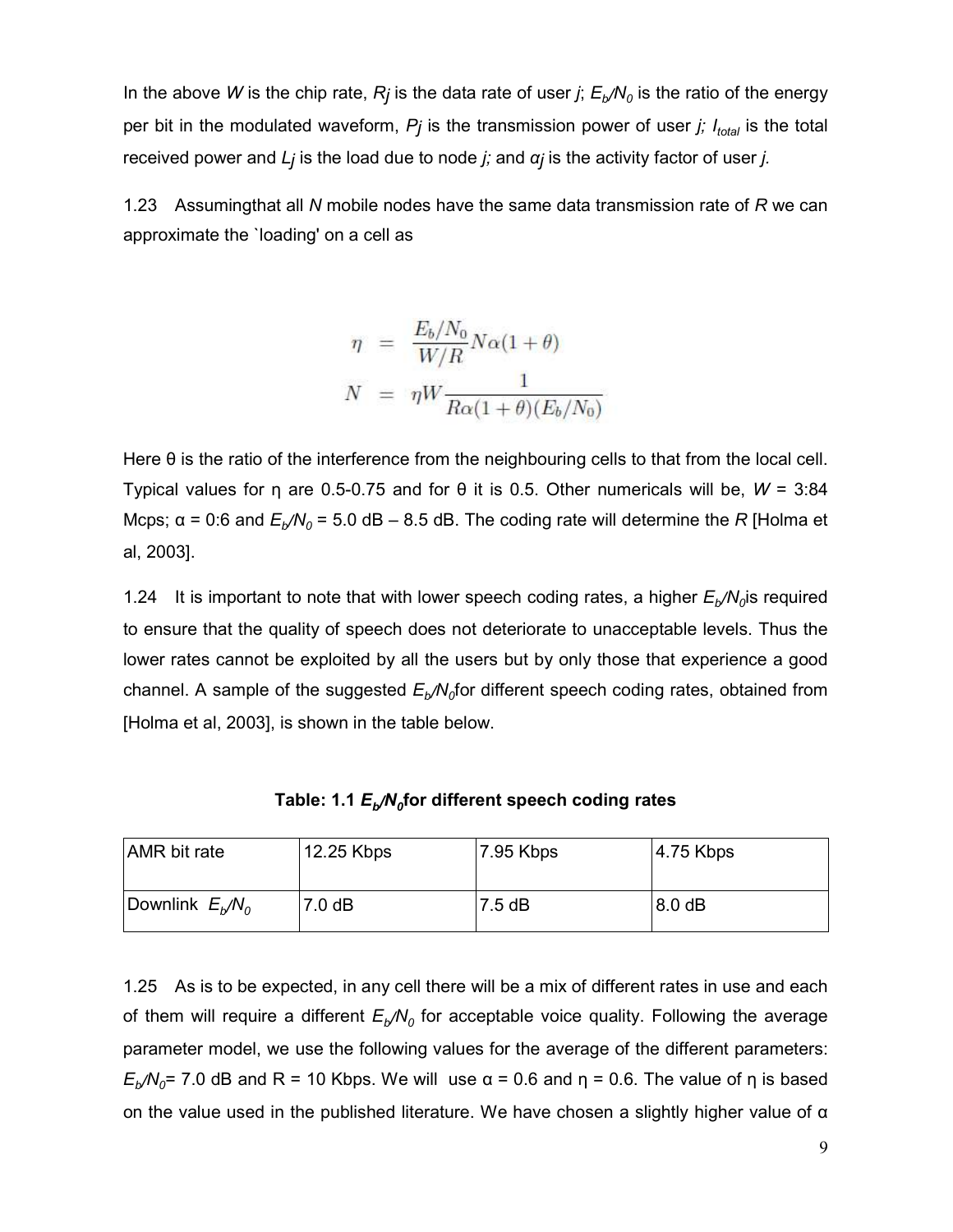to account for the protocol overheads. With these parameters, the system can support a maximum of 51 active users with an Erlang capacity of 40 per sector.

1.26 If data users are to be accommodated like in the GSM system, i.e., provide spare capacity to the data users, simplistic calculations would yield the following. In the first system above we would be able to carry about 9 active users of data with an average rate of 6 Kbps and in the second system, we would be able to carry about 11 users using an average rate of 5 Kbps each. These rates are available at the same *Eb/N0*as that used for voice. For data this is not acceptable because it would lead to higher packet errors and hence lower throughput for the data users. Thus we need to make our calculations differently by accounting for the higher *Eb/N<sup>0</sup>* that the data users expect.

1.27 Another issue that we need to address in analysing the effect of the presence of data traffic is the asymmetric nature of the data traffic - typically, download volumes are significantly higher than upload volumes. We first analyse the uplink from the MS to the BTS using a method similar to the above and the following assumptions: 80% of the users will be generating voice traffic and the remaining 20% will be generating data traffic. Also, datatraffic will require *Eb/N0*of 10 dB while voice can continue with 7.0 dB. The average voice rate would be 10 Kbps with an activity factor of 0.6 while the average data rate would be 10 Kbps after accounting for the activity factor, i.e., in our calculations we will take it to be 1.

1.28 Note that in GPRS, the data users can use the idle slots that are unused by the voice traffic, this is not the case in WCDMA. The data users will contribute to the `loading' of the cell and hence affect the overall capacities.

1.29 Of the N active users, 0.8N will generate voice traffic and 0.2N will generate data traffic. We use

$$
\eta = \frac{(E_b/N_0)_v}{W/R_v} (0.8N)\alpha_v (1+\theta) + \frac{(E_b/N_0)_d}{W/R_d} (0.2N)\alpha_d (1+\theta)
$$
  
= 
$$
\frac{(1+\theta)N}{W} (0.8\alpha_v R_v (E_b/N_0)_v + 0.2\alpha_d R_d (E_b/N_0)_d)
$$
  

$$
N = \frac{\eta W}{(1+\theta)} \frac{1}{0.8\alpha_v R_v (E_b/N_0)_v + 0.2\alpha_d R_d (E_b/N_0)_d}
$$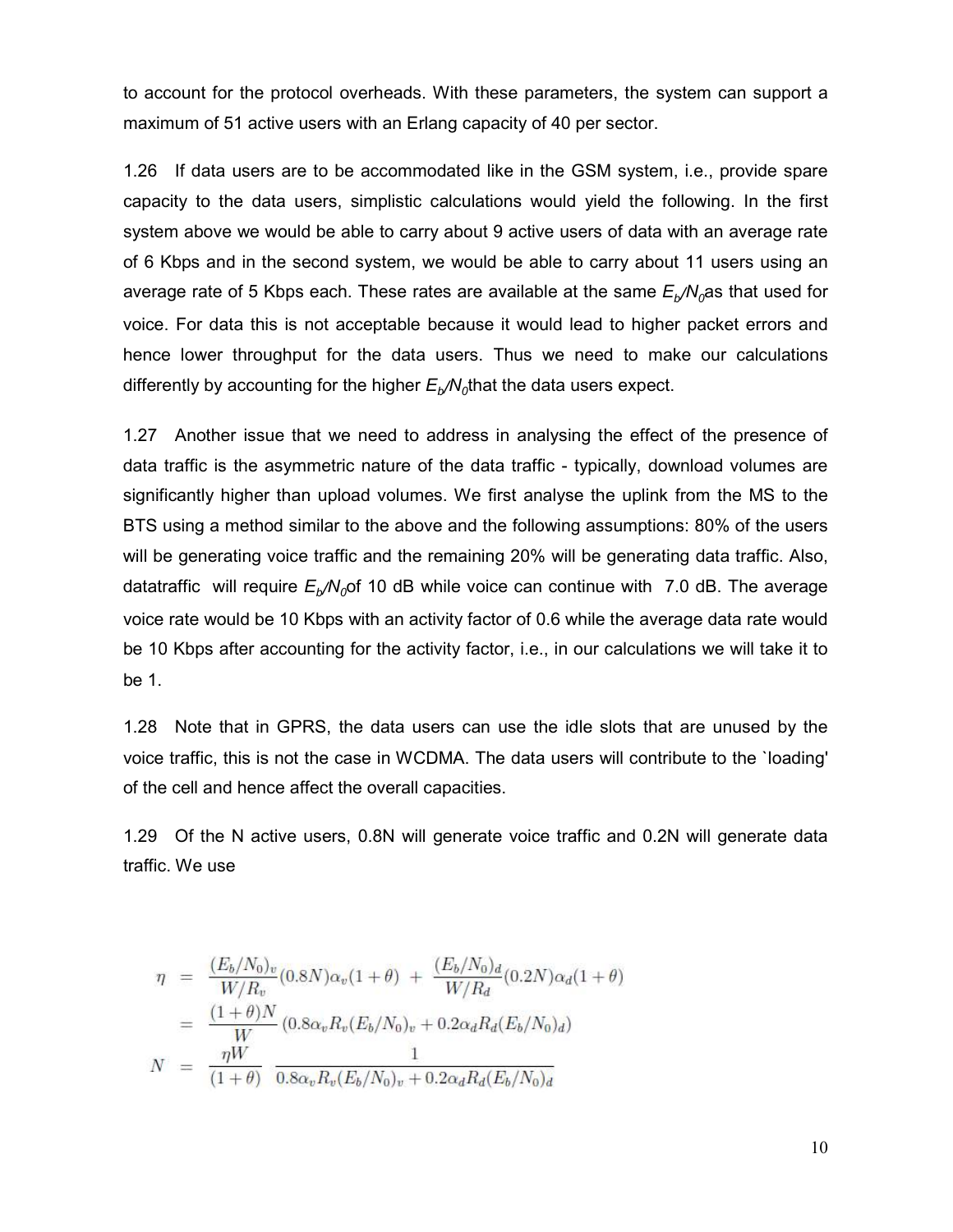to obtain *N*: If we assume η= 0.65 and  $\alpha_{\rm d}$  = 1; we get *N* = 38; of which about 31 are active voice users and 7 are active data users.

1.30 If we consider the data users to be limited by downlink rates, then the calculations will be different. Theorthogonality factor will need to be subtracted from the total interference term  $(1 + \theta)$ ; i.e., we need to replace  $(1 + \theta)$  by  $(1 + \theta - \theta)$  where  $\theta$ d is the downlink orthogonality factor. To keep the calculations simple, we will make the approximation θd ≈θ . Now *N* will be determined by

$$
N = \eta W \frac{1}{0.8\alpha_v R_v (E_b/N_0)_v + 0.2\alpha_d R_d (E_b/N_0)_d}
$$

Using the values from the preceding calculations, we have *N*=57 of which about and 46 are active voice users and 11 are active data users at 10 Kbps average rate. With an average data rate of 20 Kbps, *N*=39 of which 32 are active voice users and 7 are active data users at 20 Kbps average rate.

1.31 Since an important aspect of 3G services is the support of data traffic, it would be reasonable to also consider the case when the user download data rates are significantly higher, say 50 Kbps. In this case, N= 20 of which about 16 are active voice users and 4 are active data users. We believe that the assumption of a higher data rate for the data users is not unreasonable because the expectation from 3G services is of a higher data rate. In fact, 50 Kbps may be a lower estimate on the expectation because the promised peak rates are in the range of a few Mbps.

1.32 We also remark here that WCDMA allows soft blocking which can provide an additional capacity. This improvement though is marginal at high Erlangs, or equivalently for large values of N in the latter calculations. Further, we are also assuming that all the available codes are being used and that the system is not "code-limited".

## **c. Use of HSPA and Implications**

1.33 HSPA will use a range of advanced technologies, e.g., MIMO, advanced modulation and channel coding techniques to increase the peak data rate to significantly higher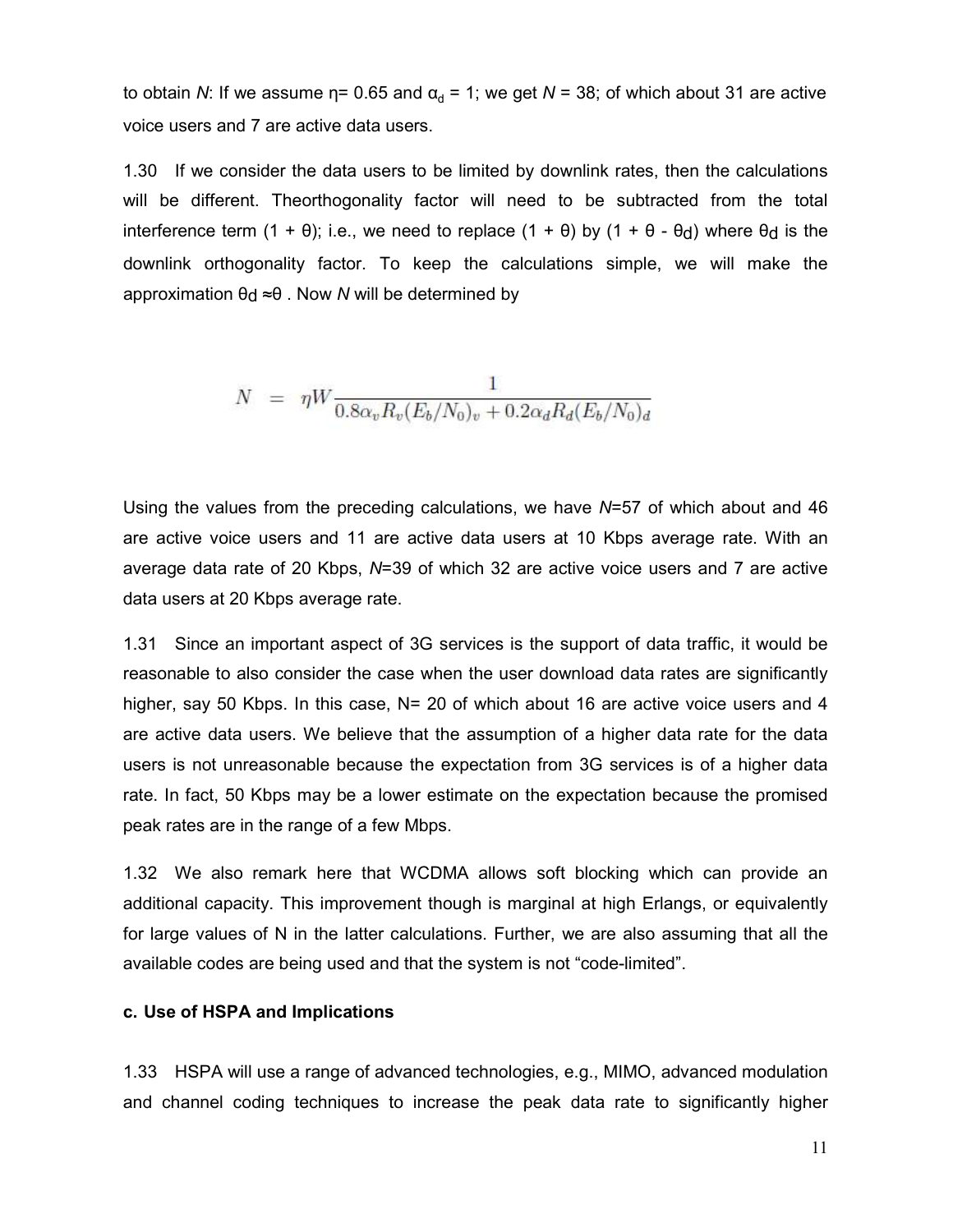values. These technologies can push the highest rate higher but do not assure that all nodes operate at this high rate. A useful peak data rate of 4.3-10.8 Mbps (or 0.86-2.16 bps/Hz) is possible. One can expect that the average rate, especially in India and during the early phases of deployment, will be significantly lower because of the following reason.

• If the cell size is large, (and many operators may have to have it large because of cost implications) the users at the edge will experience lower SINRs and hence lower data rates. Although such users do not get high data rates, they contribute significantly to the loading factor. There may be significant amount of operational engineering expertise that will be needed to make the best use of all the capabilities. This can only be acquired by an operator in due time.

Thus in the medium term, it is reasonable to believe that the traffic carrying capacity in HSPA systems is similar to that of the WCDMA systems and is as calculated previously.

## **C. Equipment Dimensioning**

1.34 The dominant determining factor and the cost of operations for cellular service systems would be the BTS and BSC equipment, MSC and the associated equipment like TRAU, VLR, HLR, AuC, SMSC, EIR and IWF.

1.35 In addition to the above we should also include the trunking costs from the BTS to the BSC and from the BSC to the MSC. In areas of high subscriber density (and hence high BTS density), these costs can become substantial, especially for 3G because they need to have the capacity to carry higher data rates. For example, each carrier in GSM will generate about 100 Kbps of voice and a possible overhead of 20 Kbps. With a 6.2 MHz spectrum, in the worst case, each cell has about 19 carriers which can generate about 2.3 Mbps. With 8 MHz, there will be at most 28 carriers in a cell which will require about 3 Mbps uplink from the cell site. With 10 MHz, when all the dynamic carriers are used in a cell, there will be about 38 carriers giving us at most 4.5 Mbps per cell. These correspond to 1-2 E1 circuits from each cell site. For 3G services, this number will be substantially higher because each cell can generate at least 10 Mbps. This corresponds to at least 5 E1 circuits. With higher bit rates of HSPA, this requirement will be even higher.

1.36 The nature of the equipment is similar in both technologies. Of course, there will be substantial difference in the costs in terms of both capital and operational expenditure for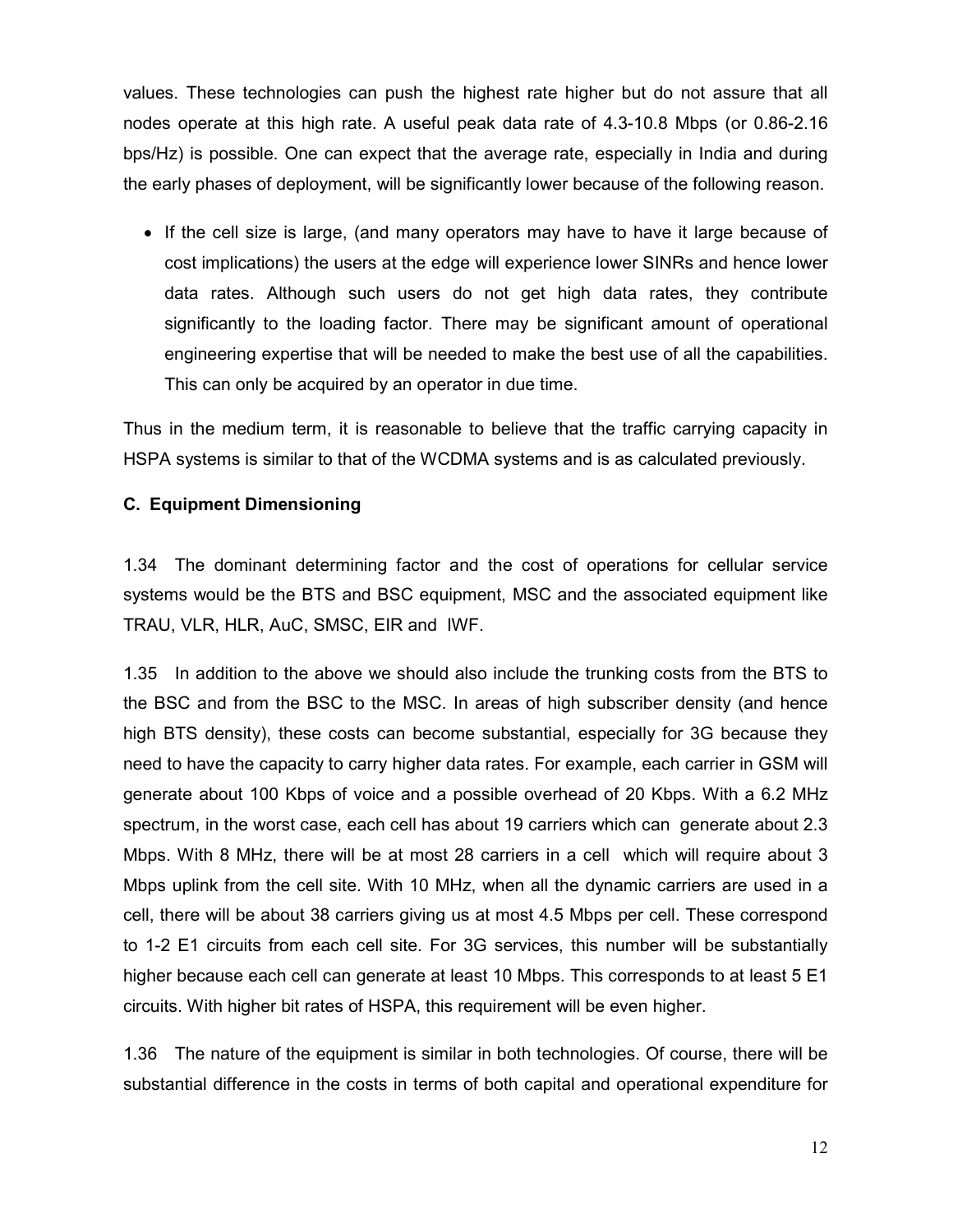both these technologies. While there are some GSM BTSs that can be `upgraded' to provide WCDMA some others will need to replaced.

1.37 We now comment on the equipment for additional spectrum allocation in the 1800 MHz band. Additional spectrum provides additional carriers and existing equipment can be used to use the additional spectrum. Only additional transceivers may need to be added. In deploying 3G services, at least at the BTS, new equipment has to be deployed or the old equipment will need to be upgraded.

1.38 Thus, we believe that for a cell servicing similar customer densities, there will be a significant cost advantage to 2G systems in the 1800 MHz band than for the 3G Systems in the 2100 MHz band.

# **d. Propagation characteristics**

1.39 Cell sizes, or equivalently inter BTS distances, are determined by the following two factors.

- The need to cover a large area.
- The need to support a subscriber density with a specified blocking probability.

Propagation characteristics determine the size of the cell in areas of low caller density and low traffic. These areas will be called `coverage limited areas.' Such areas are more likely to be present in the rural areas than in the urban and semi urban areas.

1.40 There are many propagation models for rural, urban and semi urban environments. As we mentioned earlier, it is rather hard to select the combinations of those that will effectively capture the relative advantages of one over the other. As before, we consider simple models and we find that propagation models suggest that the 2100 MHz band will have an additional attenuation of about 1.8 dB compared to the 1800 MHz for attenuation exponent of 2.5. See, for example, [Ferreira et al, 2006]. For the same transmission power and also the same SINR, this corresponds to a reduction in the coverage area by about 15% for the 2100 MHz spectrum when the cell size dimensioning is dominated by the propagation characteristics and not by the load carrying capacity.

1.41 While the average attenuation differences are like above, a large number of measurement studies indicate that the variance is substantial and can be up to twice the average attenuation. It is not clear if this is systematic, i.e., if there is any correlation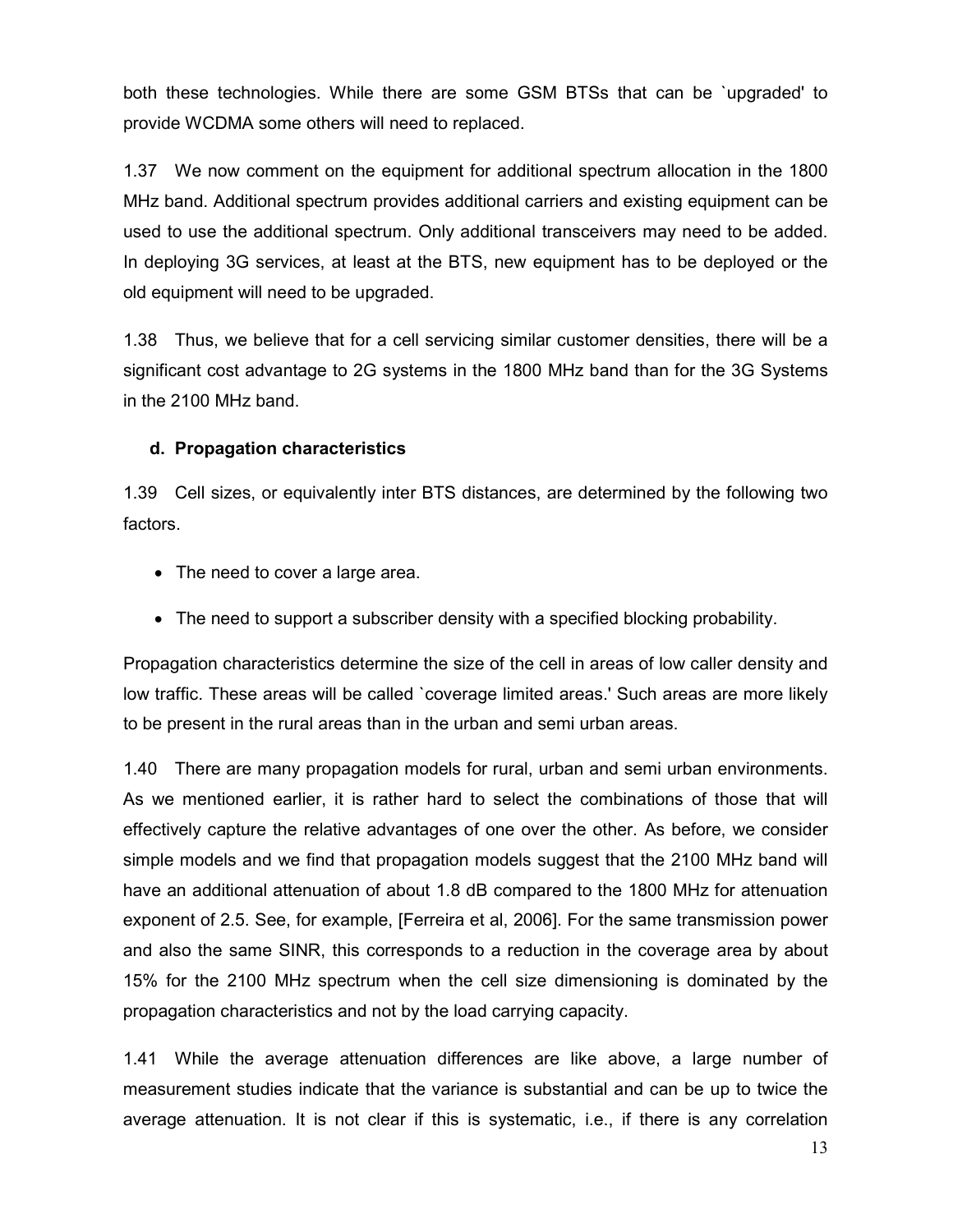between the attenuation in the two bands. Some of the measurement studies suggest that the propagation and attenuation characteristics of the 1800 MHz and 2100 MHz are nearly the same. Thus we can provide a small advantage to systems in the 1800 MHz band.

## **e. Technical Comparison: Summary**

1.42 We now summarise the preceding discussions. From our calculations, and under our modelling assumptions, we can say that with 6.2 MHz, GSM networks can carry more than half the voice load that WCDMA with 5MHz bandwidth can carry. However, with 10 MHz bandwidth, GSM can carry quite a bit more load than WCDMA with 5 MHz bandwidth. The actual capacity that can be realised depends on the ability of the network to deploy the many new techniques, e.g., interference cancellation techniques, dynamic channel allocation and low rate voice coding. Under our modelling assumptions, we can remark as follows.

- The average voice traffic carrying capacity of the GSM network with 10 MHz can be twice that of the WCDMA network with 5 MHz if the available enhancements are fully utilised.
- The gains can be substantial even if only a subset of the available enhancements are used. For example, we saw that using only half the frequencies available for dynamic allocation in each cell (which is a reasonable assumption), the Erlang capacity can increase from 28 Erlangs for 6.2 MHz to 53 Erlangs for 10 MHz, i.e., an increase of 25 Erlangs per sector. This can be compared with the 40 Erlangs for 5 MHz WCDMA.
- The incremental load carrying capacity per MHz as the spectrum is increased from 6.2 MHz to 10 MHz for GSM is about 6.6 Erlangs per MHz. Our analysis can be used to make similar comparisons for other increments.
- That the GSM network can support more simultaneous users is more true if we take into account the different expectations of the users from the two technologies and hence the load that they offer to the network.
- An additional point to note is that data users in GSM via GPRS use the capacity not used by voice. However, in WCDMA networks, they contribute to the `loading' of cell and hence support a lower number of users.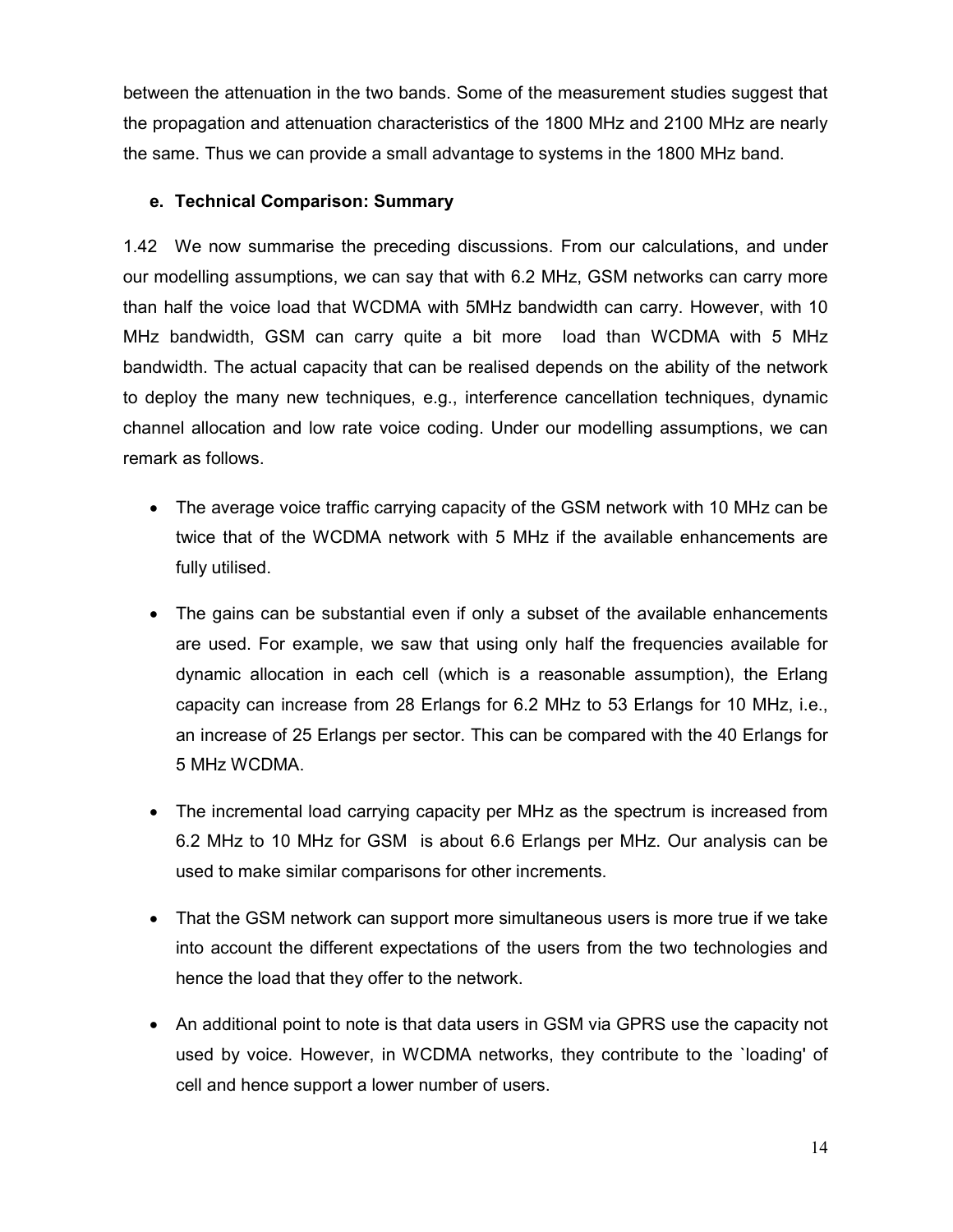1.43 An important reason for a significant increase in the Erlang capacity of the GSM when an additional bandwidth is available is that the protocol overheads get amortised over a larger number of channels. Thus a significantly larger fraction of the spectrum is available to carry payload or traffic.

1.44 It is to be noted that the preceding calculations indicate significant sensitivity of the Erlang capacity to the system parameters which themselves may show wide variations in any system. Different assumptions on the parameters can of course lead to different values for the number of simultaneous active calls. It is also important to realise that the WCDMA system is a rather complex system with many parameters that determine its capacity. There is significant dimensional crowding that is possible in any analysis. The average numbers that can be obtained from such an analysiscan thus show variations in the indicated performance.

1.45 We emphasise that all the calculations above are approximate and are intended to obtain a comparative understanding of the inherent technical capabilities at a coarse level. Also, the choice of parameters, especially in the analysis of the WCDMA system, is based on what is available in peer-reviewed, published literature and also on our understanding of the values that these parameters are expected to take in the field. We believe that the parameters chosen are reasonable. Of course, many techniques to improve spectral efficiencies are becoming available and we have not considered many of them in the above analysis. For example, Femtocell technology is being increasingly deployed in many networks and can help achieve better fixed-mobile convergence. We have not considered that in our analysis above.This is ecause we do not know how to account for their effect on system performance.

1.46 The above is an exercise in a characterisation of the load carrying capabilities in the 1800 MHz and 2100 MHz bands. The two bands necessarily use different technologies and hence have different capabilities. Further, the customer expectations from the two technologies are also different and hence the offered traffic and the expected service levels will be different. In the preceding analysis, we have compared the effectiveness of the two technologies using a suitably defined `base'. Admittedly, this is a hazardous exercise fraught with assumptions and models. Nevertheless, we believe the exercise that we have carried out is reasonably fair.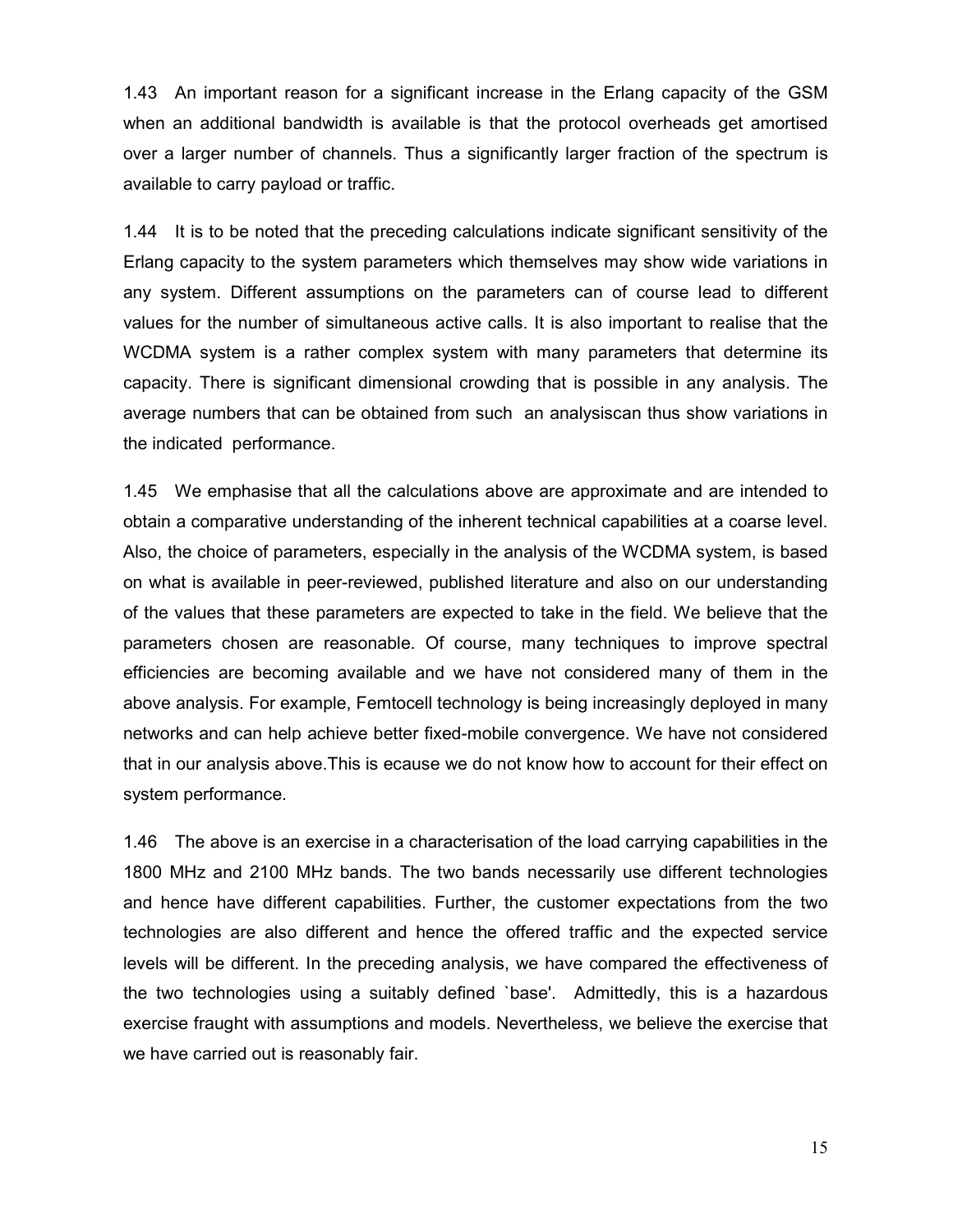1.47 The above `technical' analysis is just one aspect of the analyses to assess the value. Thus it is expected that this study will be used in conjunction with other analyses to arrive at a suitable pricing scheme for spectrum in the 1800 MHz band. We also remark that determining the marginal value of spectrum has the additional complexity of the accounting for increased efficiencies and lower usage costs. It should also be noted that with practice, enhancements will ofcourse be brought to bear on the WCDMA system. It will thus evolve into a more efficient system. Our discussion is based on our understanding of the system to the extent that it can be analysed and modelled as we have done.

1.48 Determining the value of the spectrum is more complex than just calculating the load carrying capacity. Various socio-economic and customer expectations need to be necessarily used to make any assessment. In Chapter II, an attempt has been made to assess the commercial value of the spectrum in the 1800 MHz band using economic models.

## **Remarks on the Technical Aspects in the Submissions by Service Providers**

1.49 The following is a summary, of what we believe are the technical issues, of the submissions made by various service providers to TRAI in response to its invitation. Some issues and points seem repetitive. This only indicates that these have been made in different submissions.

- The services, applications and data speeds that can be offered in the 5 MHz carrier that has been auctioned in the 2.1 GHz band simply cannot be offered in the 200 KHz carriers that are used by the service providers in 900 MHz and 1800 MHz. Therefore, trying to equate the two would be like comparing apples and oranges.
- Capacity efficiencies of 3G system are manifold over 2G system. Thus the spectrum allocated for use of 3G is more efficient than that allocated to 2G.
- The price of 2G spectrum cannot be correlated with any other spectrum like, for example, that of 3G and BWA.

• 3G Technologies provide higher spectral efficiency and data speeds compared to 2G/2.5G networks. The 2G/2.5G market is saturating and after launch of 3G service in India, there is a likelihood of migration of data subscribers of today's 2G/2.5G networks to 3G networks in search of higher data rates. There is a significant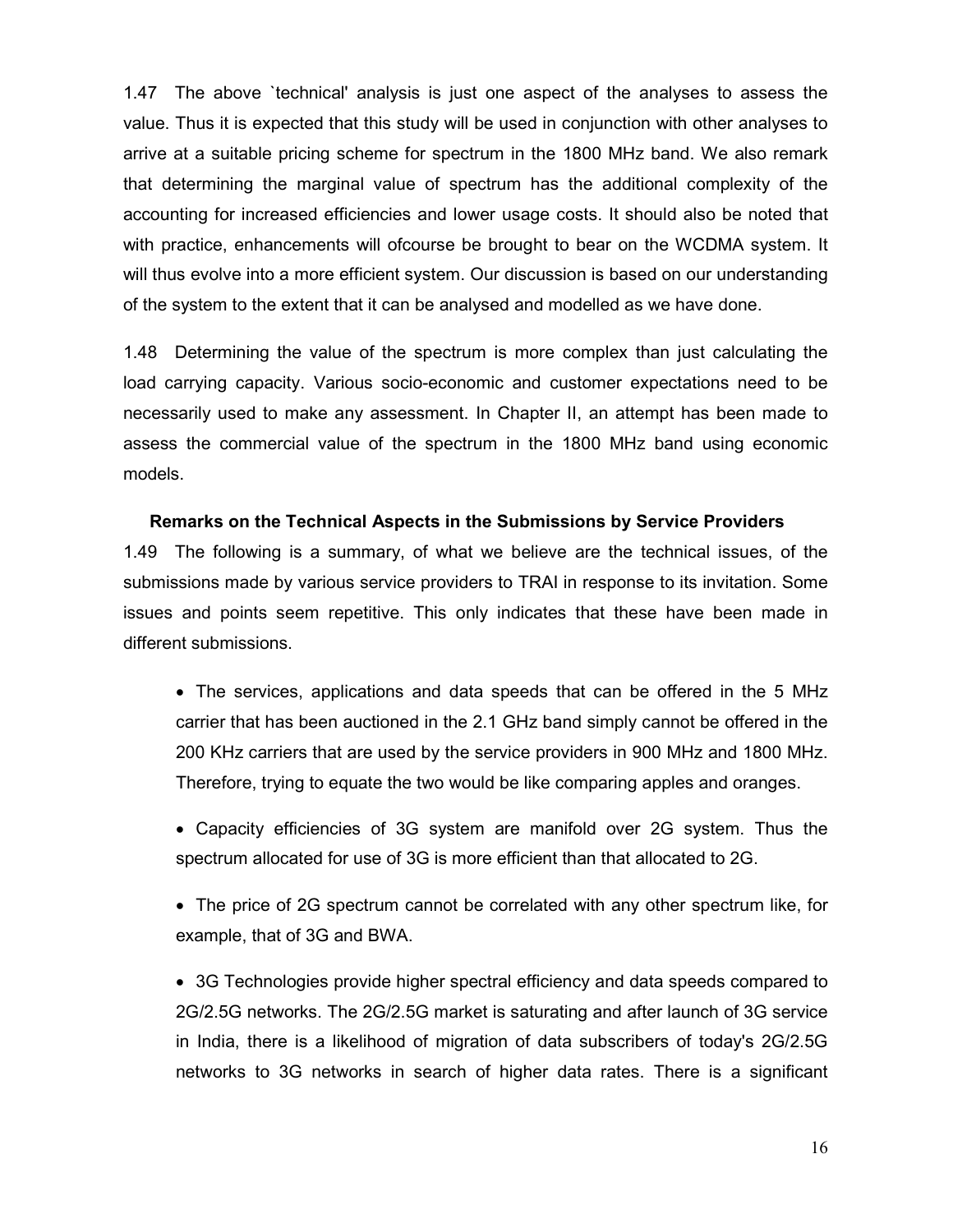difference in the traffic capacity of 3G and 2G and also a significant difference in the range of services and applications that can be offered in the two spectrums.

• 2G is usually for voice which is a lower value commodity while 3G can support a gamut of data based applications. The Ministry has also taken a view that the services offered under 2G and 3G are significantly different.

• The price of 1800 MHz band should be between 1.5 to 2.67 times of that of price of 2100 MHz band. Further, the price of 900 MHz band should be between 2.5 to 2.67 times of that of 1800 MHz spectrum price. The main reasons for suggesting the above include the following:

• The relative number of base stations required for pan-India coverage to provide a similar QoS experience to end customer in 1800 MHz band is 2.8 times than that in 900 MHz band.

• The site densities of 900, 1800 and 2100 MHz bands are 0.010, 0.022 and 0.028 as per OFCOM. The signal propagation characteristics in the 900 MHz band results in less than half the number of sites required for 1800 MHz and almost a third of the number of sites required for the 2100 MHz band. The CAPEX and OPEX saving can potentially be in same proportion.

• The 2G eco-system is mature, stable and well developed giving it a far better business worth as compared to 3G systems that are yet to reach global scale and acceptance levels. Moreover, operators will continue to utilize the 2100 MHz band for offloading voice and providing SMS based services in circles where they are spectrum crunched. Further, data constitutes a much smaller proportion of total revenues.

• In terms of voice capacity of GSM on a 5 MHz channel against that of WCDMA, more Erlangs of voice traffic from GSM can be served vis-a-vis that of WCDMA. WCDMA network provides good data throughput but when it comes to mix of voice and data traffic in the same 5 MHz, with addition of data traffic voice capacity exponentially reduces and vice-versa.

• The current 3G spectrum auction price for 2100 MHz only reflects the value of that band with regard to voice services only. The actual value of 2100 MHz spectrum can not be claimed to be higher because of expected data revenues and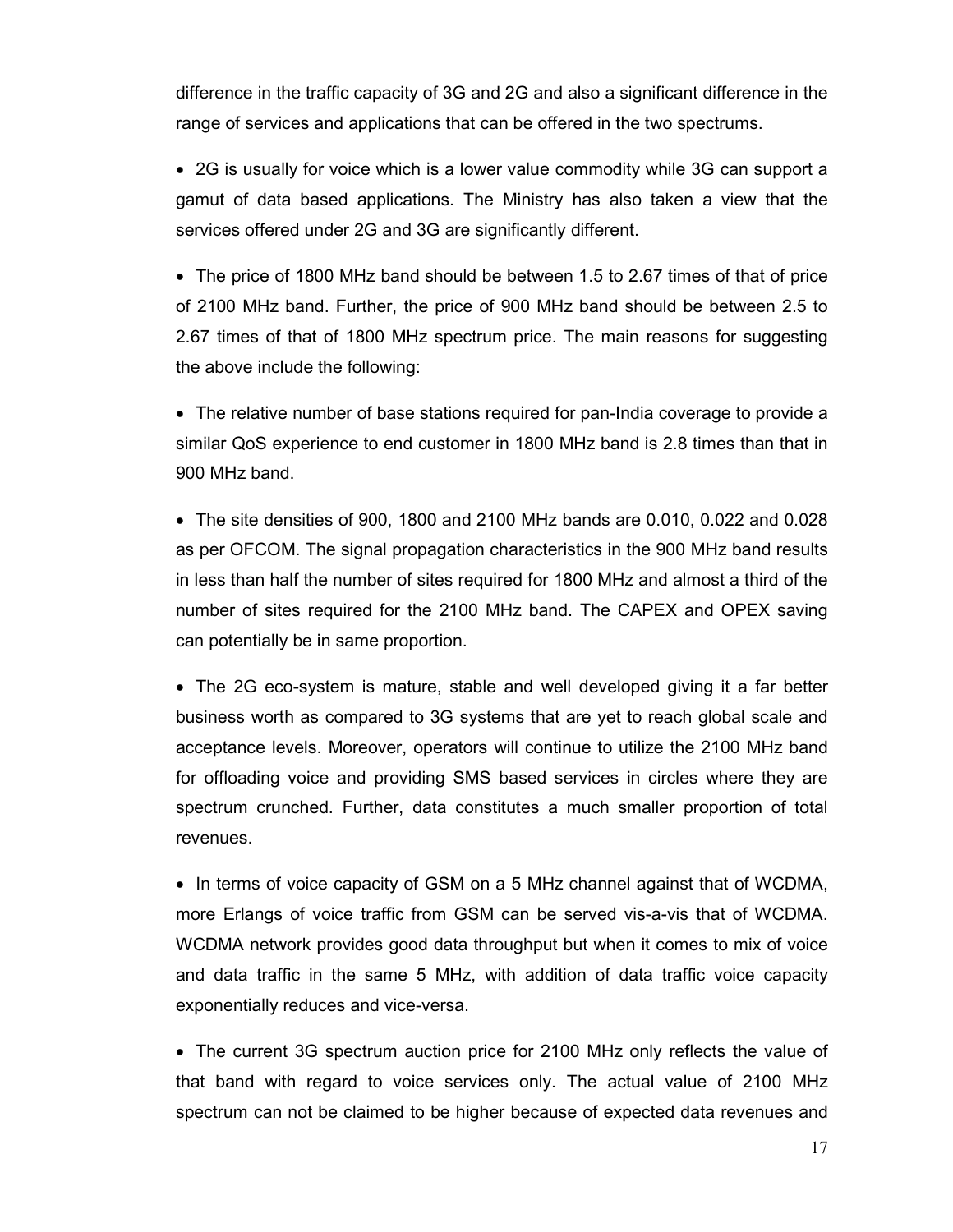thus is a proper benchmark for pricing 1800 MHz spectrum. Moreover, there is no difference between 2G and 3G spectrum since both have been earmarked as IMT band by ITU. 2G is still growing at much faster rate than 3G spectrum systems. Therefore, 900 MHz and 1800 MHz are more valuable.

• Claims of vendors/service providers that 3G is 3 times more efficient than 2G in 1800 MHz, can be right only if the technological innovations that are available for 2G networks are nor adopted. These innovations have resulted into delivery of not only similar capacity for 2G networks as of 3G networks but even higher.

• 2G has matching voice capacity as the 3G networks and therefore no bonus can be added to the 3G spectrum for any capacity advantage over 2G networks.

• With the 1800 MHz band with 5 MHz carrier more voice capacity and more traffic can be catered using spectral efficiency techniques like SAIC, DFCA, AMR, HR, synchronized network, antenna hopping etc. than with the same carrier size in 2100 MHz band.

• Pricing 1800 MHz spectrum same as 2100 MHz by TRAI is a big concession to these incumbent GSM operators and it requires a re-look. The stakeholder further mentioned that even the BWA spectrum which is mainly for data services, which are only infancy in our country, has been priced 40% higher as compared to the 3G spectrum. Thus the 2G spectrum in 1800~MHz band needs to be benchmarked much higher than the 3G price which has much more revenue generating capabilities than BWA spectrum.

• A fair comparison is possible only between technologies (i.e., 2G, 3G and 4G) or between bands inter se (i.e., 700/900/1800/2100 MHz). As far as correlating the price of 1800/900 MHz with 2100 MHz is concerned, since both are potential candidates for deploying WCDMA, it is plausible to link their price with the relative `Spectral Efficiency' of the bands.

1.50 We now comment on the above technical issues raised in the responses by various service providers. Rather than remark for each item, we remark in a summary manner. We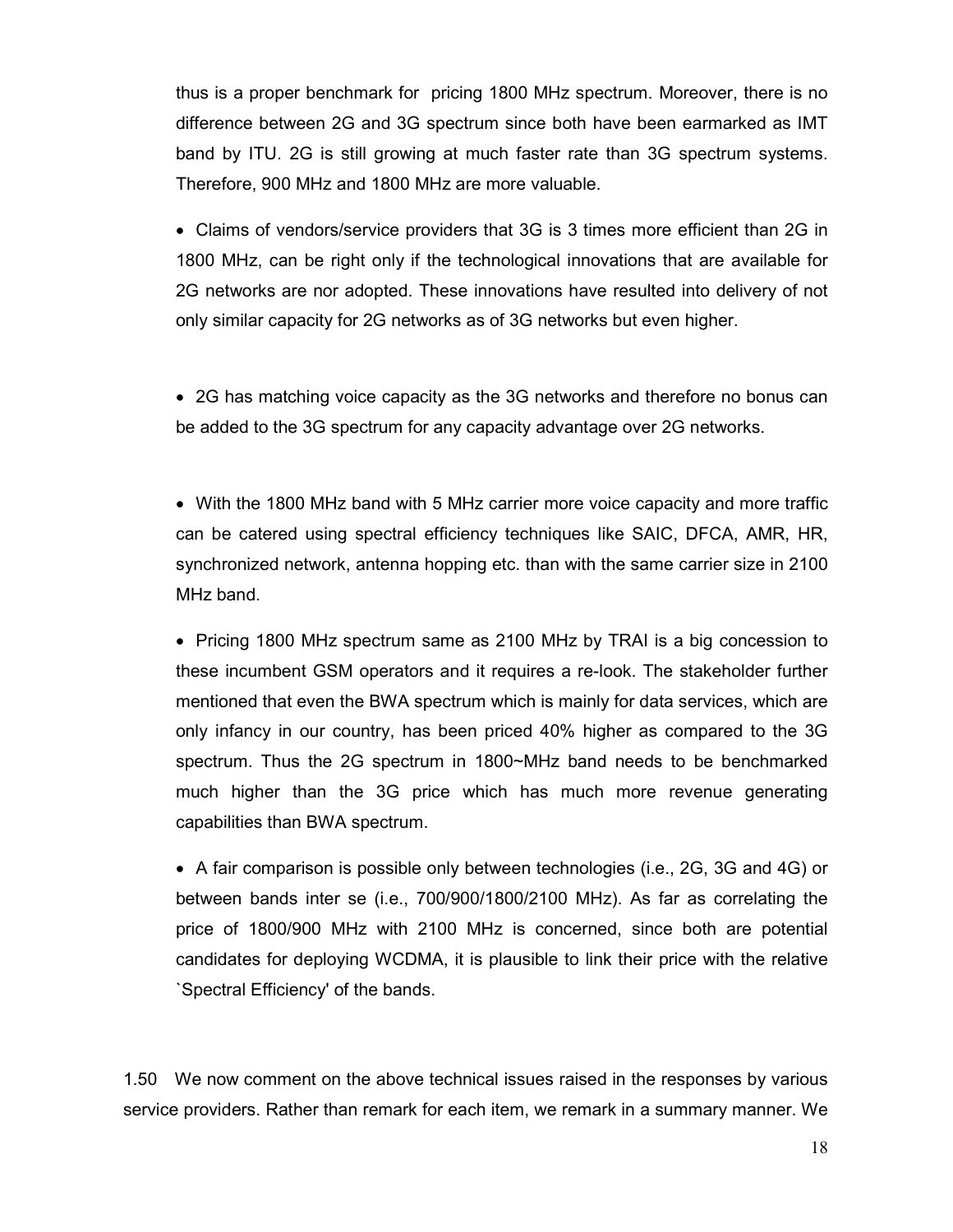will not remark on the operating and/or capital costs for the equipment. Further, we also do not remark on the suggestions for the price.

- It is indeed generally true that as technology matures, many innovations will be made to use the resources efficiently. Cellular communication telephony is no exception and it indeed has a mature eco-system. Thus the so called 2G technologies have been considerably enhanced using a variety of techniques such as adaptive speech coding, interference cancellations etc. Some of these, can be carried over in the 3G networks but some are specific to 2G networks. To be sure, 3G networks will also develop similar techniques to make them more efficient. But that can be expected only after operational experience is gained on these networks.
- We have remarked on the relative voice capacities of the GSM and the WCDMA networks. In case of GSM, we have taken spectrum of 6.2 MHz, 8 MHz and 10 MHz, while WCDMA is given 5 Mhz.
- The HSPA network is going to be very messy to model and we have not attempted that in this note. This is because HSPA offers a wide variety of data rates via adaptive coding and modulation schemes. Further, the mix of data and voice users will definitely affect the throughput. A formal comparison would be hard.
- It is indeed true that 2G and 3G technologies differ significantly, especially in the adaptive nature of 3G physical layer protocols and the range of services that it can offer. We attempt a `first cut' analysis on the relative capacities for a few load mixes. We believe that this is a legitimate exercise. This is more true if we can use this with some `socio economic' analysis of the value of the spectrum, especially the marginal value.
- The relative average performance of the two technologies have been carried out with some assumptions on the parameters. We reiterate that the actual performance or capacity is usually a factor of many other variables and will also experience significant variations in `time and space.'
- It is indeed true that the actual capacity of the 3G network cannot be determined easily and variations in the claims on the system performance is possible by making different assumptions on the parameters. We have obtained the parameter values from well known sources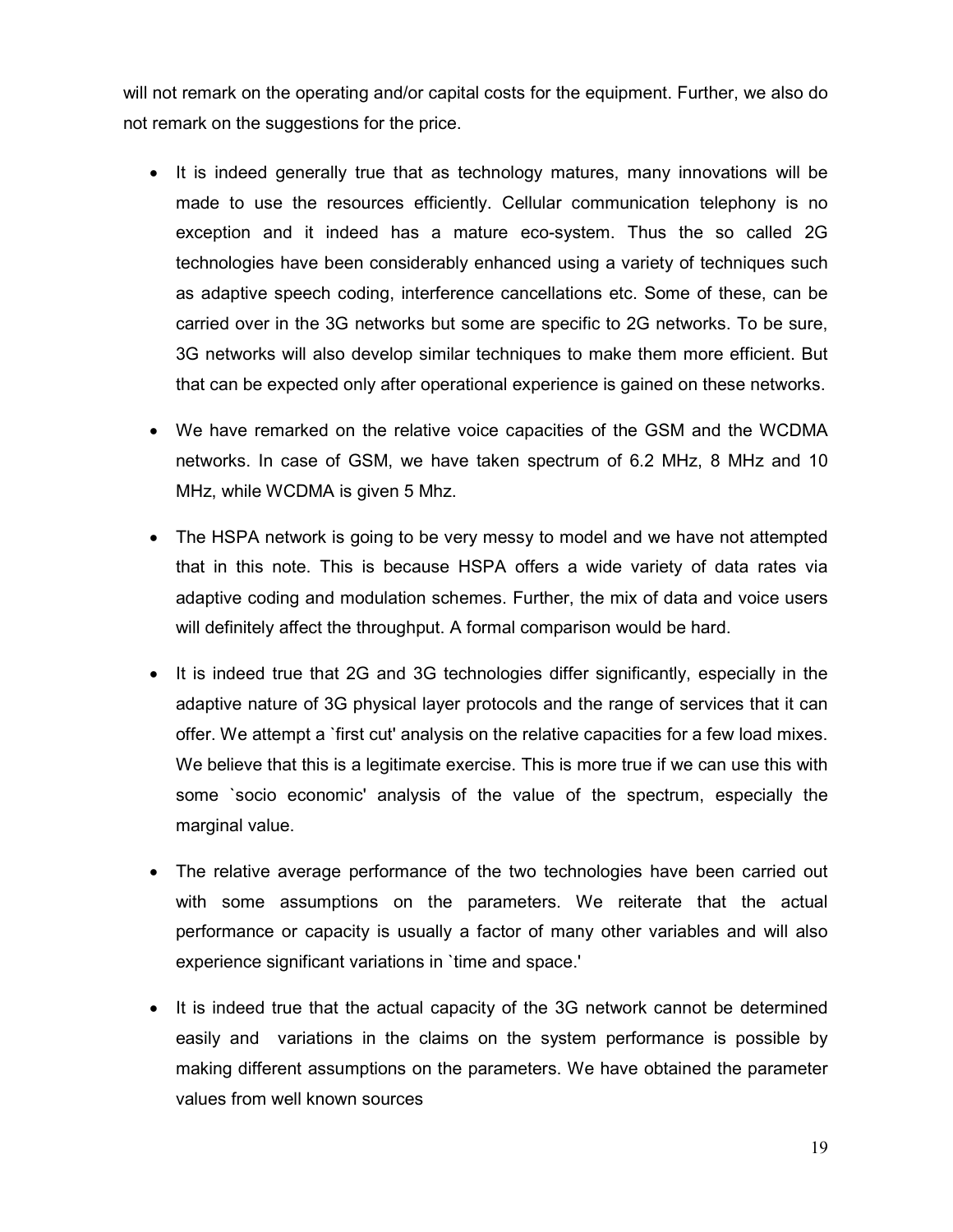# **Chapter-II**

# **Economic Value of Spectrum in 1800MHz band**

2.1. In the previous chapter, we have compared the traffic carrying capacity of spectrum in the 1800 MHz and 2100MHz bands using, respectively, 2G and 3G technologies. In this chapter we blend the technical aspects of the spectrum (as described in Chapter-I) with commercial realities in the market, to arrive at a value of the 2G spectrum in the 1800 MHz band. As per Para 3.99 of the Recommendations, operators are to be charged for spectrum beyond the contracted amount of 6.2 MHz. Given the paucity of spectrum established in Para 2.50 and Para 3.44, it is not possible to benchmark the price of spectrum directly to the market mechanism. There was an auction held for spectrum in the 2100 MHz band to be used with 3G technology. The Authority in Para 3.80 of the Recommendations pointed out similarities in spectrum bands in 1800 MHz to be used with 2G technology, and spectrum bands in 2100 MHz to be used with 3G technology. On this basis it provisionally recommended that the price discovered in the 3G auction be used to charge for spectrum beyond the contracted amount.

2.2. From the responses of stakeholders, it is seen that there is a diversity of opinion on the value of the spectrum in the 1800 MHz band. Some of the stakeholders have stated that there is no link between 2G and 3G spectrum and hence that there is no possibility of benchmarking; some hold the view that the price of 3G spectrum should be higher by a factor of 3 and some others have argued that the price of 2G spectrum should be higher than that of 3G spectrum by a multiplicative factor varying from 1.25 to 1.67.

2.3. Taking the position that 2G and 3G spectrums, while not identical, are comparable, one way to arrive at a shadow price for 2G spectrum is to take the price revealed in the 3G auction and apply a correction factor to the winning bid based on technical and market realities. The 3G auctions assigned 5 MHz of spectrum in 2100 MHz band to 4 service providers including BSNL/MTNL in each service area. Based on assumptions about the relative efficiency (cost) of the 1800 MHz and the 2100 MHz band and their relative business potential, a shadow price of 2G can thus be determined. To be accurate, the correction factors must be based on an understanding of both the technology and the market, specifically in the Indian context.

2.4. The following points should give some insight into the complexity of this exercise. In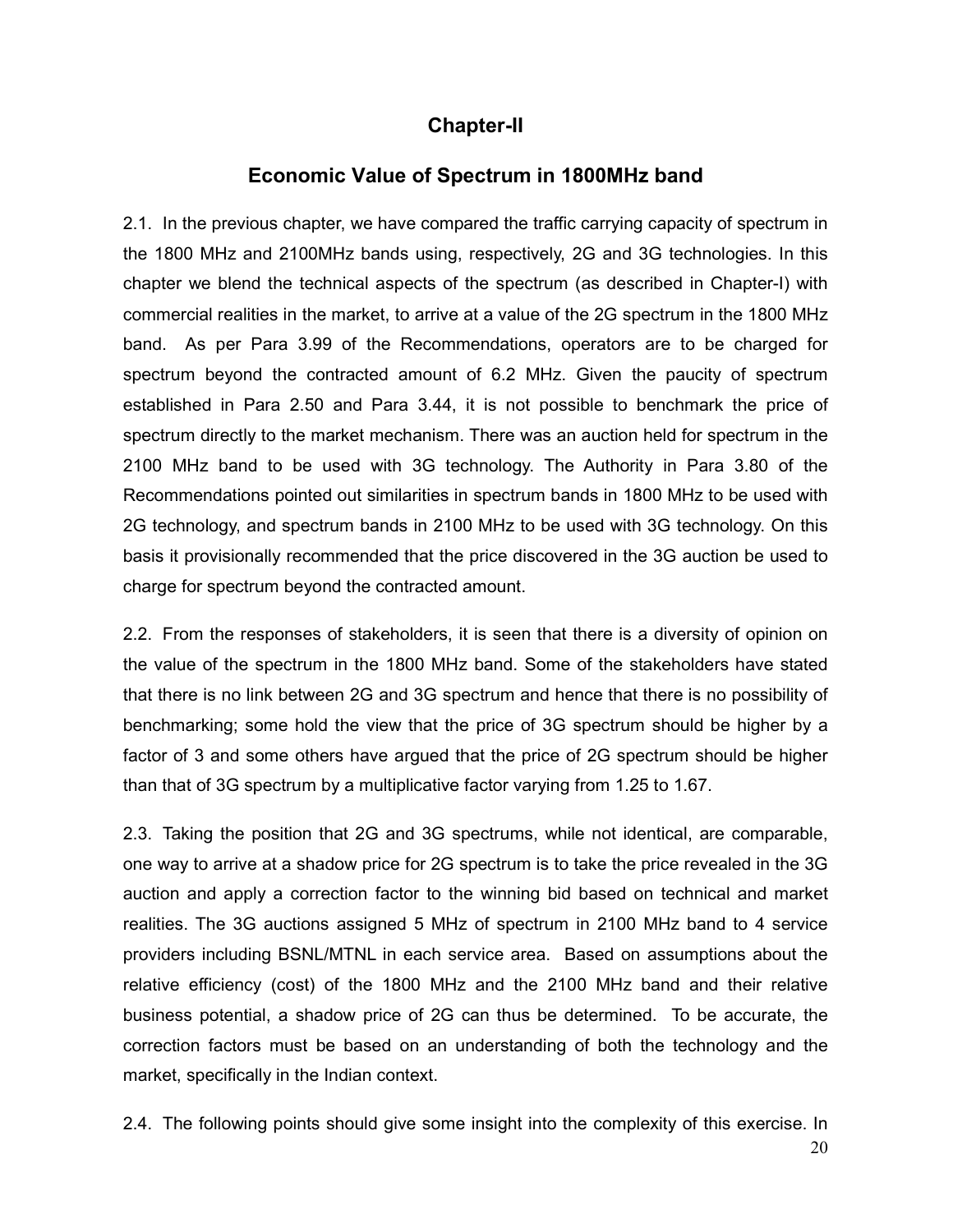some of the responses of the stakeholders, it is claimed that fewer base stations are required for 1800 MHz band vis-à-vis the 2100 MHz band to produce similar quality of service, implying that at the margin 2G (1800) is more cost effective. On the business side, since 2G has a developed ecosystem, its value is claimed to be higher. In addition, if the Indian market continues to be dominated by voice, the hypothesis that 2G is more valuable in the near term gains weight.

2.5. All operators who have won 3G spectrum also have varying amounts of 2G spectrum. It is therefore reasonable to believe that the two bands together will provide operators the opportunity to optimally service the customer with a more efficient use of the spectrum. For example, high data users could be shifted to 3G, while 2G continues to be used for offloading voice.

2.6. If data remains a small share of the total traffic then the business case for 2G and 3G in India may even converge in the medium term. Where voice services are expected to dominate, operators would find their 2G network to be quite attractive. Such markets are also coverage-constrained rather than capacity constrained; hence the 2G spectrum that is already held by the operators may be sufficient to meet the needs of the business. The 3G spectrum coming on top of the 2G spectrum would therefore have lower perceived value. If however data services take off, the value of the 3G spectrum could be higher in those service areas where data dominates. This implies that correction factors could be different across circles because the trajectory of data services will not be uniform across circles.

2.7. In addition, because spectrum charges vary according to the amount of spectrum held, the correction factors could even be different for different operators within the same circle. Given the difficulty of separating 2G and 3G revenues, operators will either pay 3% or the percentage they are liable to pay for their 2G spectrum, whichever is higher. Licensees of 3G spectrum in the same circle thus may pay different spectrum charges. Therefore the upfront fee revealed in the 3G auction for such circles does not reveal the value of spectrum with a common spectrum charge.

2.8. Given the complexity of starting with the price discovered in the 3G auction and factoring in all the considerations mentioned by the various stakeholders, we decided to directly estimate the price of 2G spectrum through economic models. This report presents two different economic models to directly estimate the value of 1800 MHz spectrum for the year 2010 in Metros, Category A and Category B circles. The values for Category C circles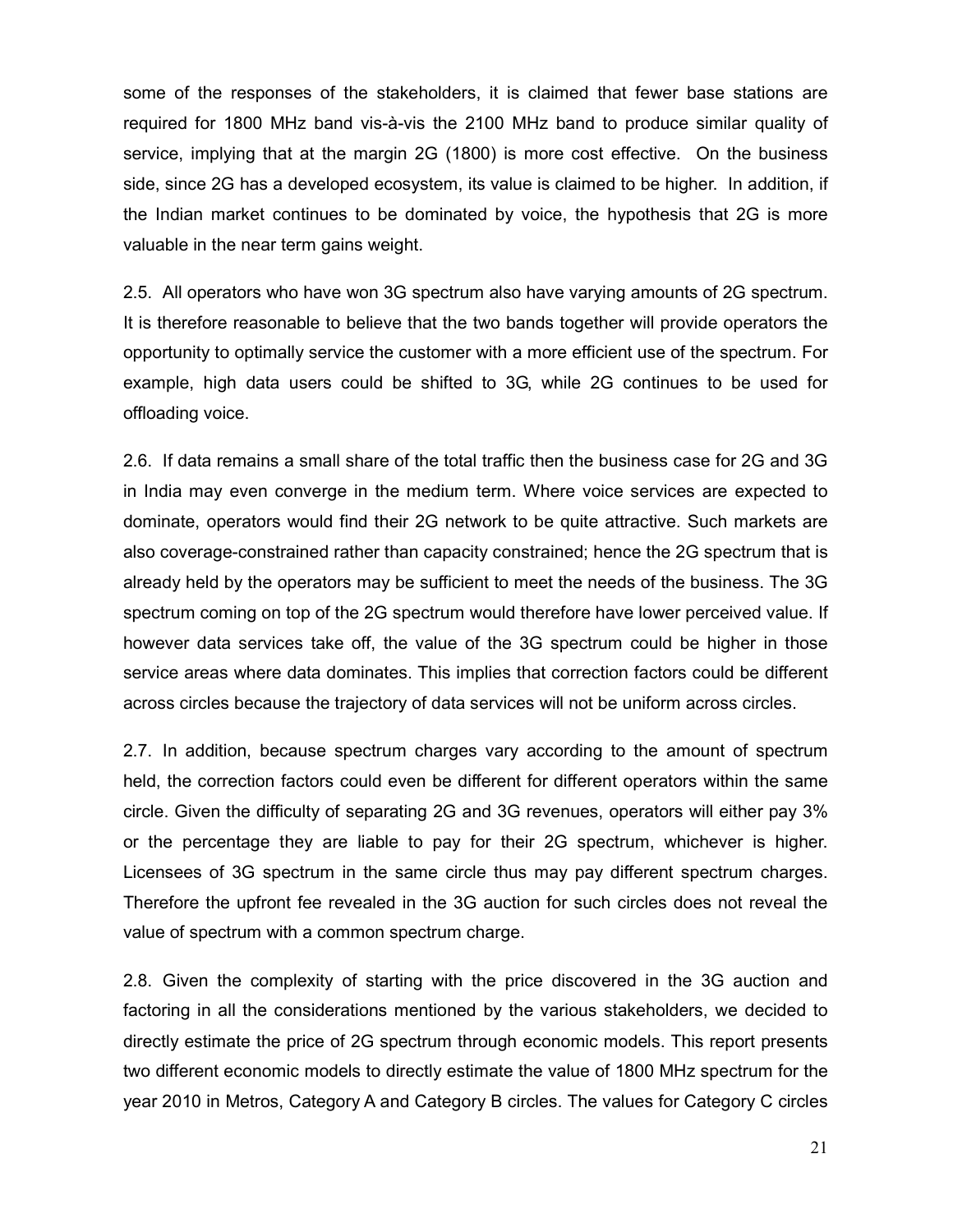are derived by using a combination of the 2G and 3G values in Category B circles.

2.9. We start by presenting the models and calculations, discuss the stakeholder comments in the light of our findings, outline limitations of our approach, and then conclude.

# **A. Method 1: Cash Flow from Spectrum**

2.10. In this method we compute the value of a block of spectrum by determining the Net Present Value (NPV) over the license period of 20 years of the cash flow that a mature operator in March 2010 would command by virtue of holding the corresponding block of spectrum.

2.11. We divide the problem of computing the value of spectrum in two parts: computing the value of contracted spectrum (up to 6.2 MHz), and computing the value of the incremental spectrum (beyond 6.2 MHz). Operators with start-up spectrum face many challenges related to rolling out their networks, building a brand, and acquiring market presence. While economic analysis shows the presence of economies of scale even at the level of contracted spectrum, these economies of scale are counterbalanced by start-up costs. Hence our method factors economies of scale only in the case of *incremental spectrum*. As operators progress from start-up to incremental spectrum, they would be charged for the presence of economies of scale over the lifecycle of the spectrum.

2.12. In the case of contracted spectrum, the cash flow accruing from the possession of 6.2 MHz is equal to the revenue earned from subscribers less the costs: the sum of the license fees, the spectrum charges, administrative, marketing and personnel costs, and the cost of the physical network<sup>1</sup>, i.e.

# *Cash Flow = Revenue – (License Fees + Spectrum Charge + Network Cost + Administration, Marketing, & Personnel Cost)*

2.13. We now present details of the method using Maharashtra as an illustration.

 $\overline{a}$ 

 $<sup>1</sup>$ At a first glance it would seem natural to start directly with the average profits earned by firms holding 6.2MHz or even 4.4</sup> MHz. However these profits are not available at a circle level. We therefore have to calculate these profits using data available, or through estimation.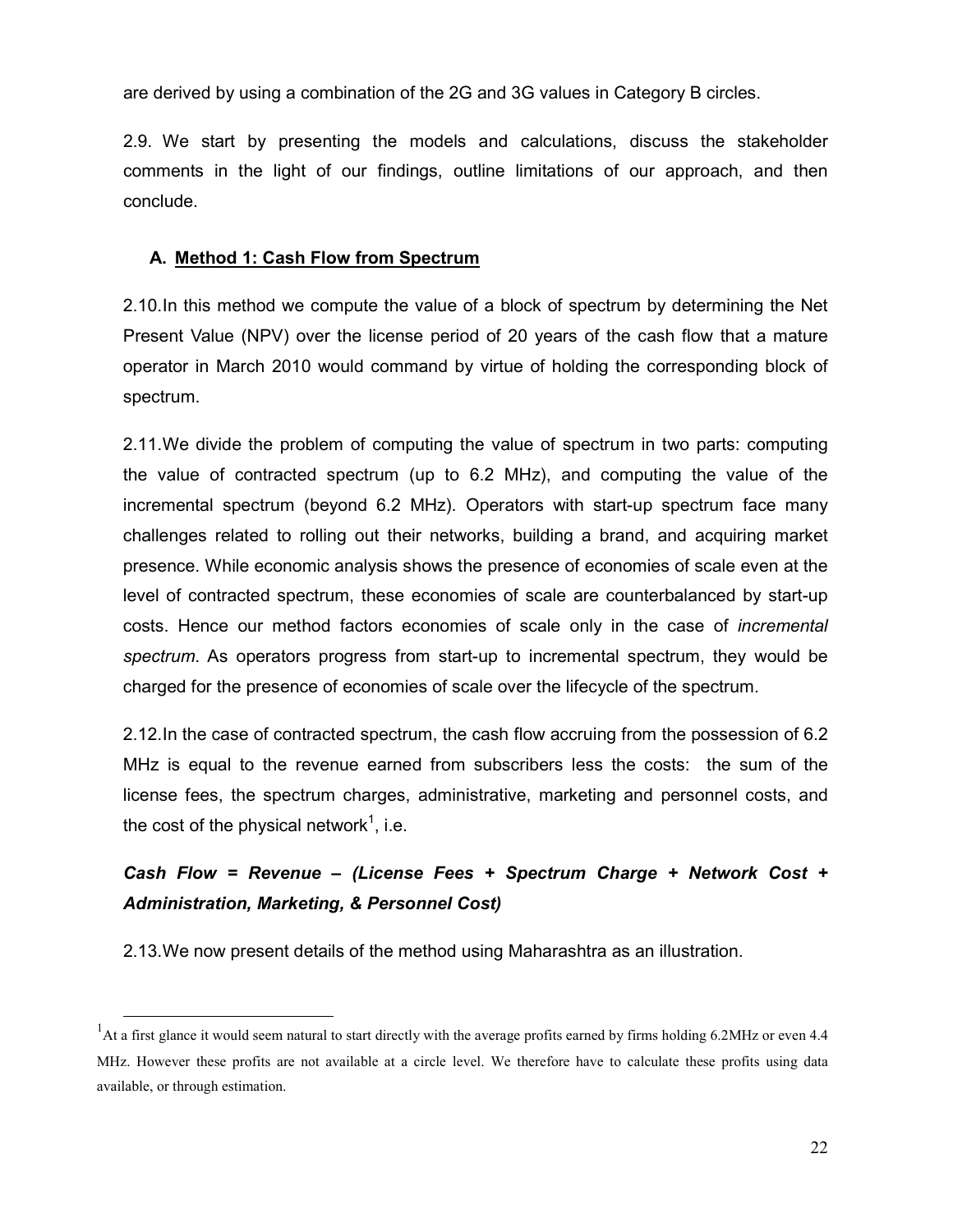Sample Set of Operators: In our analysis we take data from GSM operators who have acquired spectrum in a circle on or before 2006. In Maharashtra we take Airtel, Vodafone and Idea into consideration for our calculation. In the exposition all totals at a circle level should be taken to mean totals with respect to the sample set of operators unless otherwise mentioned.

2.14. For revenue, it is not possible to use actual data to arrive at the revenue figure for a representative firm because the Adjusted Gross Revenue (AGR) data at a circle level aggregates wireless and wireline access services. In our model, revenue is equal to the product of the number of wireless subscribers and the Average Revenue per User (ARPU) per annum. As in the derivation of the production function (see Method 2 below), we consistently use VLR numbers as our estimate for the size of the subscriber base, and adjusted ARPUs, i.e., the reported ARPU per annum as per TRAI data multiplied by the VLR-HLR ratio<sup>2</sup>.

2.15. Assuming that operators at 6.2 MHz can command a subscriber base proportional to the amount of spectrum they hold<sup>3</sup>, the fair share of subscribers is equal to the proportion of spectrum held (6.2 MHz divided by the total spectrum assigned to the sample operators in that circle) multiplied by the total number of subscribers of the sample operators in that circle<sup>4</sup>. We take the number of subscribers and the spectrum allocated in the year 2010 as the base for calculation of the fair share.

2.16 In Maharashtra the total subscriber base is 21.2 million, and the total spectrum held is 26 MHz. Thus the fair share of subscribers of a representative operator with 6.2 MHz is 5.06 million. The VLR adjusted ARPU is Rs. 161. Hence the annual revenue is Rs. 976.7 crores.

2.17 Physical Network: The cost of the physical network is equal to the cost of the BTSs and associated towers and the cost of the core network, which includes transmission and switching. The cost of the BTSs is equal to the number of BTSs multiplied by the cost per BTS, including the rental and electricity costs associated with the physical infrastructure, while factoring the incidence of tower sharing observed in the market.

<sup>&</sup>lt;sup>2</sup> Note that the revenue we arrive at in this way is exactly equal to the revenue we would have arrived at had we taken HLR subscribers and the reported ARPU. The basis for doing this is explained further in method 2 below

<sup>&</sup>lt;sup>3</sup> To factor economies of scale we will later assume that at 8 MHz an operator can command a proportion of subscribers greater than the proportion of their spectrum holding.

<sup>4</sup>We remove the PSUs from the total spectrum held, as well as from the total subscribers serviced since their operations may not always reflect pure commercial considerations.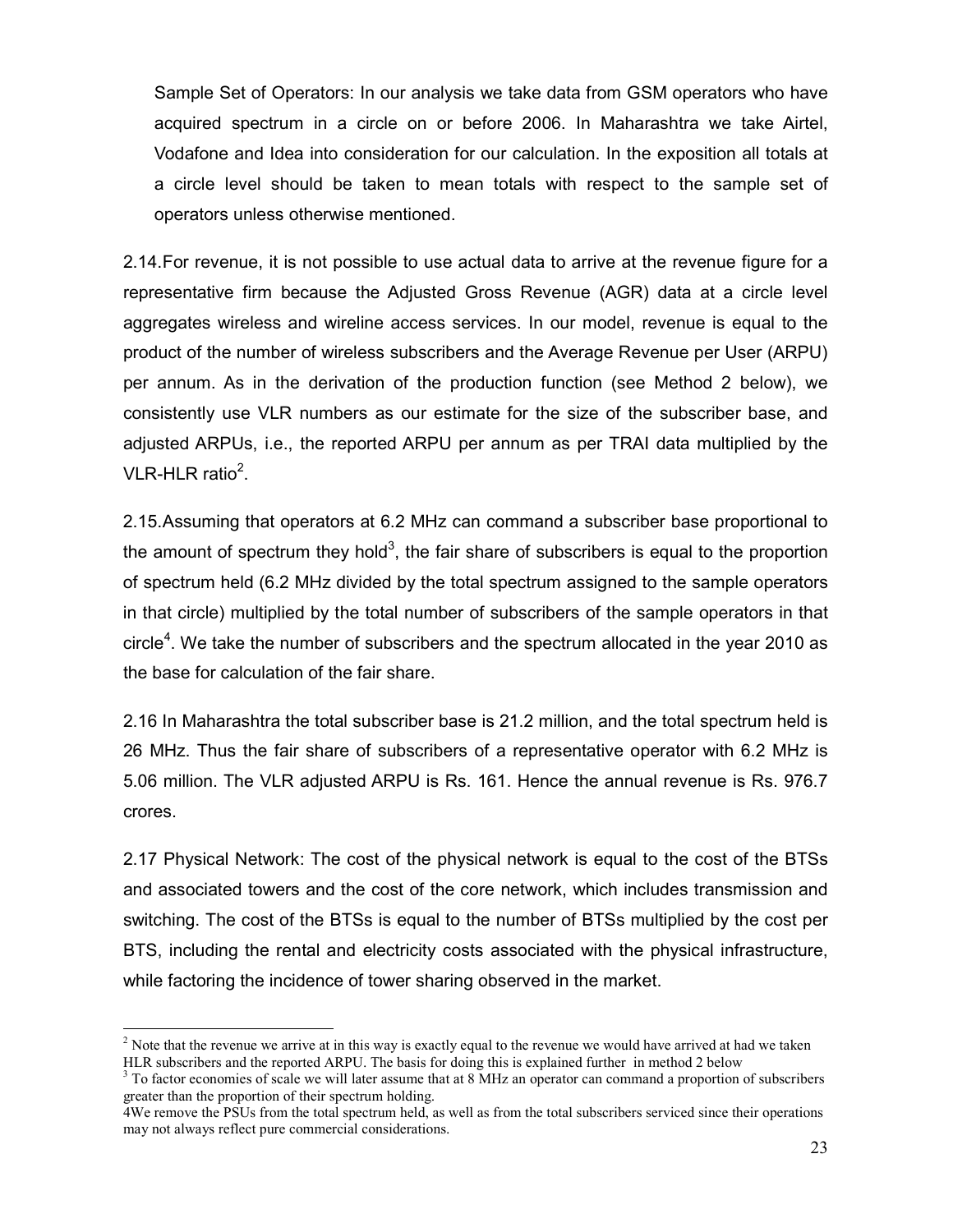2.18 Our aim is to estimate the average number of BTSs held by an operator with 6.2 MHz. If we do not have at least two operators in a circle with 6.2 MHz or below, we take the BTS-spectrum ratio in the sample operators as a whole and fix the BTSs for our representative operator in a proportional fashion. If we do have two or more operators with 6.2 MHz or below we take their BTS-spectrum ratio alone in our calculations.. From the data at an all India level there appears to be no correlation between the BTS-spectrum ratio and the quantity of spectrum held so a simple pro-ration where necessary appears to be justifiable. In Maharashtra the average number of BTSs obtained from such a calculation is 5256.

2.19 The cost of the BTS provided by TRAI is as follows (see Table 2.1):

| Amortization period in years    | 20.00       |
|---------------------------------|-------------|
| Capex per BTS                   | 6,00,000.00 |
| Rate of interest                | 0.10        |
| Amortized capex                 | 64,068.89   |
| Electricity and rental per year | 6,00,000.00 |
| Total cost per year             | 6,64,068.89 |

**Table 2.1: Cost of BTS in Rs.** 

The cost of the core network, as provided informally by industry sources, is around Rs. 500 per subscriber<sup>5</sup>. Amortizing this over 20 years at 11%, we get an annual cost of Rs. 53 per subscriber. Multiplying this by the number of subscribers we get the annual cost of the core network.

The total cost of the physical network in Maharashtra is thus Rs. 376.03crores.

2.20 License Fees, Spectrum Charges: The Recommendations have specified license fees and spectrum charges for operators. We compute license fees and spectrum charges accordingly:

<sup>&</sup>lt;sup>5</sup> Our results are not very sensitive to changes in this rate.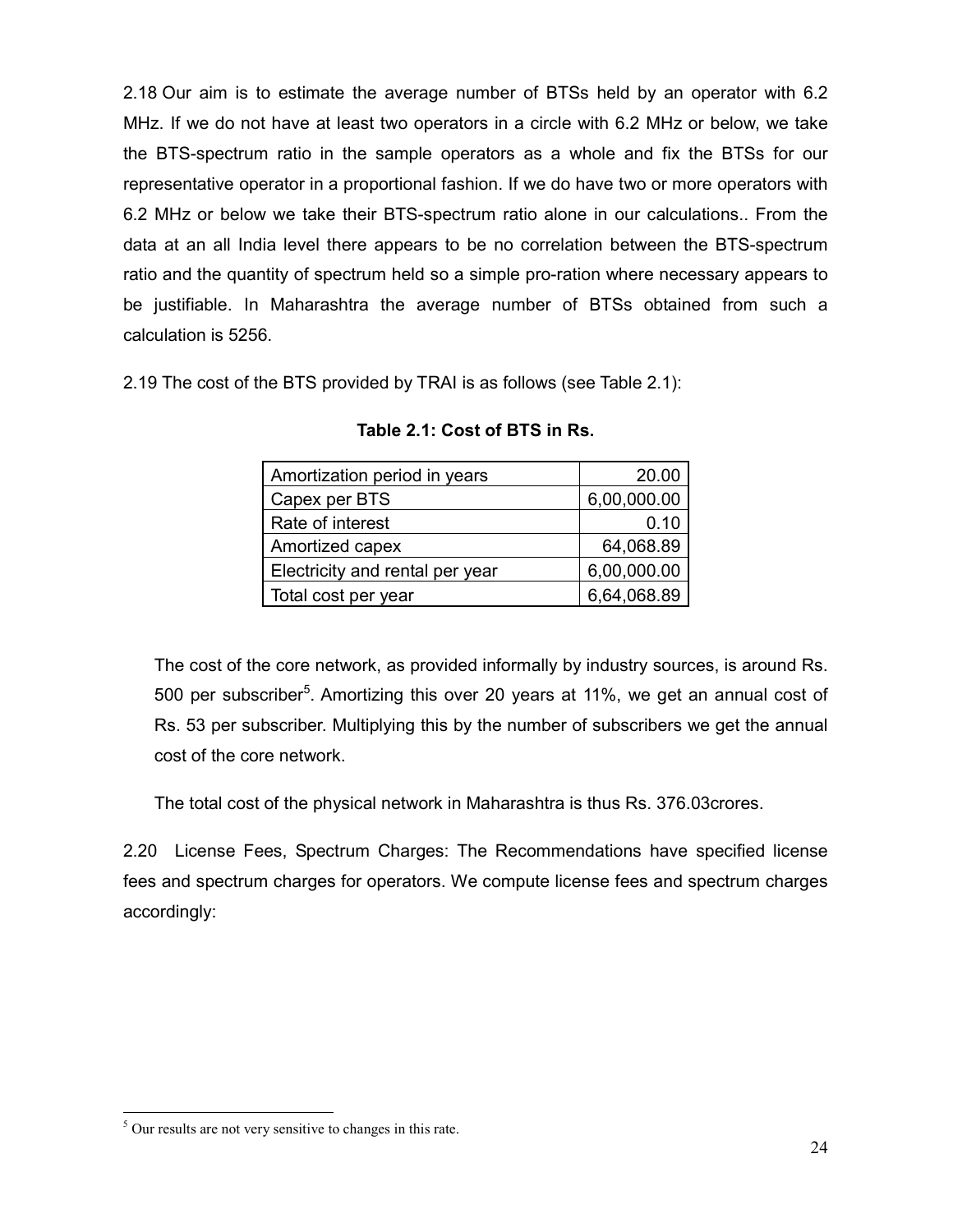**Table 2.2: Recommended spectrum charges as % of Adjusted Gross Revenue (AGR)**

| 3 1 |
|-----|
| 49  |
|     |
| 6 Զ |
|     |

**Table 2.3: Recommended annual license fees as % of Adjusted Gross Revenue (AGR)**

| <b>Annual License Fees</b> | 2010-11 | ∣ 2011-12 ∣ 2012-13 | 2013-14 |
|----------------------------|---------|---------------------|---------|
| Metro                      | 10      |                     | ิค      |
| Category A                 |         | 8                   |         |
| Category B                 |         | 6                   |         |

2.21 The license fee is computed from the license fee percentage and the corresponding revenues; the spectrum charge is calculated from the spectrum charge percentage and the corresponding revenues; and these are deducted from the total revenue. The total levy, i.e., license fees and spectrum charges, in Maharashtra in Year 1 comes to 12.1%, i.e., 9% for license fees and 3.1% for spectrum charges. Applied on revenue of Rs. 976.7 crores, the absolute levy equals Rs. 118.18 crores in the first year. The reduced license fees of Years 2, 3, and 4 are applied to get the corresponding levies for those years.

2.22 Administration, marketing and operating costs: The total administration, marketing and operating costs of operators as a percentage of AGR as presented in the accounting separation statement submitted to TRAI vary from 22% to 30%. The percentage is lower for operators with higher number of subscribers reflecting economies of scale. We take the percentage as 28% for small operators, those with 6.2 MHz, and 22% for larger operators. As an operator holding 6.2 MHz, our representative firm in Maharashtra incurs a cost of 28% of AGR amounting to Rs. 273.47 crores. Deducting the cost of the network, the license fees, spectrum charges, and general, marketing, and personnel costs from the AGR gives us the cash flow accruing from holding a 6.2 MHz block of spectrum in Year 1.In Maharashtra this comes to Rs. 209.06 crores. The cash flows in Years 2, 3, and 4 are computed with the corresponding license fees. The cash flow stabilizes in Year 4 at Rs.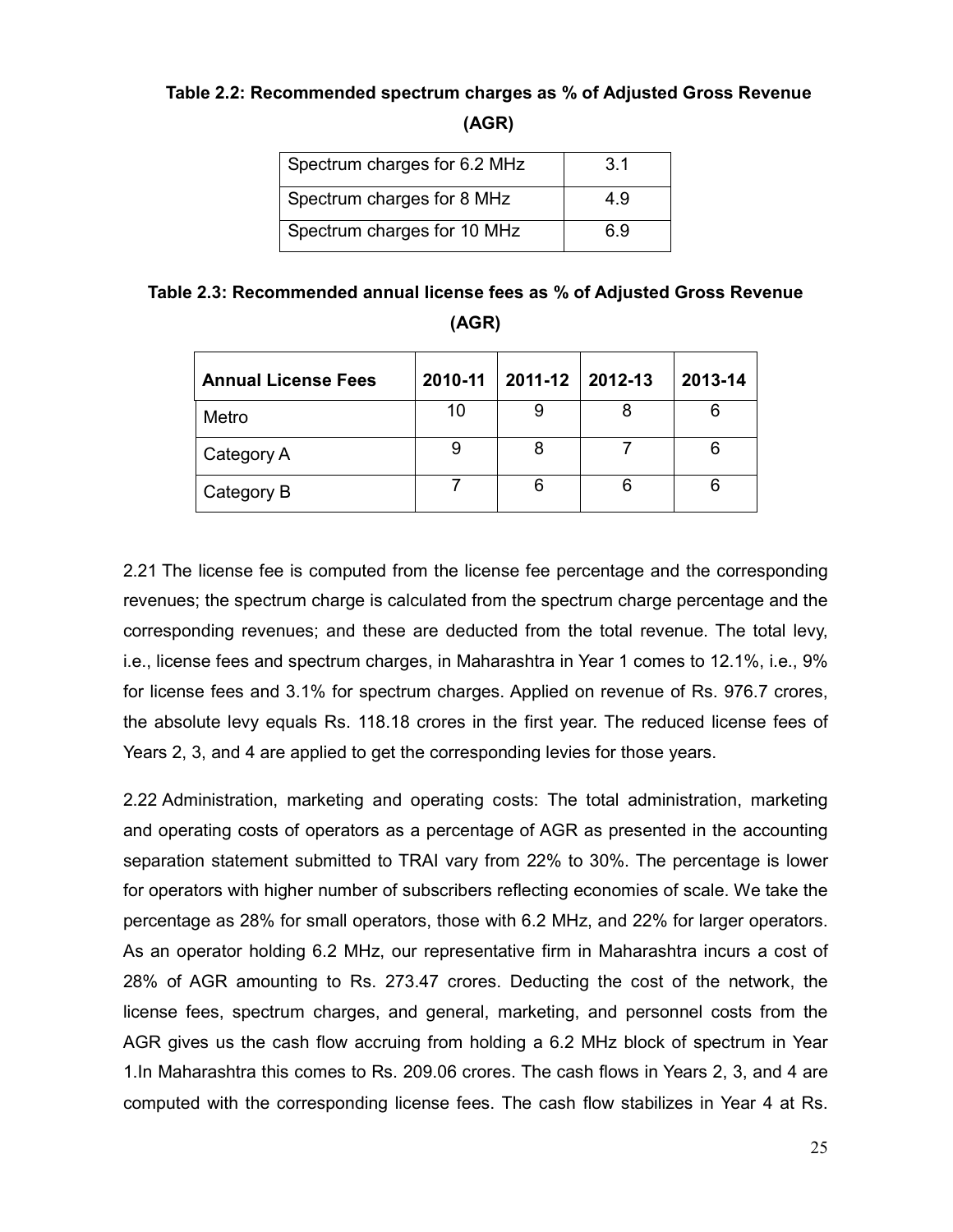238.31 crores for the remaining period of the license. The NPV over 20 years at 11%, the weighted average cost of capital suggested by TRAI in its May 2010 recommendation gives the value of 6.2 MHz. This is Rs. 1848.33 crores.

2.23 The price charged to the operator must allow a reasonable rate of return on their investment. We fix this at 20% $^6$ . The value of spectrum less the NPV of the annual return, i.e. 20% of the price, over 20 years gives the price for 6.2 MHz for 20 years.

In simpler terms

## *Value= Price + NPV over 20 years of (Price\*20%)*

2.24 The above equation allows us to compute the shadow price of the spectrum. In Maharashtra this comes to Rs. 936.37crores for 6.2 MHz for 20 years. The price per MHz for 20 years is thus Rs. 151.03 crores. This price represents the weighted average of the price of 900 MHz and 1800 MHz spectrums where the weights are the proportions of 900 MHz and 1800 MHz spectrums being used in the circle in question, and where the price of 900 MHz spectrum is 1.5 times the price of 1800 MHz spectrum as per the TRAI recommendation (para 3.91), i.e.

# *% of 900 MHz\*(price of 1800MHz\*1.5) + (% of 1800 MHz)\*price of 1800 MHz = Weighted average of price of 900 MHz and 1800 MHz*

From this equation, knowing the % of 900 MHz and 1800 MHz, and the weighted average of the price of 900 MHz and 1800 MHz (derived above), we extract the price of contracted spectrum in the 1800 MHz range. This comes to Rs. 117.14 crores. The price for durations smaller than 20 years can be computed by simple pro-ration. See Table 2.5 for the sample calculation for contracted spectrum for Maharashtra.

2.25 Replicating this method across all service areas results in the following prices for contracted spectrum at an all India level (see Table 2.4 below).

<sup>&</sup>lt;sup>6</sup> Given the long period over which profit is discounted changing the rate of return makes little difference to the results.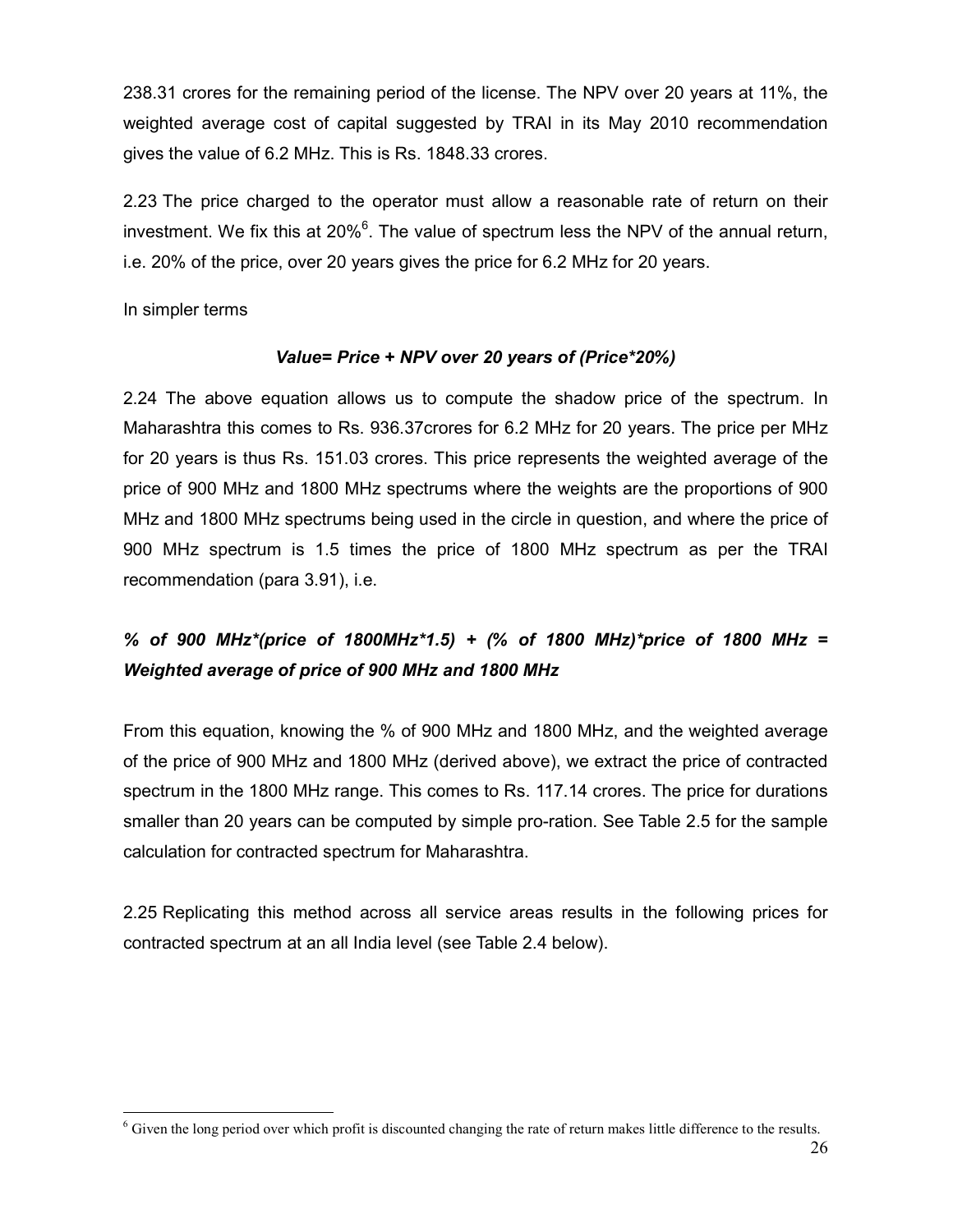| <b>Service Area</b>            | <b>Price of contracted spectrum</b> |
|--------------------------------|-------------------------------------|
| <b>Metro</b>                   |                                     |
| Delhi                          | 149.78                              |
| Mumbai                         | 101.11                              |
| Kolkata                        | 49.48                               |
| <b>Category A</b>              |                                     |
| Maharashtra                    | 117.14                              |
| Gujarat                        | 149.87                              |
| Andhra Pradesh                 | 153.77                              |
| Karnataka                      | 136.16                              |
| <b>Tamil Nadu</b>              | 187.38                              |
| <b>Category B</b>              |                                     |
| Kerala                         | 73.98                               |
| Punjab                         | 72.86                               |
| Haryana                        | 14.50                               |
| <b>Uttar Pradesh (West)</b>    | 60.11                               |
| Uttar Pradesh (East)           | 151.76                              |
| Rajasthan                      | 106.03                              |
| Madhya Pradesh                 | 87.71                               |
| West Bengal, Andaman & Nicobar | 44.79                               |

## **Table 2.4 Price of contracted spectrum 1800 MHz Rs. Crore per MHz 2010**

# **B. Incremental Spectrum**

2.26 In order to directly estimate the price of incremental 2G spectrum beyond 6.2 MHz, the additional cash flow from moving to 8 MHz is estimated. Acquiring additional spectrum means additional capacity and additional subscribers. Typically operators also add more BTSs to take advantage of the additional spectrum, so just from the raw data it is not possible to find the effect of increasing spectrum while keeping the complementary infrastructure fixed.

- 2.27 Our approach in this method, consists of the following steps:
	- a. Increase capacity while including a trunking efficiency factor in the form of the 'beta' (β) coefficient of the production function (elaborated upon in Method 2). If the number of subscribers at 6.2 MHz is 100, the capacity at 8 MHz is taken to be (8/6.2) <sup>β\*</sup>100, where β is the output elasticity of spectrum computed in Method 2. We find that the β coefficient is greater than 1 everywhere except in Kolkata<sup>7</sup>.

<sup>&</sup>lt;sup>7</sup> See Table 2.7 for the estimated values of the elasticities from the production function across service areas.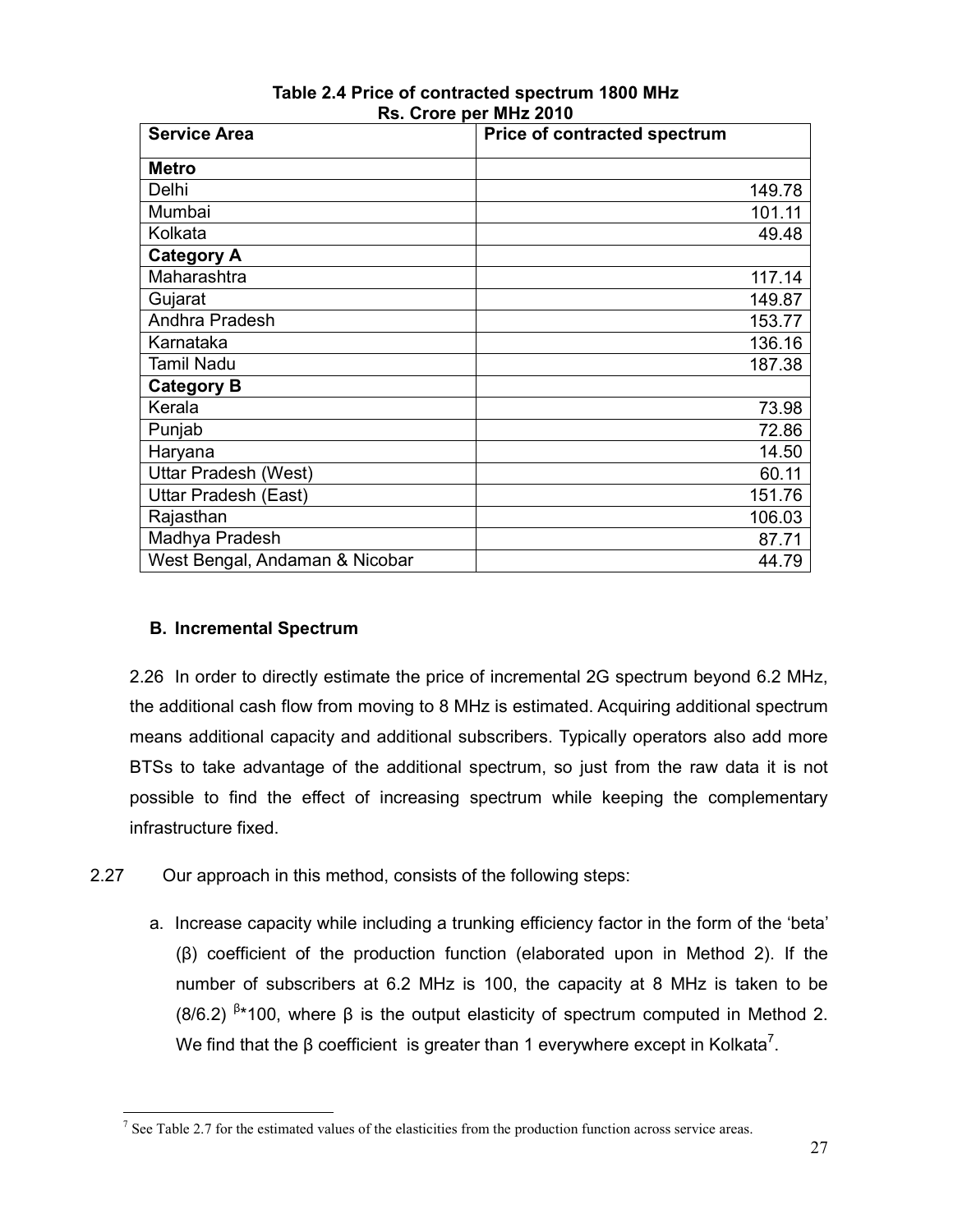- b. Stagger the corresponding increase in subscribers over three years in equal steps and then stabilize at the capacity for the remaining 17 years.
- c. Fix the steady state BTS level by increasing BTSs from the 6.2 MHz level either based on the average number of BTSs held by operators at 8MHz or above, or in the absence of at least two such data points: in proportion to the increase in spectrum.
- d. Stagger the actual increase in BTSs over three years in equal steps and then stabilize at the level of point 'c' for the remaining 17 years.
- e. Calculate annual cash flows for each of the 20 years as in the calculation for the price of contracted spectrum.
- f. Calculate incremental cash flow for each of the twenty years: cash flow for that year calculated in step 'e' minus the cash flows with 6.2 MHz in the corresponding year, (already calculated when calculating the price of contracted spectrum).
- g. Calculate the NPV at 11% to get the value of spectrum.
- h. Factor a 20% rate of return to get the price of blended 900 and 1800 MHz spectrums.
- i. Extract the price of 1800 MHz spectrum as in the calculation of the price of contracted spectrum.

2.28 For example, in Maharashtra, the increase in spectrum from 6.2 MHz to 8 MHz increases capacity from 5.06 million to 6.79 million. This increase translates into 5.92 million subscribers in Year 1, 6.36 million subscribers in Year 2, and 6.79 million subscribers from Year 3 onwards. The BTSs increase from 5256 to 5784 in Year 1, to 6047 in Year 2, and stabilize at 6311 from Year 3.

2.29 The incremental cash flow is Rs. 109.04 crores in Year 1, Rs. 145.57 crores in Year 2, Rs. 183.78 crores in Year 3, and Rs. 187.14 crores from Year 4 onwards. The value of the additional 1.8 MHz of spectrum for 20 years is Rs. 1383.76 crores. The price of 1.8 MHz after leaving 20% return is Rs. 701.02 crores, which translates into Rs. 389.46 crores per MHz. The percentage of 900 Mhz spectrum is 57.9%. The price per MHz of 1800 MHz of spectrum as per the methodology explained above is therefore Rs. 302.08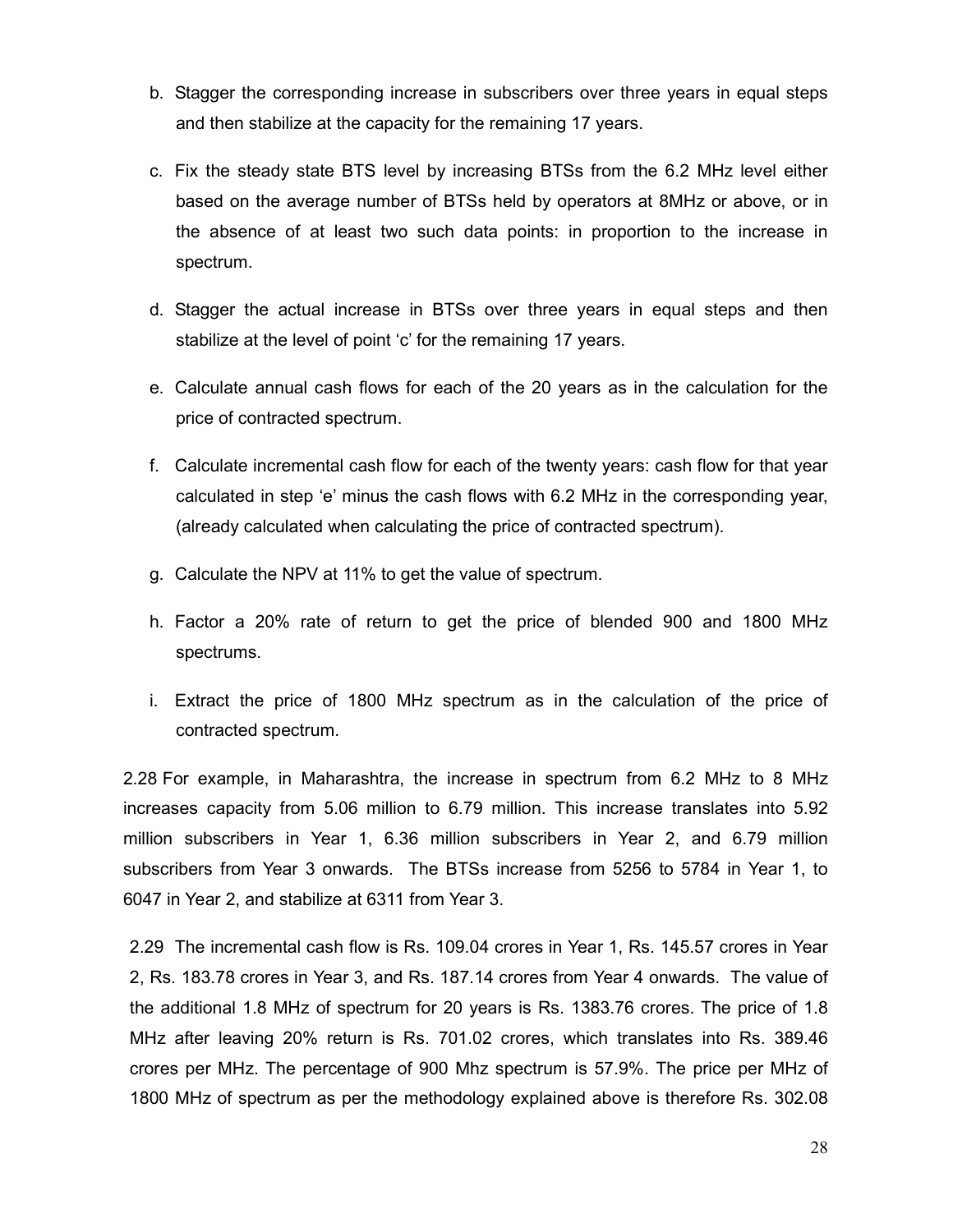crores per MHz.The sample calculation of the price of contracted spectrum and incremental spectrum for the first year of their 20 year license period in Maharashtra is presented in Table 2.5.

|                               | Year 1 with 6.2 | Year 1 with 8 |
|-------------------------------|-----------------|---------------|
|                               | <b>MHz</b>      | <b>MHz</b>    |
| Revenue                       | 976.70          | 1144.71       |
| License fees                  | 87.90           | 91.58         |
| Spectrum charge               | 30.28           | 138.51        |
| Core network                  | 26.99           | 31.63         |
| <b>BTS</b> cost               | 349.05          | 384.07        |
| Operating cost                | 273.48          | 251.84        |
| Annual cash flow              | 209.01          | 318.05        |
| NPV(cash flow)                | 1848.32         |               |
| Price of 6.2 MHz              | 936.37          |               |
| Price per MHz(contracted,     |                 |               |
| blended 900 and 1800 MHz)     | 151.02          |               |
| Price per MHz contracted 1800 |                 |               |
| <b>MHz</b>                    | 117.14          |               |
| Incremental cash flow         |                 | 109.04        |
| NPV(cash flow)                |                 | 1383.76       |
| Price of 1.8 MHz              |                 | 701.02        |
| Price per MHz (incremental,   |                 |               |
| blended 900 and 1800 MHz))    |                 | 389.46        |
| Price per MHz incremental,    |                 |               |
| 1800 MHz                      |                 | 302.08        |

**Table 2.5: Sample Calculation for Contracted and Incremental Spectrum for Maharashtra in Rs. Crore** 

2.30 To be more rigorous one would have kept the BTSs constant at the level that was determined for 6.2 MHz in the calculation of the price of contracted spectrum, and just increased subscribers as in Step 'a' above. This would be acceptable if we could have estimated the number of BTSs required for servicing the fair share of subscribers at 6.2 MHz with some degree of accuracy, which in turn requires us to be sure about the relevance of the production function in the range from 0 to 6.2 MHz. However this is not possible since our data points are all at 6.2 MHz or above. Empirically we do observe that BTS' have increased and therefore we also factor increase in the number of BTS' in a staggered manner over 3 years in proportion to the increase in spectrum.

2.31 In Delhi and Mumbai, our data is entirely in the 8-10 MHz range. Hence we disregard β and merely increase subscribers in proportion to the increase in spectrum. Given the high β of 1.59 calculated in the 8-10 MHz range for these circles and the report of the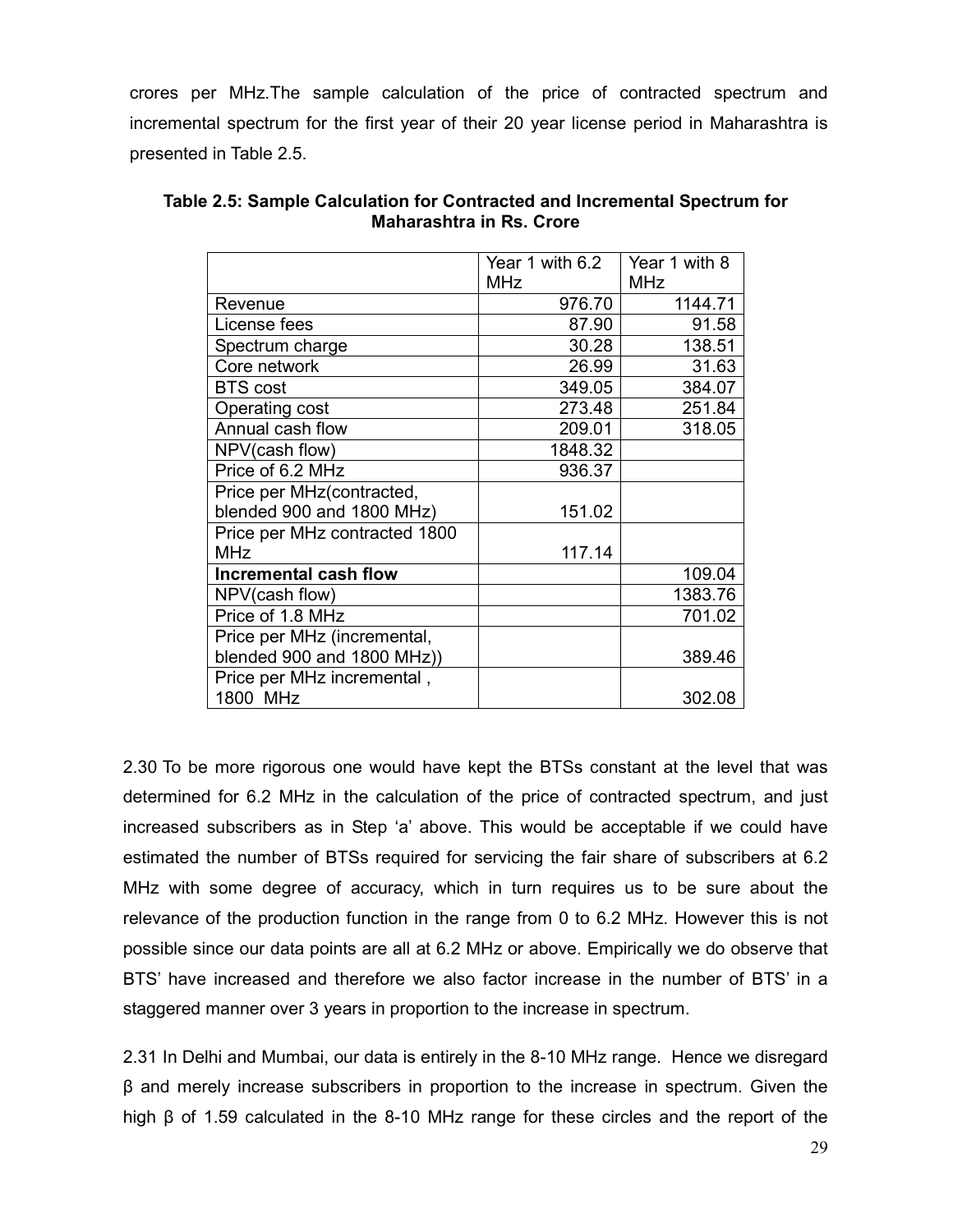technical experts on the absence of increased trunking efficiency in the 6.2 to 8 MHz range, this approach is most likely to faithfully replicate real world productivities.

2.32 The value of incremental spectrum in the 1800 MHz band (after adjusting for the percentage of 900 spectrum actually held) is shown in Table 2.6.

|                        | <b>Amount of 900</b><br><b>MHz</b> |                             |
|------------------------|------------------------------------|-----------------------------|
|                        |                                    | <b>Price of incremental</b> |
| <b>Service Area</b>    | spectrum (in %)                    | spectrum                    |
| <b>Metro</b>           |                                    |                             |
| Delhi                  | 57.1                               | 229.63                      |
| Mumbai                 | 54.8                               | 139.83                      |
| Kolkata                | 49.3                               | 43.48                       |
| <b>Category A</b>      |                                    |                             |
| Maharashtra            | 57.9                               | 302.08                      |
| Gujarat                | 63.1                               | 287.84                      |
| Andhra Pradesh         | 57.9                               | 391.98                      |
| Karnataka              | 57.9                               | 252.20                      |
| <b>Tamil Nadu</b>      | 56.6                               | 361.61                      |
| <b>Category B</b>      |                                    |                             |
| Kerala                 | 60.8                               | 199.89                      |
| Punjab                 | 71.6                               | 154.24                      |
| Haryana                | 66.7                               | 59.12                       |
| Uttar Pradesh (West)   | 60.8                               | 168.27                      |
| Uttar Pradesh (East)   | 57.4                               | 299.58                      |
| Rajasthan              | 60.2                               | 231.22                      |
| Madhya Pradesh         | 55.9                               | 203.72                      |
| West Bengal, Andaman & |                                    |                             |
| Nicobar                | 57.4                               | 161.26                      |

**Table2.6**:**Price of incremental spectrum Rs. Crore per MHz 2010(1800 MHz)** 

# **C. Method 2: The Substitution Approach**

2.33 In this method we adopt the opportunity cost principle to derive the value of spectrum which is treated as an *essential* input for the supply of mobile services. The other input is Base Transceiver Stations, popularly known as BTS. These two factor inputs are the independent variables in the estimation of a production function to 'produce' mobile traffic or minutes of use (MoU). Subscriber numbers are used as a proxy for MoU.

2.34 The production function approach relies on specification of a functional form. The Cobb-Douglas function is the most widely used functional form used in the economics literature to estimate the statistical relationship between inputs and output.<sup>8</sup> In

<sup>&</sup>lt;sup>8</sup>The Cobb-Douglas production function is flexible and widely used in the economics literature.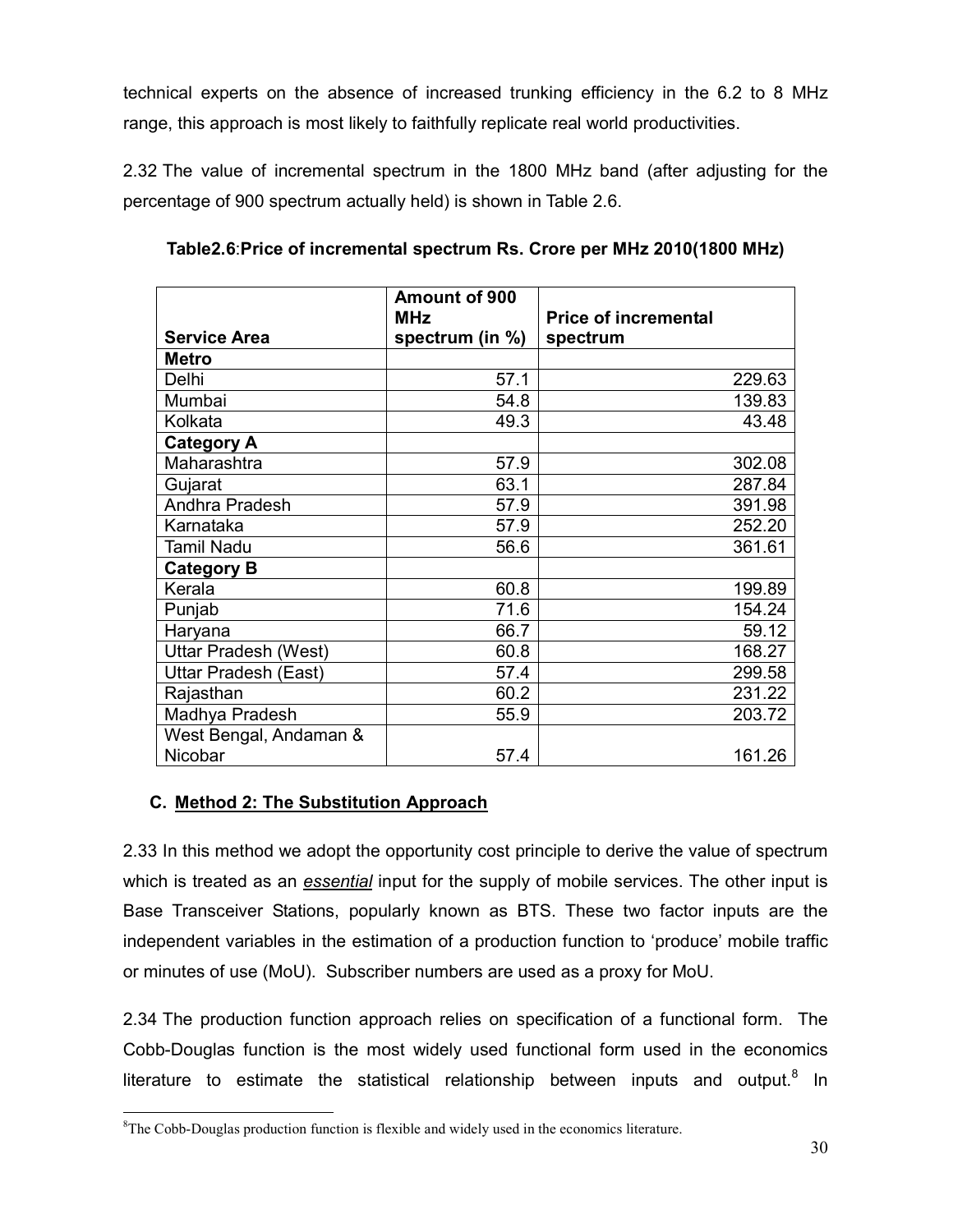telecommunications research the Cobb-Douglas function has been previously employed by Roller &Waverman (2001), Kathuria, Uppal and Mamta (2009) and Prasad & Sridhar (2009) in supply side estimation of telecom services growth and efficiency<sup>9</sup>.

2.35 The production function is specified as follows:

$$
X = Ay^{\beta} z^{\gamma} \tag{1}
$$

2.36 In the above equation, the dependent variable X refers to mobile subscriber base, which is a proxy for MoU. The two factor inputs considered as the independent variables are: (i) allocated amount of spectrum that provides the required channel capacity for traffic (y) and (ii) deployed mobile infrastructure such as BTS' (z) which provide connectivity to mobile handsets. The beta (β) and gamma (γ) values reflect the percentage change in subscriber base for a unit percentage increase in spectrum and BTS respectively and are the parameters to be estimated, besides A, which captures the magnitude of technical change. The major strengths of theCobb-Douglas production function are its ease of use and its seemingly good empirical fit across many data sets.<sup>10</sup>

2.37 Our specification assumes that the two inputs i.e., spectrum and BTS can be substituted for each other over a certain range of output to service subscribers. Economic theory informs us that service providers will use an optimal mix of BTS and spectrum and that this optimal mix is determined by input prices. This also seems technologically reasonable. A higher charge for spectrum will induce service providers to substitute the less expensive BTS for spectrum over the relevant range to service the same subscriber base. Naturally, the converse is also true.

2.38 A standard procedure to estimate the production function is to linearise it by taking log on both sides. Thus (1) can be expressed as:

$$
\ln X = \ln A + \beta \ln y + \gamma \ln z \tag{2}
$$

2.39 β and γ measure the responsiveness of output to changes in levelsof spectrum and BTS' respectively keeping the other input constant and are estimated using data for

 $\ddot{\phantom{a}}$ 

<sup>&</sup>lt;sup>9</sup> The Cobb Douglas production function is equally applicable to production processes with increasing, decreasing and constant returns to scale. Its versatility combined with its algebraic tractability makes it a popular functional form in economic literature.

<sup>&</sup>lt;sup>10</sup>Eric Miller, An Assessment of CES and Cobb-Douglas ProductionFunctions, Congressional Budget OfficeJune 2008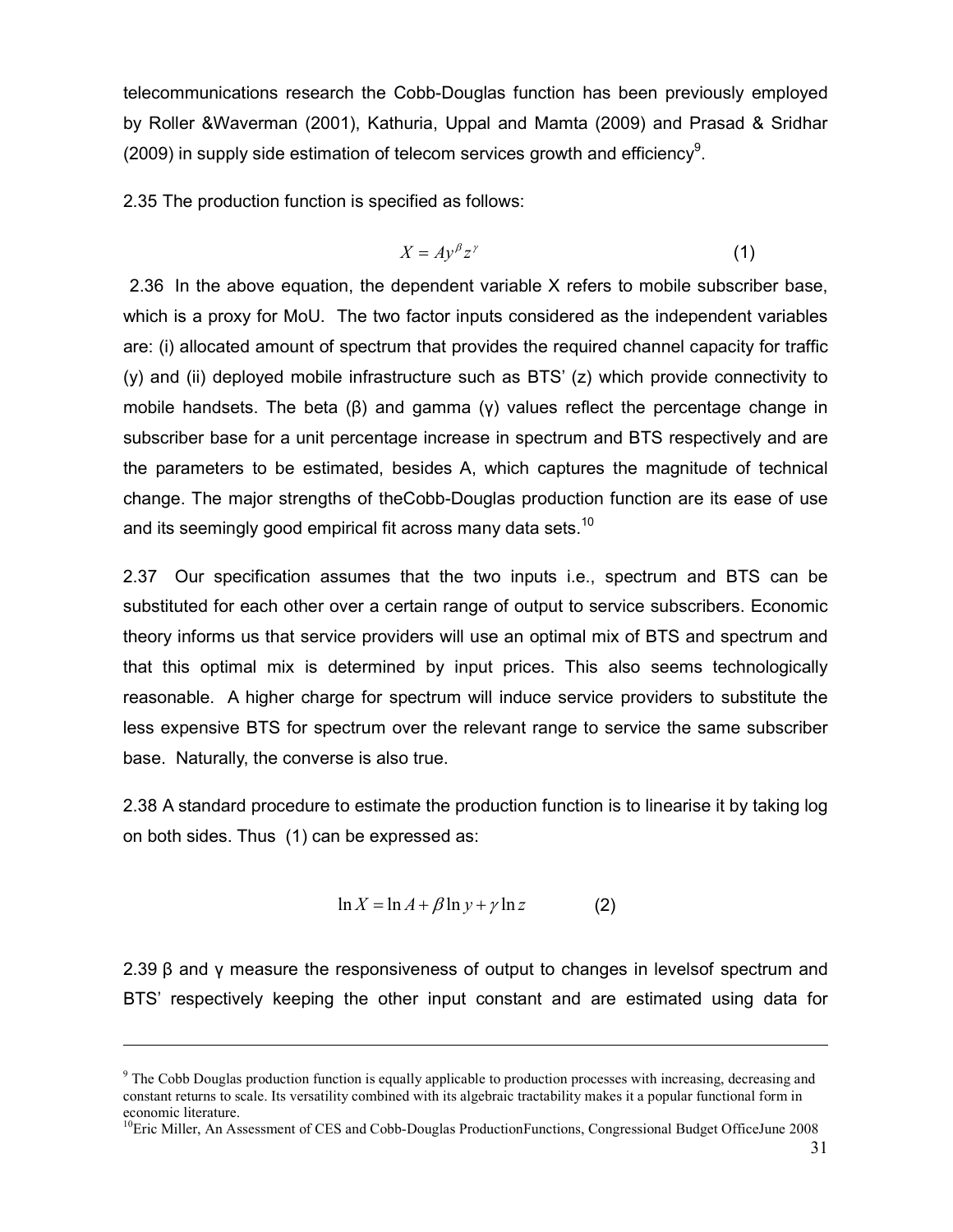subscribers, BTS' and amount of spectrum held by mature operators across the different categories of circles. The data that we use is described ahead. For example, if  $\beta$  = 1.15, a 1% increase in spectrum would lead to approximately a 1.15% increase in the number of subscribers while maintaining the same number of BTS'. The estimated parameters of the production function are eventually used to derive value of the 2G spectrum relying on the substitutability between BTS and Spectrum. For example, if the service provider were to give up 1 unit of spectrum, he would need additional BTS' to be able to serve the same subscriber base. Since the price of BTS is known, the value of the 2G spectrum can be derived as an opportunity cost i.e. the savings in cost in terms of BTS' conserved by deploying an additional unit of spectrum.

2.40 The math for the calculation makes use of the principlethat at the optimum a service provider will allocate expenditure between the two inputs in such a manner that they yield the same marginal productivity per rupee spent<sup>11</sup>. The optimum condition, accordingly is given by

$$
\frac{MP_y}{P_y} = \frac{MP_z}{P_z} \quad (3)
$$

where *MP<sup>y</sup>* is the marginal productivity of spectrum and *MP<sup>z</sup>* is the marginal productivity of BTS'. Making use of Equations 4 and 5 below,

$$
MP_y = \frac{\beta A y^B z^r}{y}
$$
 (4)  

$$
MP_z = \frac{\gamma A y^B z^r}{z},
$$
 (5)

the value of spectrum, denoted by  $P_{\overline{\mathcal{Y}}_{\overline{\mathcal{Y}}}}$  is derived as follows:

 $\ddot{\phantom{a}}$ 

$$
P_{y} = \frac{\beta z}{\mathcal{Y}} P_{z} \tag{6}
$$

In Equation 6,  $P_z$  is the known price of a BTS, z are the number of BTS' deployed by the service provider and therefore known, y is the amount of spectrum held and  $\beta$  and  $\gamma$  are estimated coefficients of the production function. The only unknown therefore is the price of spectrum which is calculated based on a combination of actual data and estimated coefficients of the production function.

 $11$  This is, in fact, the solution to the firms' maximization problem in the face of a budget constraint. See for example Hal Varian, Microeconomic Analysis.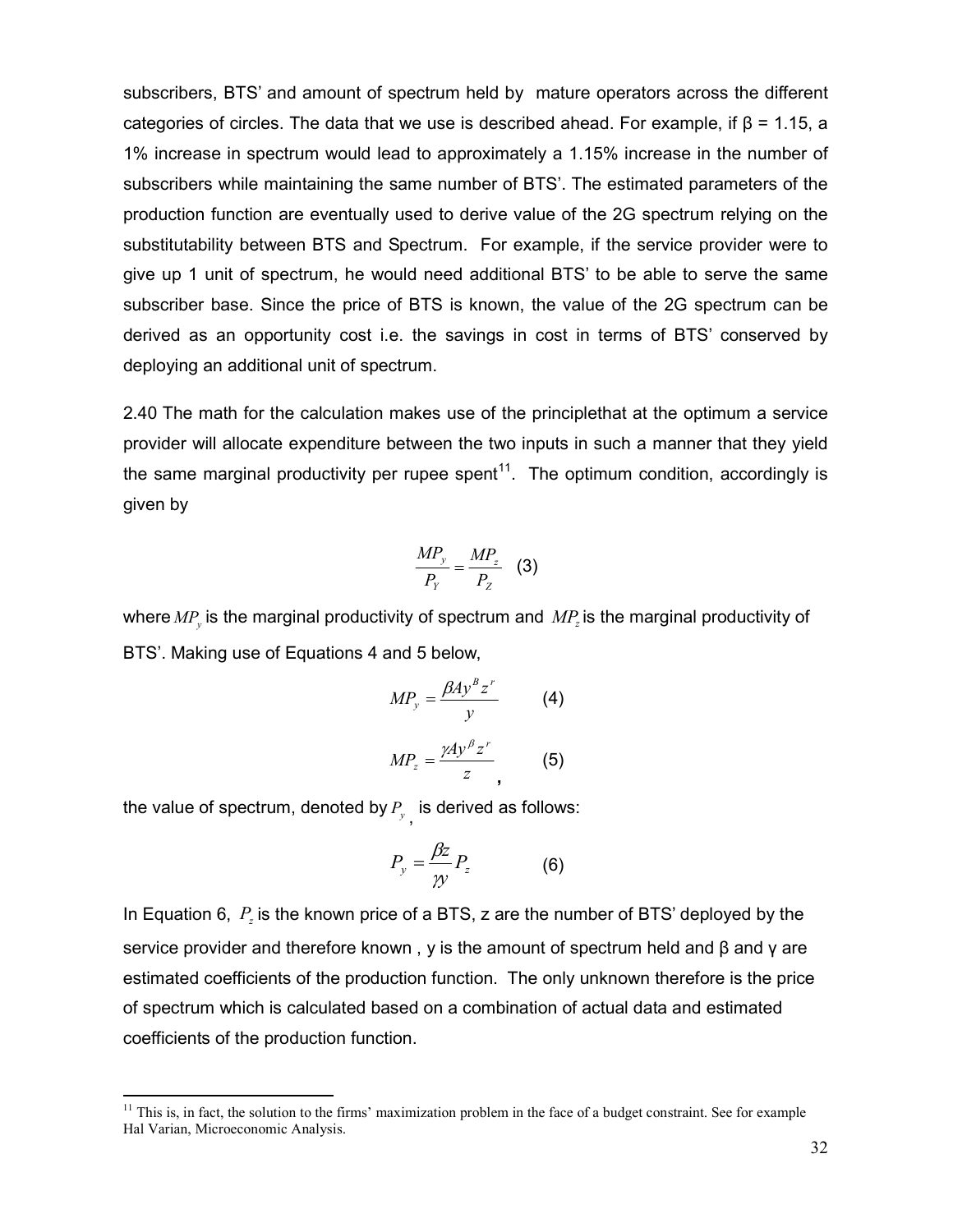2.41 The estimated parameters of the production function are as follows (See Table 2.7):

| Category       | <b>Beta</b><br>ß | Gamma |
|----------------|------------------|-------|
| Delhi & Mumbai | 1.59             | 1.01  |
| Kolkata        | 0.84             | 1.65  |
| Category A     | 1.16             | 0.84  |
| Category B     | 1.18             | 1.11  |

**Table: 2.7: Estimated parameters of the production function**

The goodness of fit of estimation is given by the 'R-squared' which is the variation in the subscribers that is explained by the variation in the two inputs. The R-squared in our estimations is very good, above 90% in each of the metros and above 75% in category A and B circles (ideal fit being 100%). The high R-squared gives us confidence in the estimates. In addition, both the parameters are statistically significant across all categories. It is important to note that the estimated coefficients are a product of both technology and market factors. For example the high value of β in Delhi and Mumbai reflects the greater density of subscribers in these metros compared to other licensed service areas (LSAs). This in turn implies a higher output elasticity of the spectrum.

2.42 As Table 2.7 shows, we have clubbed Delhi and Mumbai among the metros and treated categories A and B independently as we have Kolkata for the purpose of estimation. It is fairly well established that each category of circles is different. For example, metros have a predominance of dense urban areas, while Category B and C circles have a larger proportion of sparsely populated rural areas. This leads to different production possibilities across LSAs. Further, even within metros, there are wide differences in the characteristics of Delhi and Mumbai, which have pockets of densely packed traffic and housing, and Kolkata where usage is relatively uniform. We therefore separate Delhi and Mumbai from Kolkata, and also separate Category A and Category B circles.

2.43 A panel data set consisting of 16 circles for different GSM operators over the period 2007-10 has been used in the model. We omit Category C circles as their growth has principally been concentrated in cities, and historical data will misrepresent their future which will be in habitations with lower density. The calculation for Category C Circles is elaborated upon in Section E, Para 2.50. Besides Category C circles, we also do not use the public sector operators in our calculations because of their high spectrum allocation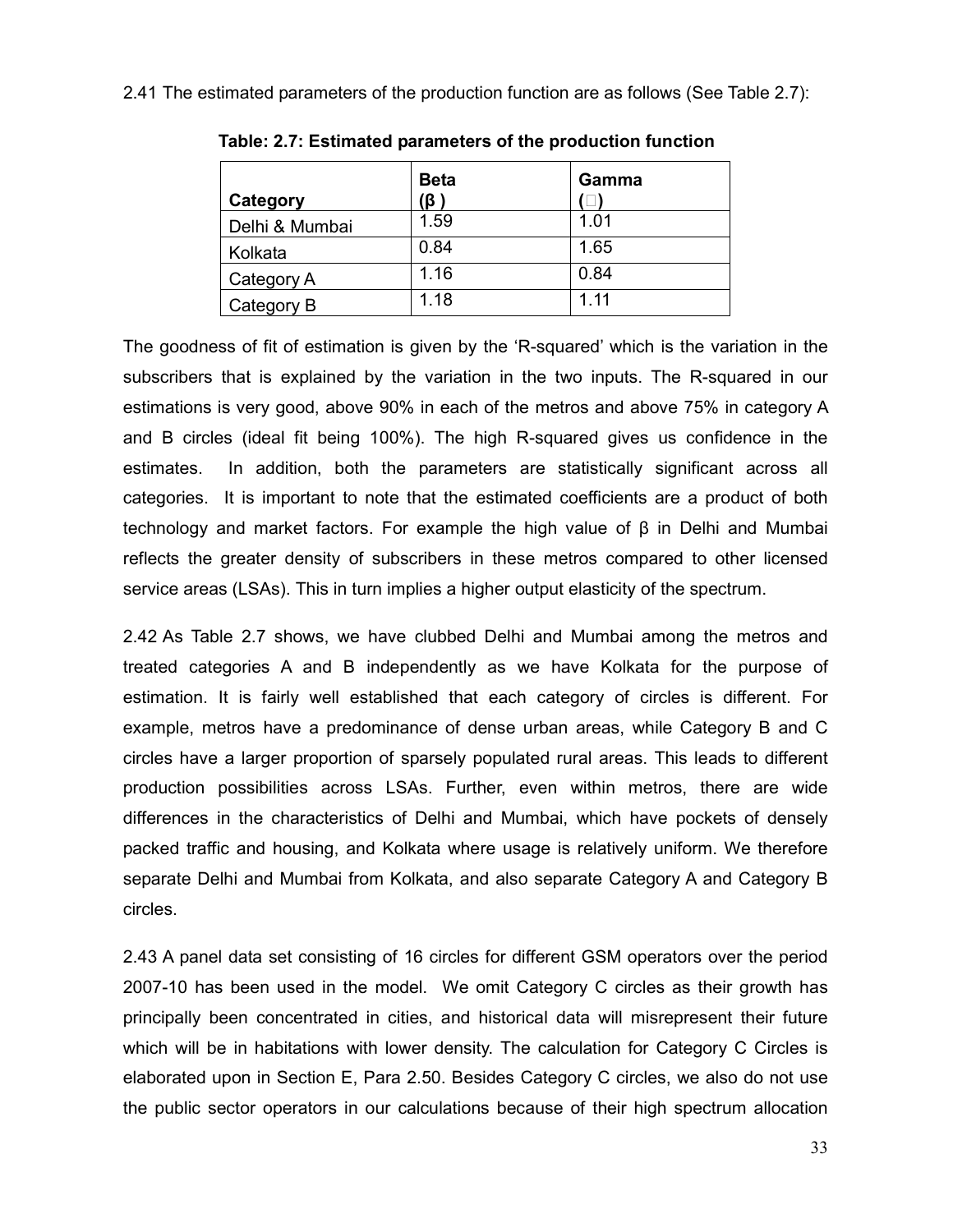and unique operating constraints. We believe that this increases the reliability of the ourestimations in every circle. Finally, only mature operators i.e., those who have been in the market for at least 5 years have been considered. Newer entrants are likely to focus on customer acquisition and network coverage making their BTS-spectrum trade off very different from that of established operators.

2.44 The explosion in the number of subscribers n, especially after 2007, complicates the choice of the appropriate subscriber base to use in the estimation of the production function. This is illustrated in the graph in chart 1.This graph shows the divergence in the number of subscribers as measured by HLR and VLR, and we see that this divergence increases significantly after 2007, which is our estimation period. HLR numbers are higher by as much as 40% in March 2010 in metros and by 30% in Circle C. The corresponding quantities for Circle A and B are 24% and 26% respectively. Accordingly, we are of the opinion that using figures based on HLR would bias the estimates of the production function and hence we use VLR numbers in the analysis. For method 1 (as explained earlier) we made adjustments to ARPU figures since these are reported on an HLR basis by TRAI. We prefer using VLR numbers for also estimating the production function because, as stated above, it improves the estimates and provides a reliable basis for incremental revenue and profit calculations.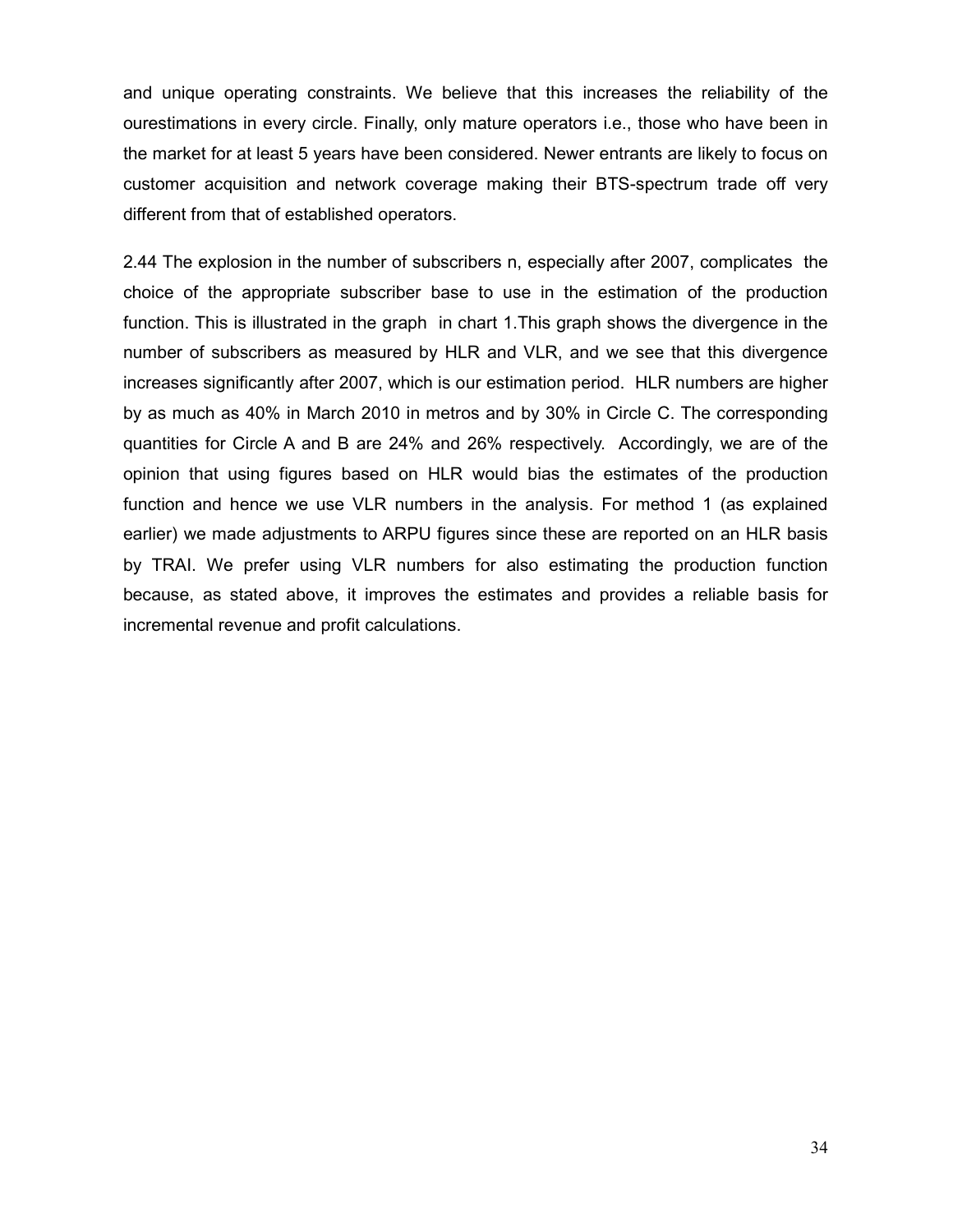

In addition to the estimates of the production function parameters,  $β$  and  $γ$ , Equation 6 uses actual data for BTSs and the amount of spectrum held as of Q1 2010 to estimate the value of the spectrum. We estimate the value of incremental spectrum beyond 6.2 MHz and upto 8 MHz<sup>12</sup>. Wherever there are many operators with 10 MHz of spectrum in a specific area in Q1 2010, the average number of BTSs deployed is prorated for 8 MHz for use in our calculations.. In case there are no service providers with 8 MHz in a specific service area, the corresponding number of BTSs at 6.2 MHz have been used and similarly prorated to 8 MHz.

2.46 The value thus derived is a blend of 900 and 1800 MHz bands, and therefore we use the actual distribution of spectrum in each band per circle to estimate the value of spectrum in the 1800 band given that spectrum in 900 MHz is 1.5 times more valuable. (Recall that the latter was established in the Recommendations para 3.91). Finally, since we use Q1 data for BTS' and spectrum held in 2010, the value should be seen as pertaining to April 2010, which is the first month of the 20 years of our estimation period.

2.47 The following table shows the result of the above approach. In this approach the

 $\ddot{\phantom{a}}$  $12$  Given paucity of data, the value estimated at 8 MHz is also assumed to apply to spectrum m at 10 MHz.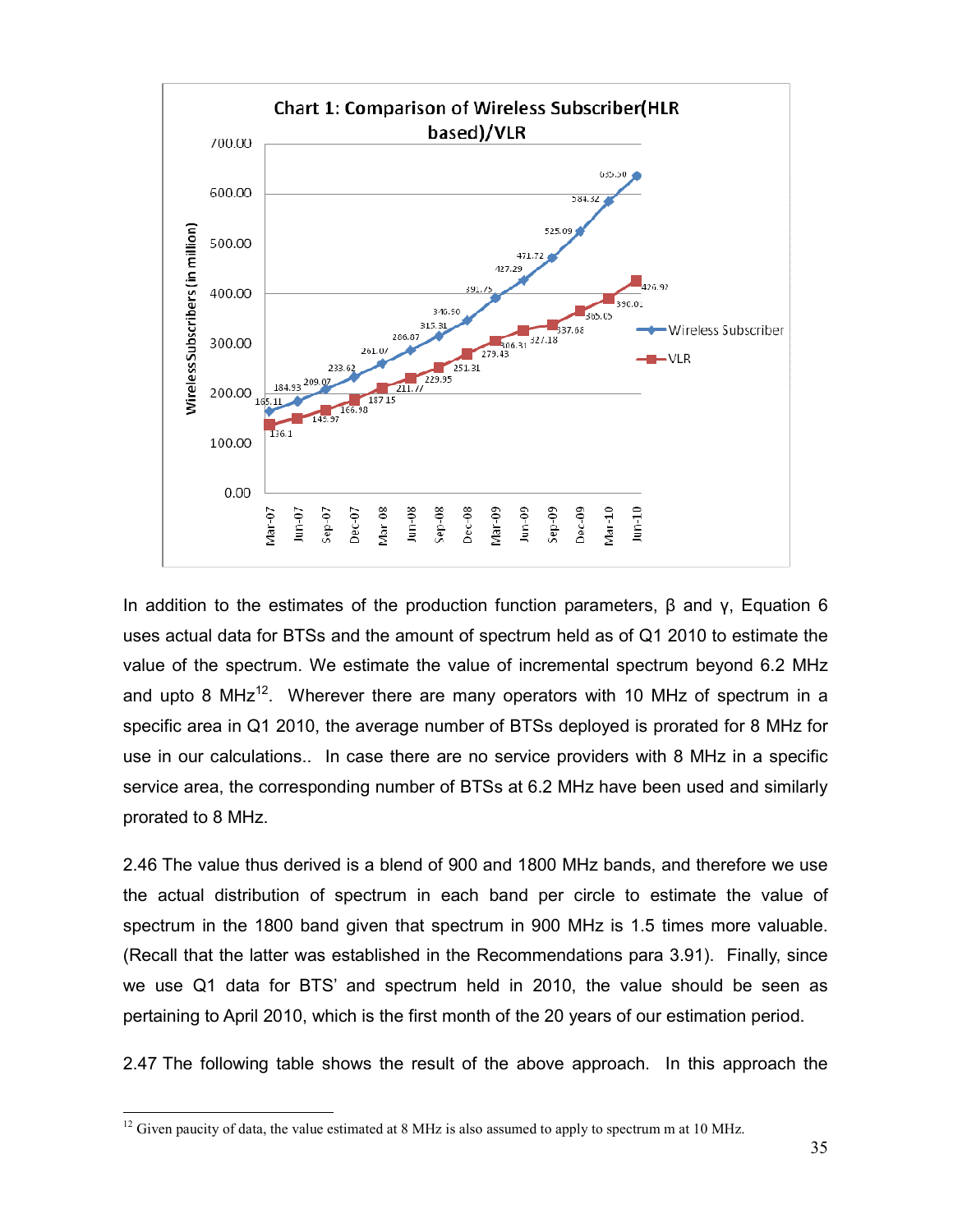value of 2G spectrum is derived based on the principle of 'opportunity cost' and thus reflects the saving in costs as a result of relieving the spectrum constraint. Unlike model 1, it is not based on revenue realization and thus ignores the amount paid by operators as spectrum fee, among other costs. The estimates show that 2G value at the aggregate level is about one and a half times the 3G bid (in Metros and Circles A and B), although there are inter-circle variations. 2G spectrum is slightly more valuable in the case of most of the category A service areas. In case of metros, its value is less than that of 3G. In category B circles where the data service uptake is expected to be low and which are expected to be coverage constrained, the value of the lower 2G bandwidths with their correspondingly higher propagation capacity is much higher.

| State/ metro         | Price in<br>crore 20<br>years | % of 900<br>spectrum | <b>Estimated</b><br>price of<br><b>1800 Mhz</b> |
|----------------------|-------------------------------|----------------------|-------------------------------------------------|
| Delhi                | 346.91                        | 57.14                | 269.83                                          |
| Mumbai               | 222.75                        | 54.79                | 174.85                                          |
| Kolkata              | 64.46                         | 49.30                | 51.71                                           |
| Andhra Pradesh       | 608.44                        | 57.85                | 471.93                                          |
| Gujarat              | 556.26                        | 63.06                | 422.91                                          |
| Karnataka            | 566.82                        | 57.85                | 439.65                                          |
| Maharashtra          | 576.11                        | 57.85                | 446.85                                          |
| Tamil Nadu including |                               |                      |                                                 |
| Chennai              | 692.46                        | 82.35                | 490.49                                          |
| Haryana              | 208.91                        | 66.67                | 156.68                                          |
| Kerala               | 344.80                        | 60.78                | 264.43                                          |
| ΜP                   | 390.42                        | 55.86                | 305.18                                          |
| Punjab               | 280.90                        | 71.56                | 206.88                                          |
| West Bengal & A&N    | 350.89                        | 57.39                | 272.65                                          |
| Rajasthan            | 424.71                        | 60.19                | 326.46                                          |
| UPW                  | 439.21                        | 60.78                | 336.84                                          |
| UP E                 | 434.95                        | 57.41                | 337.95                                          |

**Table 2.8: Price of Incremental Spectrum in 1800 MHz Rs. Crores per MHz (Method 2)**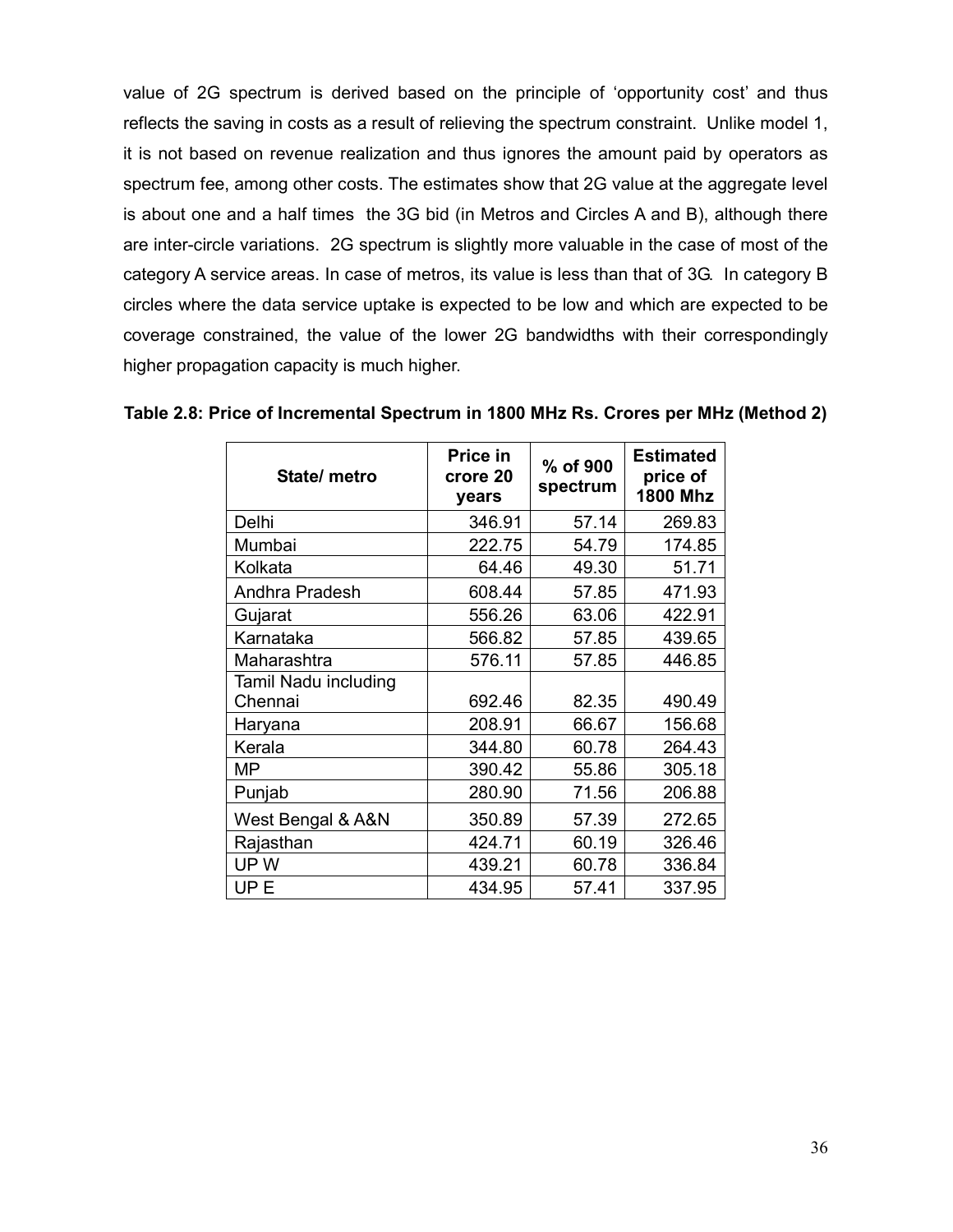*Methodology:* 

- *1) We have regressed subscriber base in millions over BTS and spectrum for each category A and B and Kolkata separately and Mumbai and Delhi together to arrive at coefficients for spectrum and BTS for half yearly data from 2007-10*
- *2) We ran the regressions without MTNL for metros and for each circle without BSNL.*
- *3) We have used the solution to the firms optimization problem to arrive at the value of 2G spectrum. As shown in the text this is Marginal Rate of Technical Substitution(MRTS) \* Price of BTS = Price of spectrum, where price of BTS -6,64,068.89 per year and MRTS = (co-efficient of spectrum/ co-efficient of BTS) \*( BTS/ spectrum)*
- *4) We have used the BTS estimate to be the average of BTSs per service provider in 2010 Q1 with 8 MHz of spectrum. In case 8 MHz is not available we have used the number of BTS corresponding to the next lower level of spectrum. In case many operators hold 10Mhz in a service area we prorate the number of BTS's to 8 Mhz.*
- *5) We have calculated the spectrum price by applying the corresponding regression coefficients to the specific circle.*
- *6) The 20 year price has been computed using NPV using a discount rate of 11%, the same as used by TRAI in the Recommendations*

## **D. Price for Spectrum upto 6.2 MHz**

2.48 Given the paucity of spectrum data in the 0-6.2 MHz range for operators during our reference period (2007-10), method 2 best lends itself to estimating the valueof incremental spectrum, rather than for a block of spectrum. As emphasised, the substitution approach estimates the opportunity cost of additional spectrum. In principle this could be done for every small increase of spectrum from 0-6.2 MHz and aggregated to determine the value of the entire block. However, given the constraints on the kind of data that is available to perform our calculations, this is not possible. Accordingly, for spectrum of upto 6.2 MHz, the estimates obtained by method 1 are meaningful and accurate. For spectrum beyond 6.2 MHz the substitution method, *inter alia*, is an approach that can be suitably used for valuation since data is available. However, method 2 treats incremental spectrum from 6.2 MHz onwards in a uniform manner, again due to data constraints.

## **E. Discussion**

2.49 The value of the contracted spectrum is lower than that of incremental spectrum. Our estimate for the price of contracted spectrum does not factor trunking efficiency of spectrum through the use of the  $\beta$  coefficient from the production function. Further, the proportion of revenue going to administration, marketing and salary costs is high in line with the accounting separation data. However, the impact of trunking efficiency and reduced operational costs are considered in the methods used to calculate the price of incremental spectrum. This leads to a higher value of incremental spectrum as compared to the value of contracted spectrum. As mentioned earlier, given the extra costs of starting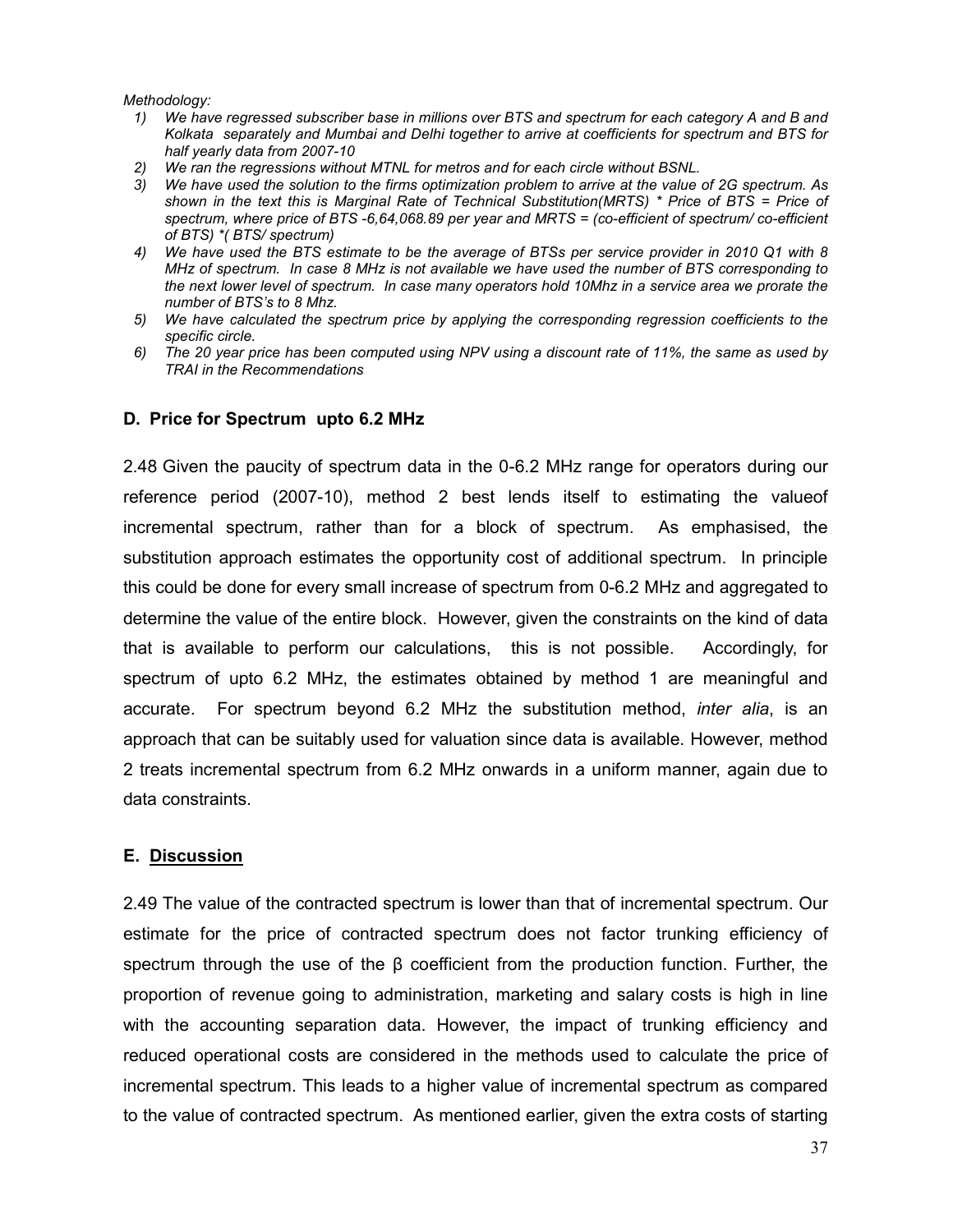up, it is proper to charge for increased efficiencies only at later stages of the operator's lifecycle.

2.50 Any economic modelling exercise yields estimates of relative magnitudes rather than of exact values. To assess the reliability of our estimates, we plot the prices of the spectrum from our estimates against economic indicators at the circle level. These are plotted in the following four charts. They show a very good relationship between the estimated values of contracted and incremental spectrum (separately) with economic indicators at the circle level thereby increasing the confidence in the methodology as well as the results.



**Chart 2: Scatter Plot for Value of Contracted Spectrum and Adjusted ARPU** 

**Chart 3: Scatter Plot for Value of Contracted Spectrum and VLR Subscribers** 

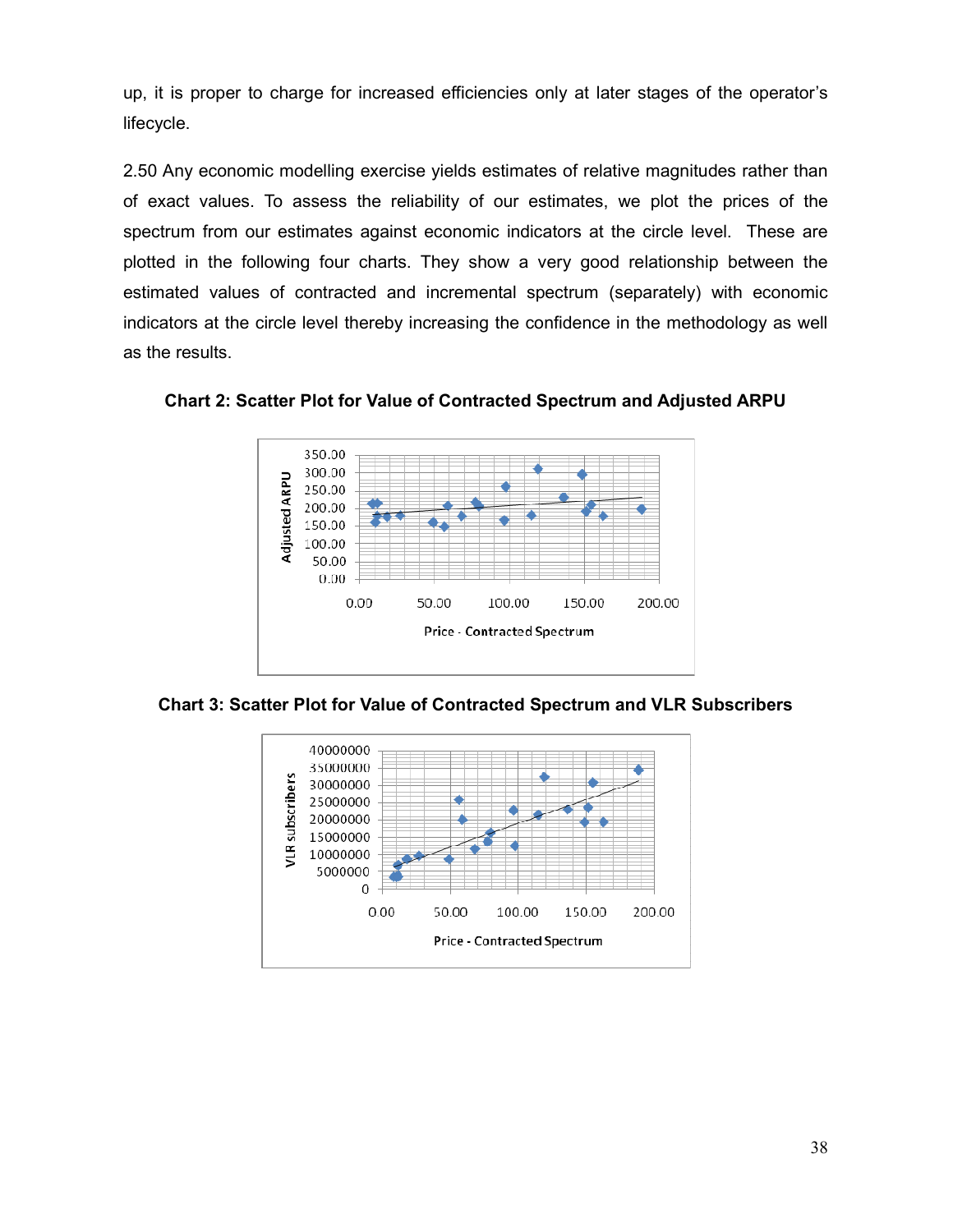

**Chart 4: Scatter Plot for Value of Incremental Spectrum and Adjusted ARPU** 





2.51 While the high R-squared gives irreproachable support to the validity of the function between 2007 and 2010, the validity could be reduced over time due to technology and market shocks. Given the maturity of the technology of 2G at the juncture, and of markets in Metros, Category A and Category B circles, we are reasonably confident about the stability of our estimates in the absence of unforeseen events. However for Category C circles, we adopt a different approach on account of this apprehension.

2.52 We start with the observation that Category C circles share some similarities in terms of terrain and ability to pay with Category B circle. We next find that taken as a whole, incremental 2G spectrum in Category B circles is priced at 3.78times 3G spectrum in Category B circles. Finally we find the price of incremental 2G spectrum in a Category C circle by multiplying the 3G price in that circle with the multiplicative factor for incremental 2G spectrum with respect to 3G spectrum in Category B circles as a whole. To calculate the price of contracted spectrum in Category C circles, we take the multiplicative factor for incremental and contracted spectrum in Category B Circle as a whole (0.33) and apply to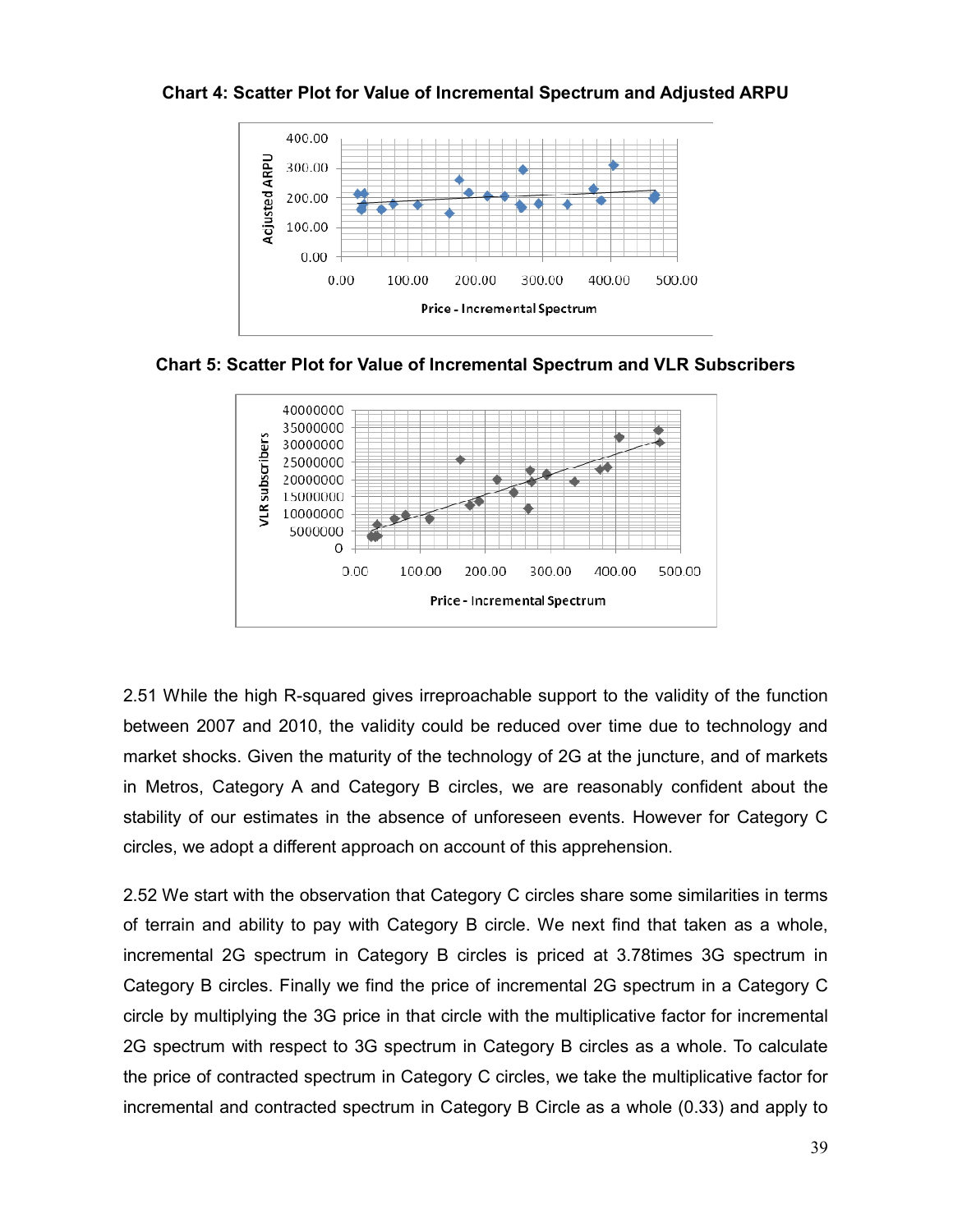the price of incremental spectrum in Category C circles. We recognise HP, North East and J&K have special features compared to other Category C circles; however any correction to the estimates for these circles will have insignificant impact on the overall result.

2.53 While we have suggested pro-ration to estimate the price of spectrum for lower durations, another approach is to compute the NPV of the additional cash flows over the relevant duration directly. This would also mitigate the concern that our estimates, while projecting far into the future, are based on data from the past.

## **F. Comparison of the Two Methods**

2.54 Method 1 is used to calculate the price of both contracted and incremental spectrums. For reasons of data scarcity related to the estimation of the production function, Method 2 is only used to calculate the price of incremental spectrum.

2.55 Method 2 is the classically oriented approach to valuing spectrum while Method 1 is more anchored in the data of revenues and costs of the mobile communication industry.

2.56 Method 1 applies the economies of scale sparingly: a capacity enhancing variable β is applied but BTSs are allowed to rise without an impact on capacity. As explained this procedure is adopted on account of the instability of the production function in the 0-6.2 MHz range. Method 2 calculates the price of spectrum at 8 MHz, where our estimates are robust and hence is able to factor the economies of scale in a classical manner. This leads to higher estimates.

2.57 In the light of the complementary strengths of the two methods, a simple average of their derived values is taken to calculate the price of incremental spectrum. Following this approach, the price of spectrum beyond 6.2 MHz in the 1800 MHz band is 136% of the price of 3G spectrum on a pan India basis. The price of the contracted 6.2MHz of spectrum in the 1800 MHz band is 53% of the price of 3G spectrum on a pan India basis. The price of contracted 2G spectrum is lower in Metros and Category A circles, and higher in Category 'B' circles. The general pattern for both contracted and incremental spectrum appears to conform to an intuitively acceptable truth. The ratio of the value of 2G spectrum to the value of 3G spectrum increases as we move from metros to lower category circles. The ratio is the lowest in metros, i.e., 3G spectrum is most valuable relative to 2G spectrum in metros, since data services are expected to pickup. On the other hand, the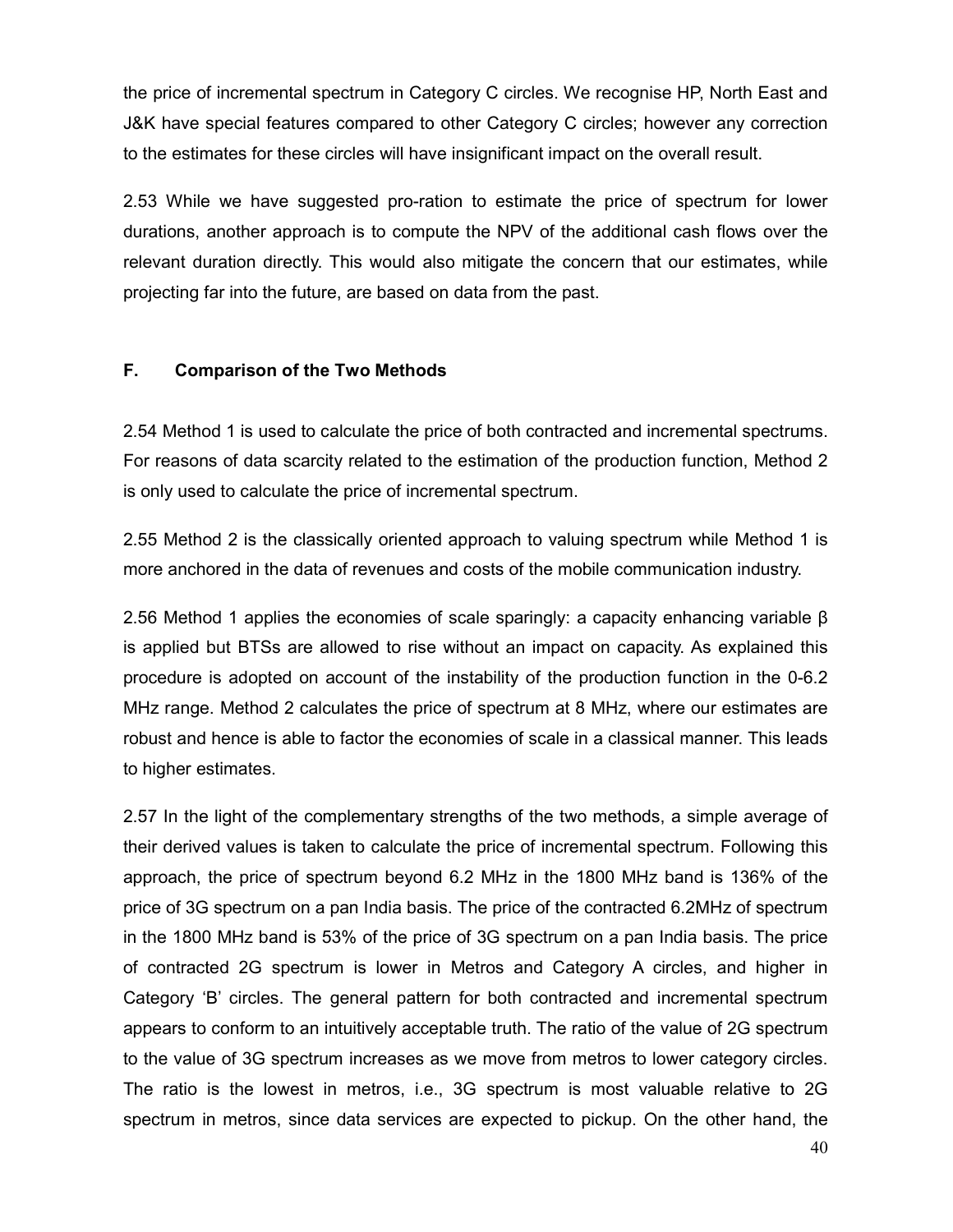ratio is the highest in Category B circles, i.e. 3G spectrum is least valuable relative to 2G spectrum in Category B circles, since these circles are voice oriented and coverage rather than capacity-constrained. Further in these circles, the current 2G spectrum holding is considered enough to meet the expected needs. The variation of 3G prices across circles is far higher than the variation of 2G prices, indicating that while circles may vary in attractiveness as 3G markets, they are beginning to converge in terms of 2G service viability.

- 2.58 Based on the preceding analysis we arrive at the following conclusions.
	- 1. For all circles except Category C circles:
		- a) The price of contracted spectrum should be as per Method 1.
		- b) The price of incremental spectrum should be a simple average of the price discovered through Method 1 and Method 2.
	- 2. The price of incremental spectrum in Category C circles can be linked to the 3G price in these circles using the same relative multiplicative factor that exists for 2G and 3G incremental spectrums in Category B circles as a whole (3.78).
	- 3. The price of contracted spectrum in a Category C circle is equal to the price of incremental spectrum in that circle multiplied by the relative multiplicative factor that exists for contracted 2G and incremental 2G spectrum in Category B circles as a whole (0.33).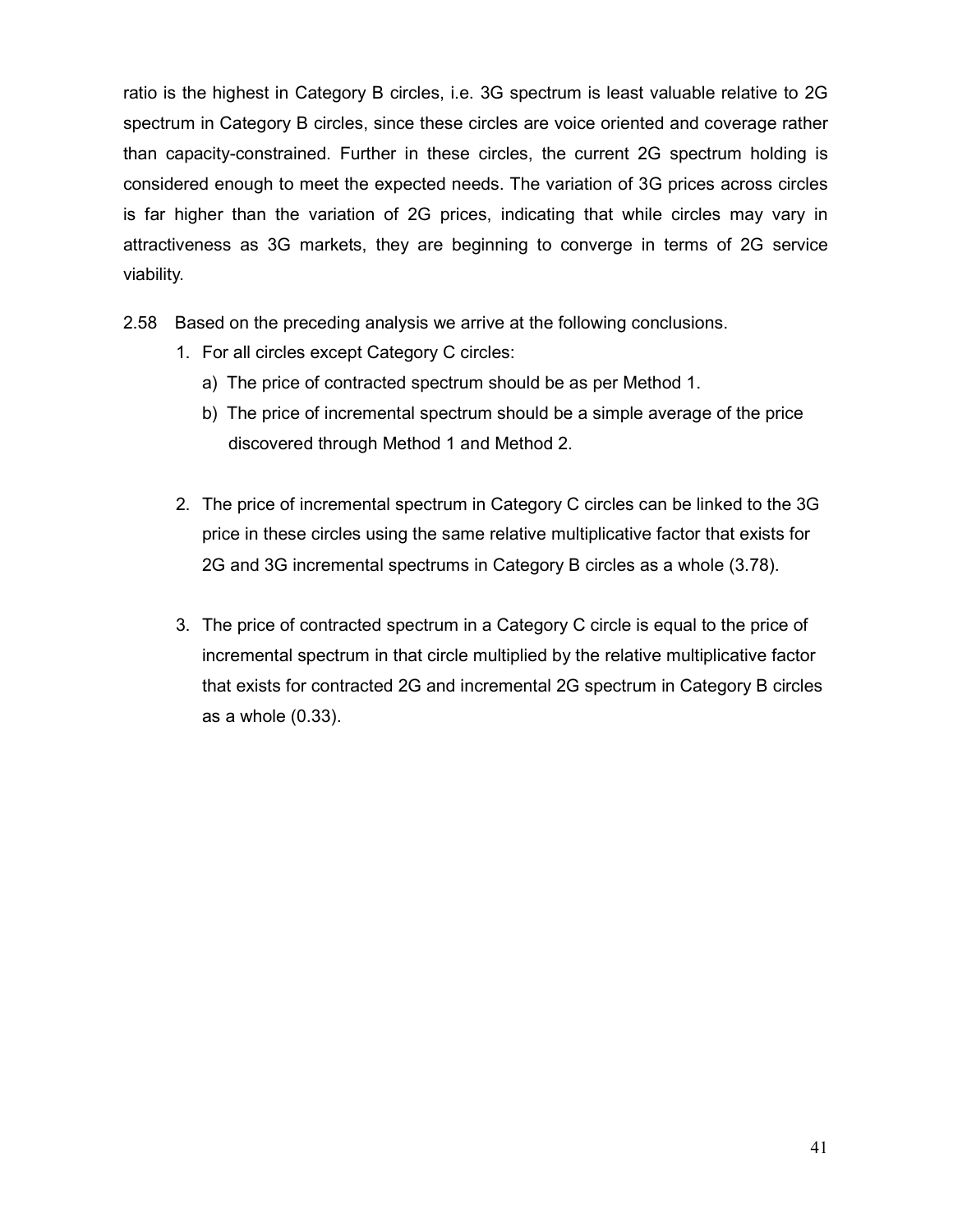| <b>Service Area</b>         | <b>Price of contracted</b><br>spectrum 1800 MHz<br><b>Rs. Crore per MHz</b><br>2010 | <b>Price of incremental</b><br>spectrum 1800 MHz<br><b>Rs. Crore per MHz</b><br>2010 |
|-----------------------------|-------------------------------------------------------------------------------------|--------------------------------------------------------------------------------------|
| Metro                       |                                                                                     |                                                                                      |
| Delhi                       | 149.78                                                                              | 249.73                                                                               |
| Mumbai                      | 101.11                                                                              | 157.34                                                                               |
| Kolkata                     | 49.48                                                                               | 47.60                                                                                |
| Category A                  | 0.00                                                                                |                                                                                      |
| Maharashtra                 | 117.14                                                                              | 374.47                                                                               |
| Gujarat                     | 149.87                                                                              | 355.37                                                                               |
| Andhra Pradesh              | 153.77                                                                              | 431.95                                                                               |
| Karnataka                   | 136.16                                                                              | 345.92                                                                               |
| <b>Tamil Nadu</b>           | 187.38                                                                              | 426.05                                                                               |
| Category B                  |                                                                                     | 0.00                                                                                 |
| Kerala                      | 73.98                                                                               | 232.16                                                                               |
| Punjab                      | 72.86                                                                               | 180.56                                                                               |
| Haryana                     | 14.50                                                                               | 107.90                                                                               |
| Uttar Pradesh (West)        | 60.11                                                                               | 252.55                                                                               |
| <b>Uttar Pradesh (East)</b> | 151.76                                                                              | 318.76                                                                               |
| Rajasthan                   | 106.03                                                                              | 278.84                                                                               |
| Madhya Pradesh              | 87.71                                                                               | 254.45                                                                               |
| West Bengal, Andaman &      |                                                                                     |                                                                                      |
| Nicobar                     | 44.79                                                                               | 216.96                                                                               |
| Category C                  |                                                                                     |                                                                                      |
| <b>Himachal Pradesh</b>     | 9.34                                                                                | 28.12                                                                                |
| <b>Bihar</b>                | 51.04                                                                               | 153.69                                                                               |
| Orissa                      | 24.33                                                                               | 73.26                                                                                |
| Assam                       | 10.40                                                                               | 31.33                                                                                |
| North East                  | 10.61                                                                               | 31.95                                                                                |
| Jammu & Kashmir             | 7.60                                                                                | 22.89                                                                                |
| <b>Total</b>                | 1,769.75                                                                            | 4,571.87                                                                             |

## **Table 2.9: Final value of 1800 MHz spectrum**

# **G. Our Results and Stakeholders' Comments**

2.59 The stakeholders' comments related to the pricing of 2G and 3G spectrum broadly fall into two categories: one category of stakeholders holds the view that 3G spectrum is more valuable than 2G as there is a larger traffic capacity and service and application offerings possible with 3G spectrum. The other category of stakeholders holds the view that 2G spectrum is more valuable on account of the better developed eco-system, dominance of voice demand in the years ahead, and higher propagation characteristics. This stream of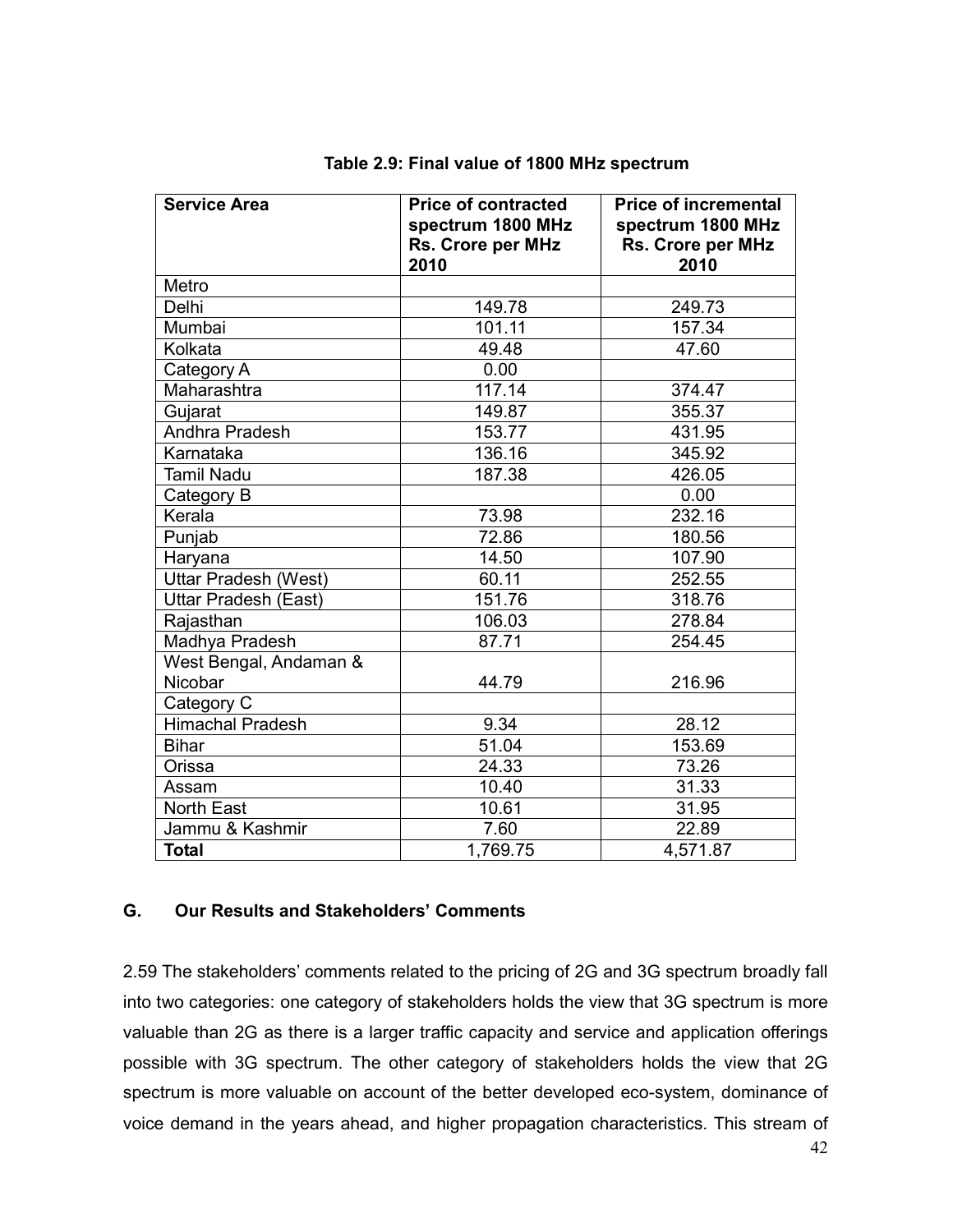opinion puts forward a multiplicative factor of the value of 1800 MHz spectrum relative to 2100 MHz spectrum ranging from 1.25 times to 1.67 times. Some operators believe that the price of 2G and 3G cannot be correlated and 2G spectrum should be auctioned as and when available.

2.60 Our findings arrived upon through an independent assessment of the value of 1800 MHz spectrum seems to bear out the views of both camps. Incremental 2G spectrum beyond 6.2MHz is cheaper than 3G spectrum in Metros and more valuable in Category A, and most valuable in Category B. According to our results incremental 2G spectrum on a pan-India basis is more valuable than 3G spectrum by 136%. On the other hand, in case of 2G spectrum up to 6.2MHz in the 1800 MHz band, the pan-India price is 53% of the value of 3G spectrum.

2.61 The variation of 3G prices across circles is far higher than the variation of 2G prices, indicating that while circles may vary in attractiveness as 3G markets, they are beginning to converge in terms of viability of 2G service.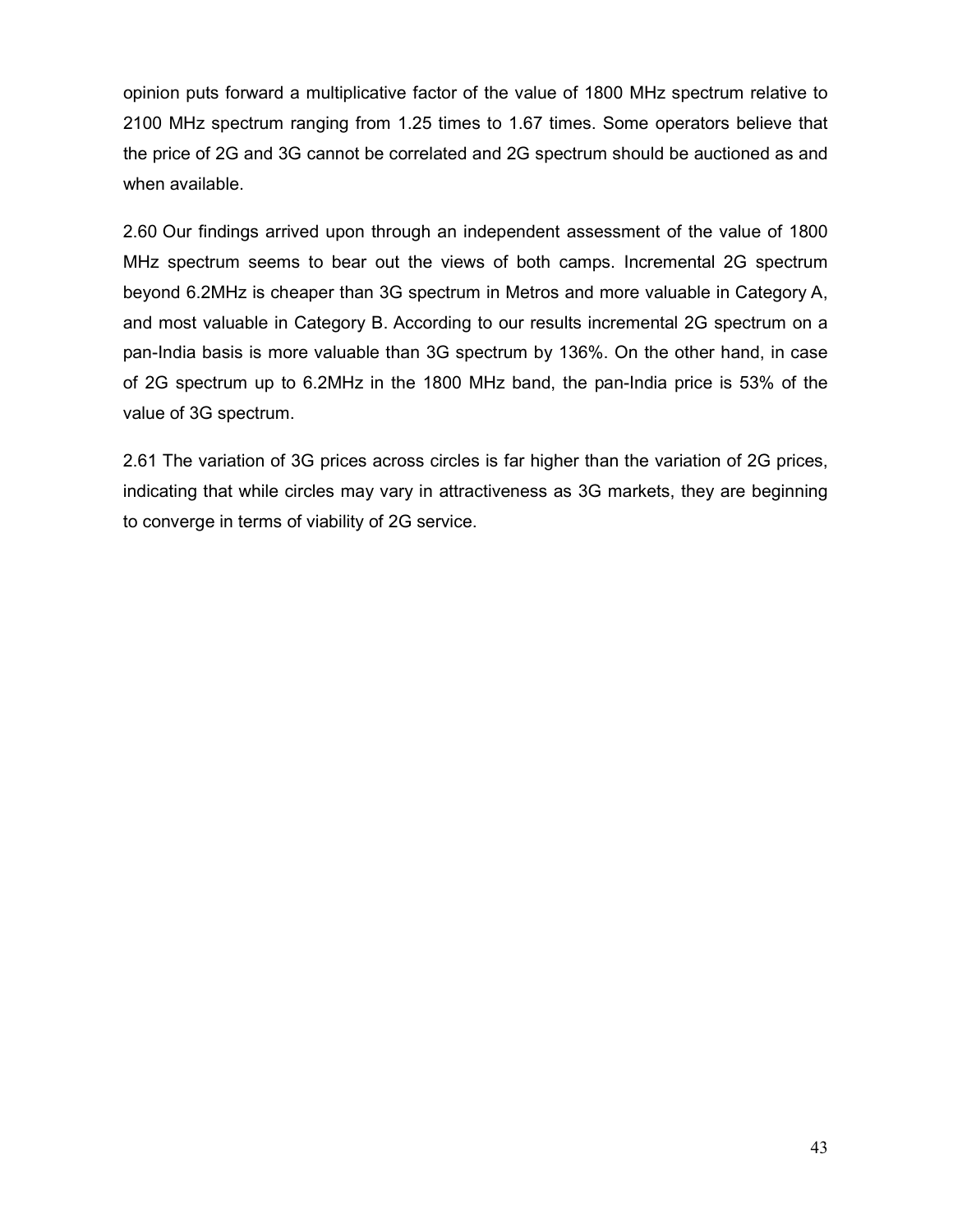#### **Conclusion**

Technically, the value of 1800MHz spectrum using 2G technology can be seen in comparative terms. From our study, we believe that the traffic carrying capacity of spectrum in 1800MHz band upto 6.2MHz, using the 2G technology, is around two-thirds that of the traffic carrying capacity of 5MHz using 3G technologies. Further, the incremental traffic carrying capacity in 1800 MHz band beyond 6.2MHz can be comparable, with that of 5MHz of spectrum in 2100MHz bandusing 3G technologies, or even better.

Based on technical and commercial considerations which are brought to bear on two economic models, our exercise arrives at the price of 1800 MHz spectrum for both the contracted (6.2 MHz) and incremental (beyond 6.2 MHz) blocks. We find significant variation in valuation across circles and with respect to the 3G winning bids. On a per MHz basis, contracted spectrum at a pan-India level is just over half of the aggregate winning bids for 3G spectrum. On the other hand, the corresponding fraction for incremental spectrum is just over four-thirds.

(Prof. D. Manjunath) (Prof. R.V. Raja Kumar) Professor, IIT Bombay Professor, IIT, Kharagpur Vice Chancellor, Rajiv Gandhi University of Knowledge Technology, Hyderabad

(Prof. Rajat Kathuria) (Prof. Rohit Prasad) Professor, IMI and Consultant ICRIER Associate Professor New Delhi MDI, Gurgaon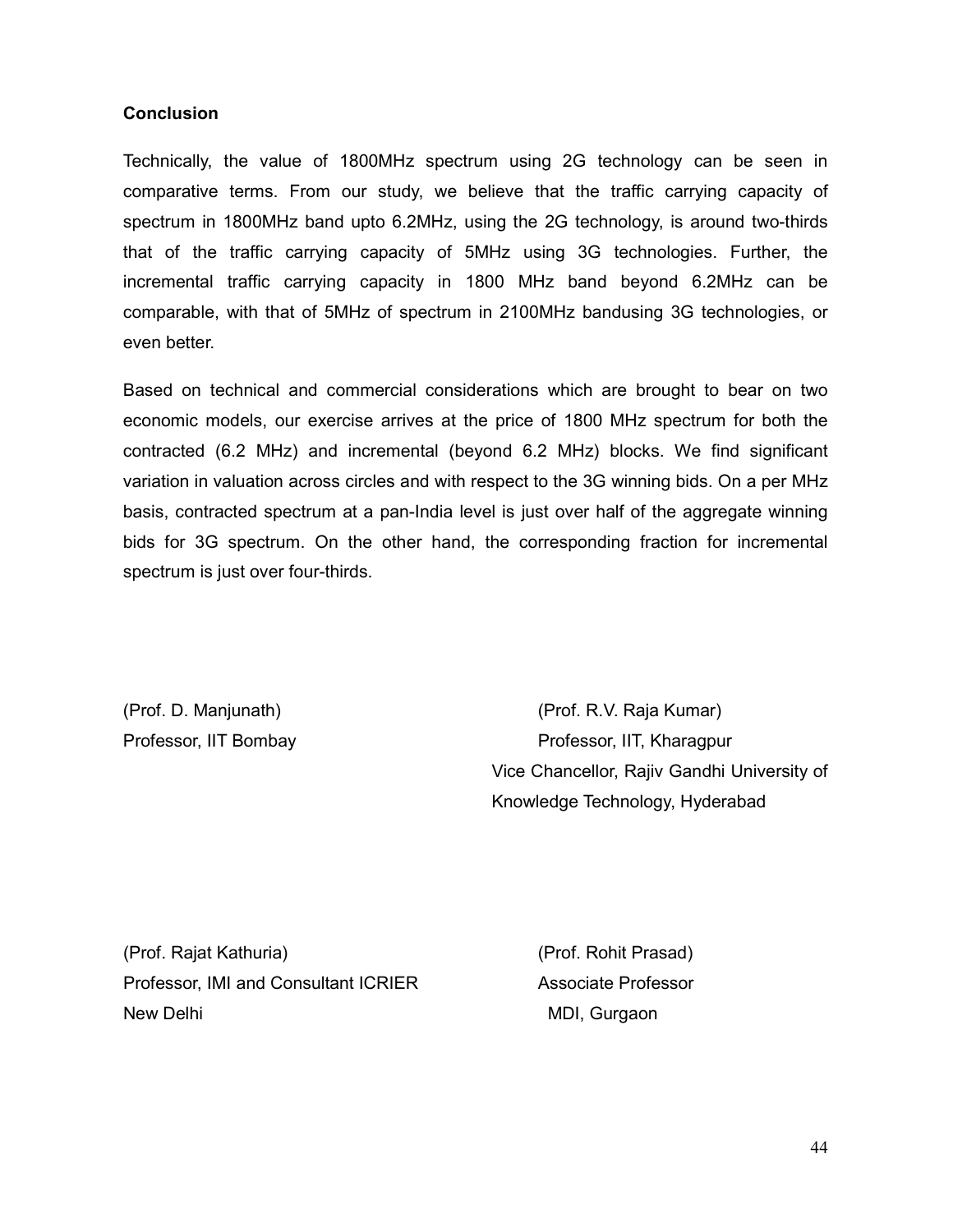## **Bibliography**

- 1. A. Kumar, D. Manjunath and J. Kuri, *Wireless Networking,* Morgan Kaufmann, 2008.
- 2. S. G. Glisic, *Adaptive WCDMA: Theory and Practice,* Wiley, 2003.
- 3. T. Halonen, J. Romero and J. Melero, G*SM, GPRS and EDGE Performance: Evolution Towards 3G/UMTS,* Wiley 2003.
- 4. H. Holma, J. Melero, J. Vainio, T. Halonen and J. Makinen, ``Performance of Adaptive Multirate (AMR) Voice in GSM and WCDMA,'' in *Proc. Of IEEE VTC,*  Spring 2003.
- 5. L. Ferreira, M. Kuipers, C. Rodrigues and L. M. Correia, ``Characterisation of Signal Penetration into Buildings for GSM and UMTS,'' in *Proc of IEEE ISWCS*, 2006.
- 6. A. M. Viterbi and A. Viterbi, ``Erlang Capacity of a Power Controlled CDMA System,'' *IEEE JSAC,* vol 11, no 6, Aug 1993.
- 7. V. V. Veeravalli and A. Sendonaris, ``The Coverage-Capacity Tradeoff in Cellular CDMA Systems,'' *IEEE Trans. on Vehicular Technology,* September 1999.
- 8. S. Vembu and A. J. Viterbi, ``Two Different Philosophies in CDMA A Comparison,'' *Proc of IEEE Globecom,* 1996.
- 9. O. Corbun, M. Almgren, K. Svanbrot, ``Capacity and Speech Quality aspects using Adaptive Multi-Rate (AMR)'' in *Proc. Of IEEE PIMRC,* 1998.
- 10. Prasad, R., and Sridhar, V. (2009). Allocative Efficiency of the Mobile Industry in India and its implications for Spectrum Policy. *Telecommunications Policy*, volume 33, issue 9, October 2009.
- 11. Roller, R.L., &Waverman. (2001). Telecommunications infrastructure and economic development: A simultaneous approach. *American Economic Review*, 91(4), 909-923.
- 12. Hal R. Varian, Microeconomic Analysis Softcover, Norton & Company, ISBN 0393957373 (0-393-95737-3)
- 13. Kathuria, R, Mahesh Uppal and Mamta "The Econometric Impact of Mobile across Indian States, (with Mahesh Uppal and Mamta) in Socio-Economic Impact of Mobile Telephony in India, January 2009, Public Policy Series number 9 available at www.icrier.org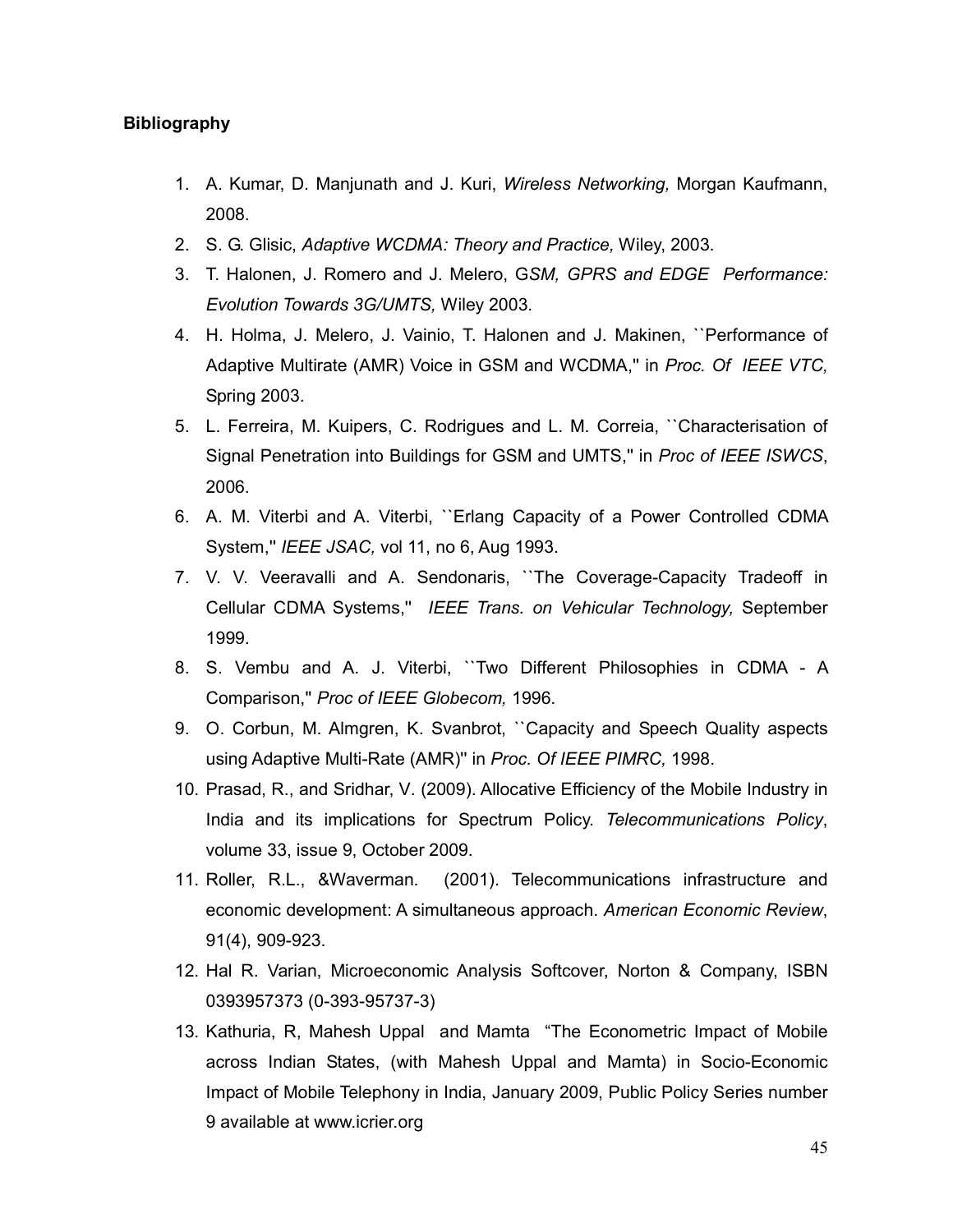# **Annex**

# **INPUTS**

# **SUBSCRIBER BASE AND ARPU (GSM)**

| <b>LSA</b>                     | <b>Subscriber Base</b><br>Millions) March 10 | <b>ARPU</b> |
|--------------------------------|----------------------------------------------|-------------|
| <b>Metros</b>                  |                                              |             |
| Delhi                          | 11.85                                        | 251         |
| Mumbai                         | 7.69                                         | 261         |
| Chennai                        | 0                                            |             |
| Kolkata                        | 6.3                                          | 161         |
| <b>Category A</b>              |                                              |             |
| Maharashtra                    | 21.2                                         | 161         |
| Gujarat                        | 18.6                                         | 166         |
| Andhra Pradesh                 | 21.5                                         | 174         |
| Karnataka                      | 17.07                                        | 185         |
| <b>Tamil Nadu</b>              | 26.15                                        | 174         |
| <b>Category B</b>              |                                              |             |
| Kerala                         | 10.7                                         | 176         |
| Punjab                         | 9.6                                          | 181         |
| Haryana                        | 5.6                                          | 137         |
| Uttar Pradesh (West)           | 13.8                                         | 147         |
| Uttar Pradesh (East)           | 20.16                                        | 149         |
| Rajasthan                      | 15.7                                         | 154         |
| Madhya Pradesh                 | 16.2                                         | 142         |
| West Bengal, Andaman & Nicobar | 14.45                                        | 129         |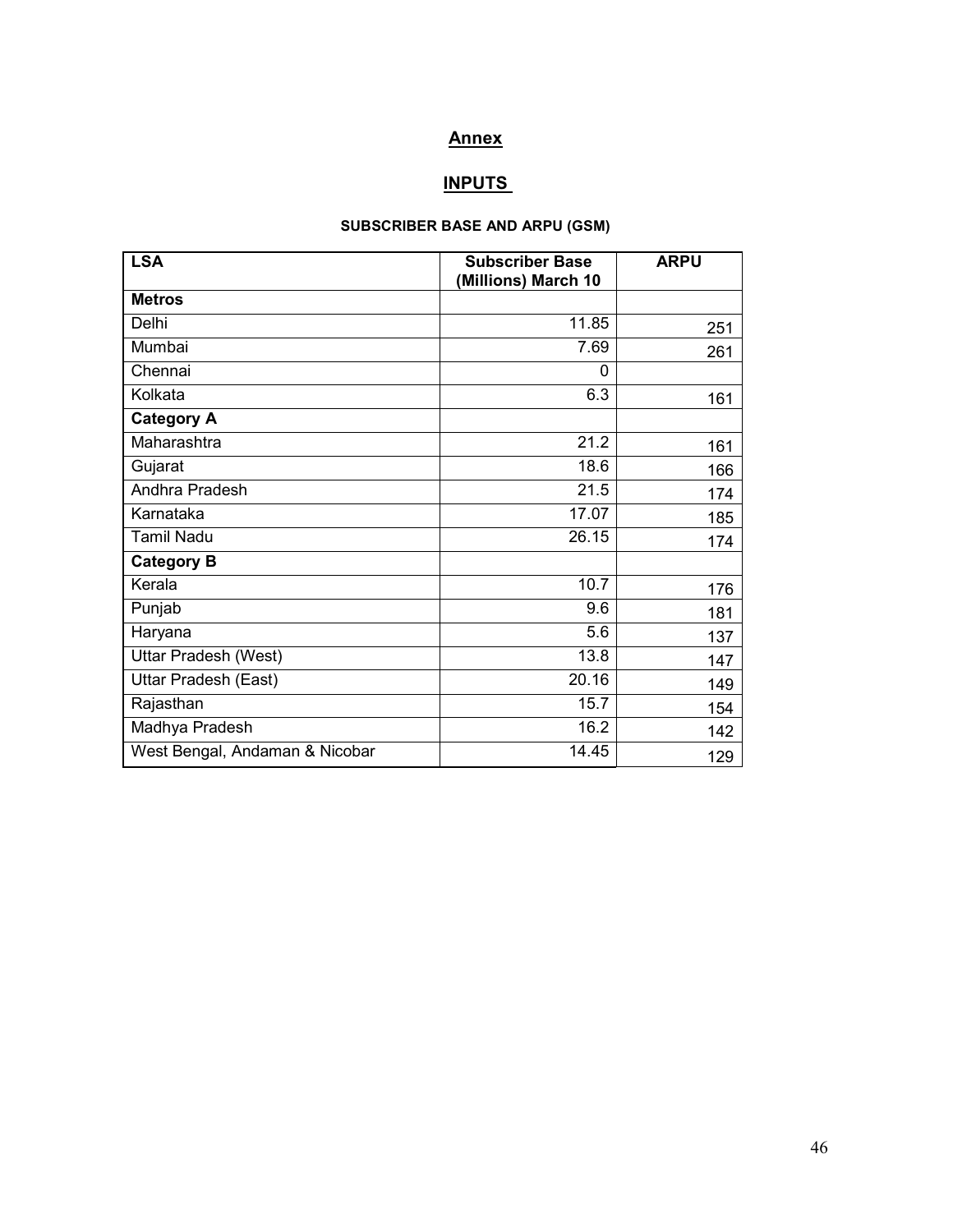# **TOTAL SPECTRUM ALLOCATED MHz ACROSS LSAs**

| Delhi                          | 28.00 |
|--------------------------------|-------|
| Mumbai                         | 29.20 |
| Chennai                        | 26.60 |
| Kolkata                        | 24.00 |
| <b>Category A</b>              |       |
| Maharashtra                    | 26.00 |
| Gujarat                        | 22.20 |
| Andhra Pradesh                 | 24.20 |
| Karnataka                      | 24.20 |
| Tamil Nadu                     | 26.60 |
| <b>Category B</b>              |       |
| Kerala                         | 20.40 |
| Punjab                         | 21.80 |
| Haryana                        | 18.60 |
| Uttar Pradesh (West)           | 20.40 |
| Uttar Pradesh (East)           | 21.60 |
| Rajasthan                      | 20.60 |
| Madhya Pradesh                 | 22.20 |
| West Bengal, Andaman & Nicobar | 23.00 |